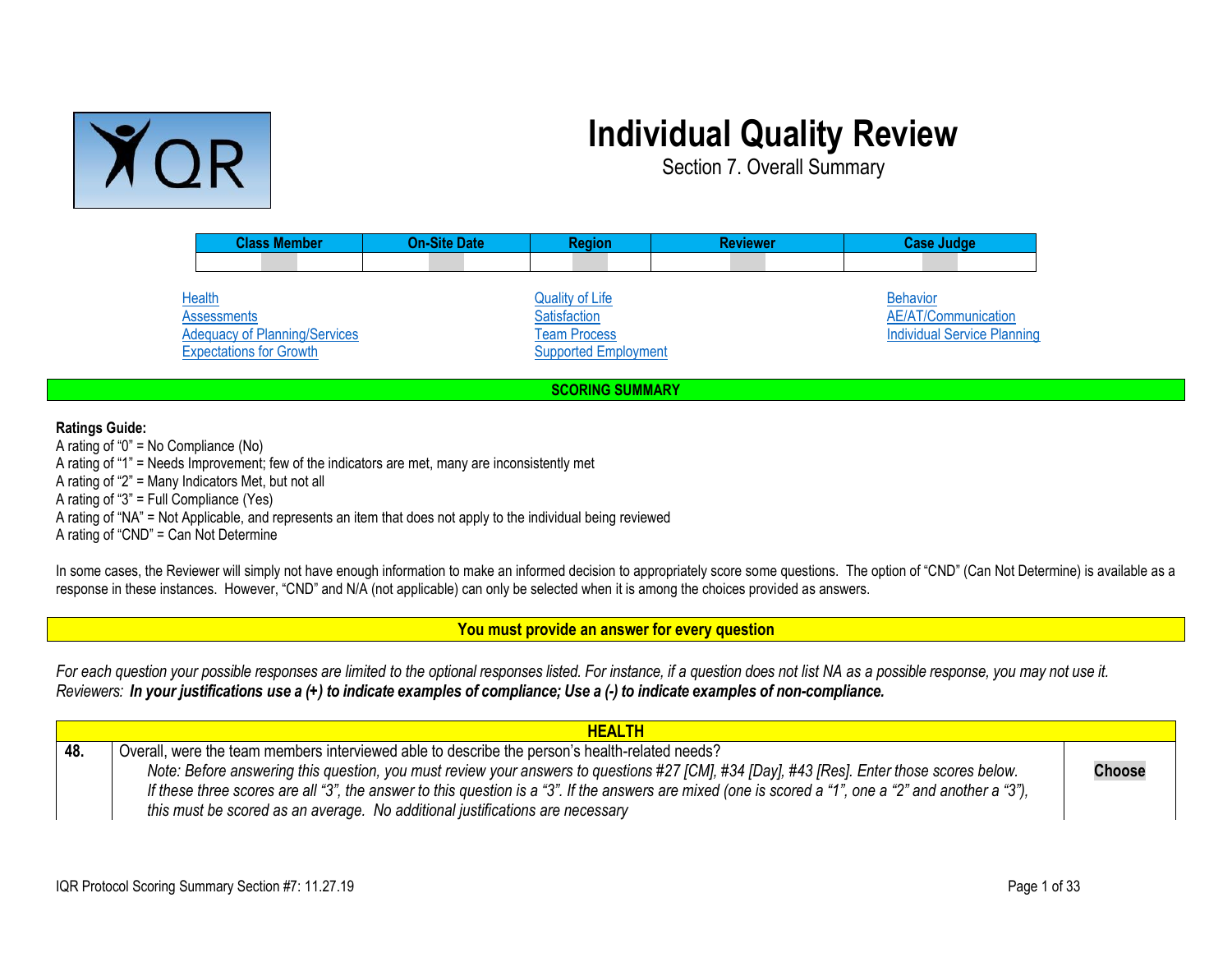<span id="page-1-6"></span><span id="page-1-5"></span><span id="page-1-4"></span><span id="page-1-3"></span><span id="page-1-2"></span><span id="page-1-1"></span><span id="page-1-0"></span>

|      | is the score for Question #34<br>is the score for Question #43<br>is the score for Question #27                                                                                                                                                                                                                                                                                                                                                                                                                                                                                    |               |
|------|------------------------------------------------------------------------------------------------------------------------------------------------------------------------------------------------------------------------------------------------------------------------------------------------------------------------------------------------------------------------------------------------------------------------------------------------------------------------------------------------------------------------------------------------------------------------------------|---------------|
|      | (You must manually enter these scores, they will not populate from the other protocol sections)                                                                                                                                                                                                                                                                                                                                                                                                                                                                                    |               |
|      | Justification:                                                                                                                                                                                                                                                                                                                                                                                                                                                                                                                                                                     |               |
|      | <b>Case Judge Comments:</b>                                                                                                                                                                                                                                                                                                                                                                                                                                                                                                                                                        |               |
| 49.  | Is there evidence that the IDT discussed the person's health related issues?<br>Note: In addition to information gathered during interviews, consider the health and safety section of the ISP, CM progress notes, provider and<br>therapy reports and progress notes. This cannot be a "3" if the documentation and what was expressed by the team members interviewed were<br>not consistent, or if team members interviewed did not note the person's significant health issues (seizure disorder, aspiration, diabetes, etc.)<br>Justification:<br><b>Case Judge Comments:</b> | <b>Choose</b> |
| 50.  |                                                                                                                                                                                                                                                                                                                                                                                                                                                                                                                                                                                    |               |
|      | Was the eChat updated as needed? (Note: Before answering this question, you must review your answers to questions #50a, #50b, and #50c.)                                                                                                                                                                                                                                                                                                                                                                                                                                           | <b>Choose</b> |
|      | Justification:                                                                                                                                                                                                                                                                                                                                                                                                                                                                                                                                                                     |               |
|      | <b>Case Judge Comments:</b>                                                                                                                                                                                                                                                                                                                                                                                                                                                                                                                                                        |               |
| 50a. | Is the eChat updated timely with the ISP and after changes in condition?                                                                                                                                                                                                                                                                                                                                                                                                                                                                                                           |               |
|      |                                                                                                                                                                                                                                                                                                                                                                                                                                                                                                                                                                                    | <b>Choose</b> |
|      | Justification:                                                                                                                                                                                                                                                                                                                                                                                                                                                                                                                                                                     |               |
|      | <b>Case Judge Comments:</b>                                                                                                                                                                                                                                                                                                                                                                                                                                                                                                                                                        |               |
| 50b. | Is the eChat complete? (Note: does it contain all current diagnoses, aspiration level, etc.)                                                                                                                                                                                                                                                                                                                                                                                                                                                                                       | <b>Choose</b> |
|      | Justification:                                                                                                                                                                                                                                                                                                                                                                                                                                                                                                                                                                     |               |
|      | <b>Case Judge Comments:</b>                                                                                                                                                                                                                                                                                                                                                                                                                                                                                                                                                        |               |
| 50c. | Is the eChat accurate? (Note: are there inconsistencies with other plans, HCP, CARMP, Dr. visits?)                                                                                                                                                                                                                                                                                                                                                                                                                                                                                 | <b>Choose</b> |
|      | Justification:                                                                                                                                                                                                                                                                                                                                                                                                                                                                                                                                                                     |               |
|      | <b>Case Judge Comments:</b>                                                                                                                                                                                                                                                                                                                                                                                                                                                                                                                                                        |               |
| 51.  | Are all of the individual's needed medical treatments, including routine, scheduled and chronic needs, timely received?                                                                                                                                                                                                                                                                                                                                                                                                                                                            | <b>Choose</b> |
|      | Justification:                                                                                                                                                                                                                                                                                                                                                                                                                                                                                                                                                                     |               |
|      | <b>Case Judge Comments:</b>                                                                                                                                                                                                                                                                                                                                                                                                                                                                                                                                                        |               |
| 52.  | Has the individual received all age and gender appropriate health screenings and immunizations in accordance with national best practice and/or as<br>recommended by his/her PCP or other health care professionals?                                                                                                                                                                                                                                                                                                                                                               | <b>Choose</b> |
|      | Justification:                                                                                                                                                                                                                                                                                                                                                                                                                                                                                                                                                                     |               |
|      | <b>Case Judge Comments:</b>                                                                                                                                                                                                                                                                                                                                                                                                                                                                                                                                                        |               |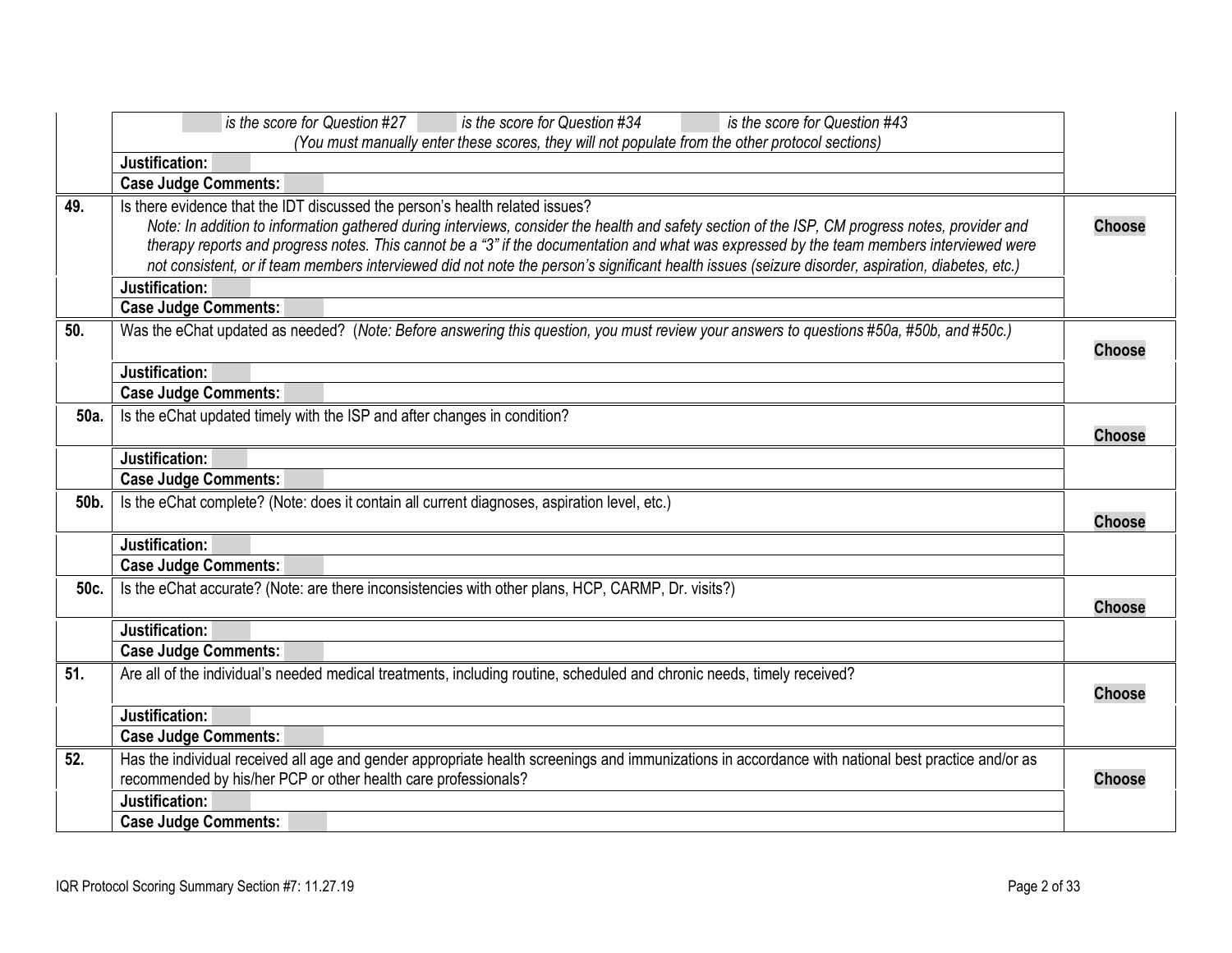<span id="page-2-5"></span><span id="page-2-4"></span><span id="page-2-3"></span><span id="page-2-2"></span><span id="page-2-1"></span><span id="page-2-0"></span>

| 53.  | Does the individual receive medication as prescribed?                                                                                                                                                                                                                                                                                                                                                                                                                                                                                                                                                                                                                                                                                                                                                                                                                                                                                                                                                                                                                                                                                                                                                                                                                                                                                                                                                                                                                                                        | <b>Choose</b> |
|------|--------------------------------------------------------------------------------------------------------------------------------------------------------------------------------------------------------------------------------------------------------------------------------------------------------------------------------------------------------------------------------------------------------------------------------------------------------------------------------------------------------------------------------------------------------------------------------------------------------------------------------------------------------------------------------------------------------------------------------------------------------------------------------------------------------------------------------------------------------------------------------------------------------------------------------------------------------------------------------------------------------------------------------------------------------------------------------------------------------------------------------------------------------------------------------------------------------------------------------------------------------------------------------------------------------------------------------------------------------------------------------------------------------------------------------------------------------------------------------------------------------------|---------------|
|      | Justification:                                                                                                                                                                                                                                                                                                                                                                                                                                                                                                                                                                                                                                                                                                                                                                                                                                                                                                                                                                                                                                                                                                                                                                                                                                                                                                                                                                                                                                                                                               |               |
|      | <b>Case Judge Comments:</b>                                                                                                                                                                                                                                                                                                                                                                                                                                                                                                                                                                                                                                                                                                                                                                                                                                                                                                                                                                                                                                                                                                                                                                                                                                                                                                                                                                                                                                                                                  |               |
| 54.  | Are nursing services provided as needed by the individual? Note: this includes face-to-face visits, oversight of health needs and monitoring of health<br>records.                                                                                                                                                                                                                                                                                                                                                                                                                                                                                                                                                                                                                                                                                                                                                                                                                                                                                                                                                                                                                                                                                                                                                                                                                                                                                                                                           | <b>Choose</b> |
|      | Justification:                                                                                                                                                                                                                                                                                                                                                                                                                                                                                                                                                                                                                                                                                                                                                                                                                                                                                                                                                                                                                                                                                                                                                                                                                                                                                                                                                                                                                                                                                               |               |
|      | <b>Case Judge Comments:</b>                                                                                                                                                                                                                                                                                                                                                                                                                                                                                                                                                                                                                                                                                                                                                                                                                                                                                                                                                                                                                                                                                                                                                                                                                                                                                                                                                                                                                                                                                  |               |
| 55.  | Is the CARMP consistent with recommendations in other health care documents?<br>Note: Documents include therapists, dietitian and/or BSC recommendations; Health Care Plans, Medical Emergency Response Plans.<br>Note: if this person does not have a CARMP, this would be "N/A". However, if this person should have a CARMP, and does not have one, this<br>should be "0". It is critical that you have observed either snack time and/ or a meal if at all possible.                                                                                                                                                                                                                                                                                                                                                                                                                                                                                                                                                                                                                                                                                                                                                                                                                                                                                                                                                                                                                                     | <b>Choose</b> |
|      | Justification:                                                                                                                                                                                                                                                                                                                                                                                                                                                                                                                                                                                                                                                                                                                                                                                                                                                                                                                                                                                                                                                                                                                                                                                                                                                                                                                                                                                                                                                                                               |               |
|      | <b>Case Judge Comments:</b>                                                                                                                                                                                                                                                                                                                                                                                                                                                                                                                                                                                                                                                                                                                                                                                                                                                                                                                                                                                                                                                                                                                                                                                                                                                                                                                                                                                                                                                                                  |               |
| 56.  | Is the CARMP consistently implemented as intended?<br>Note: if this person does not have a CARMP, this would be "N/A". However, if this person should have a CARMP, and does not have one, this<br>should be "0". It is critical that you have observed either snack time and/ or a meal if at all possible.                                                                                                                                                                                                                                                                                                                                                                                                                                                                                                                                                                                                                                                                                                                                                                                                                                                                                                                                                                                                                                                                                                                                                                                                 | <b>Choose</b> |
|      | Justification:                                                                                                                                                                                                                                                                                                                                                                                                                                                                                                                                                                                                                                                                                                                                                                                                                                                                                                                                                                                                                                                                                                                                                                                                                                                                                                                                                                                                                                                                                               |               |
|      | <b>Case Judge Comments:</b>                                                                                                                                                                                                                                                                                                                                                                                                                                                                                                                                                                                                                                                                                                                                                                                                                                                                                                                                                                                                                                                                                                                                                                                                                                                                                                                                                                                                                                                                                  |               |
| 57.  | Overall, are the person's health supports/needs being adequately addressed?<br>Note: Needed assessments must be secured/scheduled; recommendations must be followed up on in a timely way. New DME and<br>Augmentative Communication Devices are required to be delivered within 150 days from the date requested. Repairs or modifications to DME<br>are required to be completed 60 days from the date requested. Therapy assessments should begin within 30 days of receipt of the Freedom of<br>Choice and no later than 90 days of being identified as a need by the IDT team. Medical specialists' appointments should be scheduled within 14<br>calendar days. Symptoms should be noted and pursued; dangers should be identified and eliminated/reduced; etc. This cannot be a "3" if there<br>are outstanding assessments/evaluations, no evidence of follow-up of expressed symptoms, or no follow-through on health care<br>recommendations, (e.g. the doctor ordered the person to have a C-Pap machine for use when sleeping at night, and there is no C-Pap machine<br>at the person's home or the C-Pap machine is there but does not work), or lack of timely attention to/resolution of issues.<br>Note: For this to be a "3" all needed Health Care Plans must be available, accurate, and consistently implemented.<br>Note: For this to be a "3" the follow-up questions below (57a-57e), which reflect the requirements of the notes above, must all be scored a "3".<br>Justification: | <b>Choose</b> |
|      | <b>Case Judge Comments:</b>                                                                                                                                                                                                                                                                                                                                                                                                                                                                                                                                                                                                                                                                                                                                                                                                                                                                                                                                                                                                                                                                                                                                                                                                                                                                                                                                                                                                                                                                                  |               |
| 57a. | Are assessment recommendations followed up on in a timely way?                                                                                                                                                                                                                                                                                                                                                                                                                                                                                                                                                                                                                                                                                                                                                                                                                                                                                                                                                                                                                                                                                                                                                                                                                                                                                                                                                                                                                                               | <b>Choose</b> |
|      | Justification:                                                                                                                                                                                                                                                                                                                                                                                                                                                                                                                                                                                                                                                                                                                                                                                                                                                                                                                                                                                                                                                                                                                                                                                                                                                                                                                                                                                                                                                                                               |               |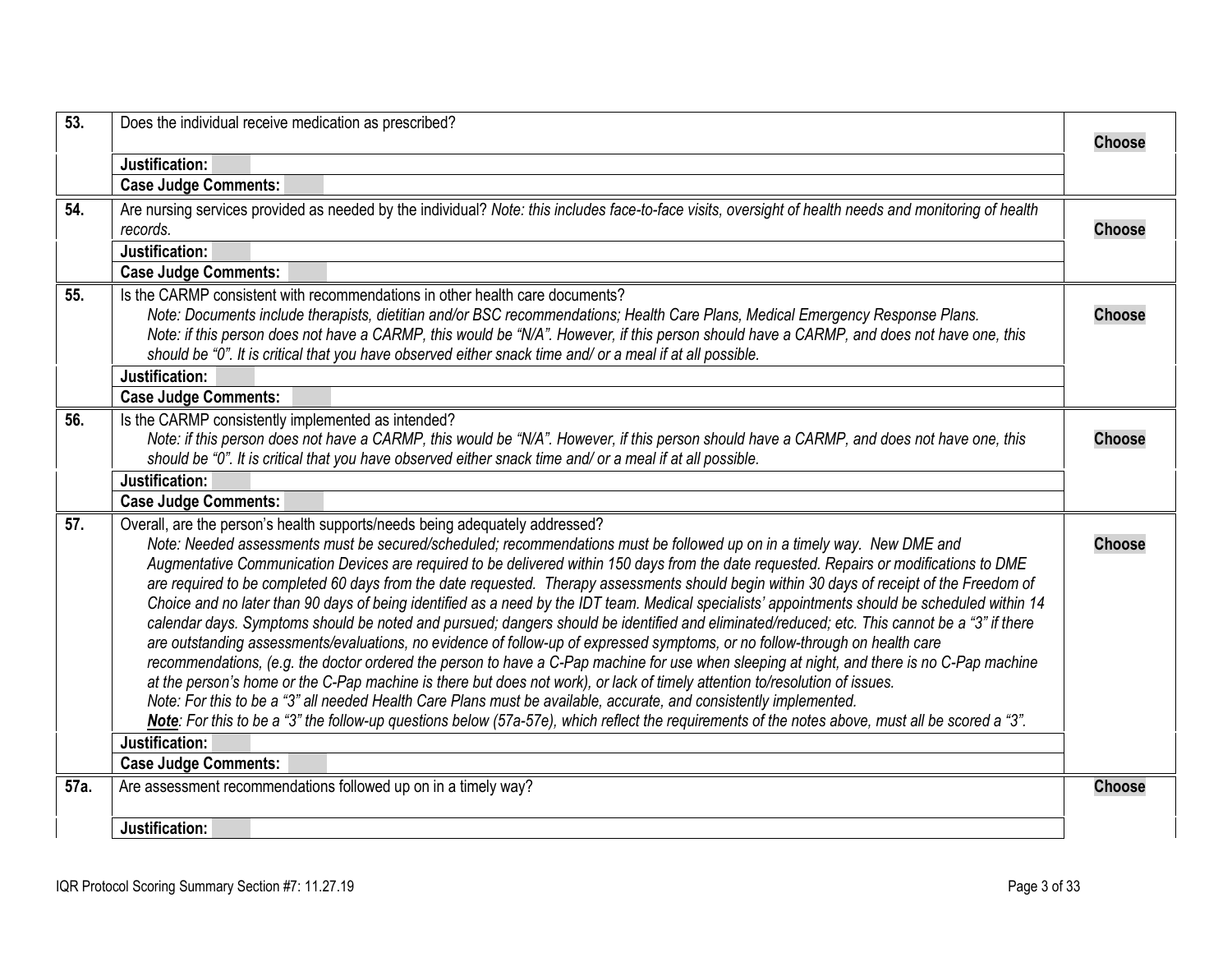<span id="page-3-4"></span><span id="page-3-3"></span><span id="page-3-2"></span><span id="page-3-1"></span><span id="page-3-0"></span>

|      | <b>Case Judge Comments:</b>                                                                                                                                                                                                                                                                                                                                                                                                                                                                                                                                                                                                                                                                                                                                                                                                                                                                                                                                                                                                                                                                                                                                                                                                                                                                                                                                                                                                                                                                  |               |
|------|----------------------------------------------------------------------------------------------------------------------------------------------------------------------------------------------------------------------------------------------------------------------------------------------------------------------------------------------------------------------------------------------------------------------------------------------------------------------------------------------------------------------------------------------------------------------------------------------------------------------------------------------------------------------------------------------------------------------------------------------------------------------------------------------------------------------------------------------------------------------------------------------------------------------------------------------------------------------------------------------------------------------------------------------------------------------------------------------------------------------------------------------------------------------------------------------------------------------------------------------------------------------------------------------------------------------------------------------------------------------------------------------------------------------------------------------------------------------------------------------|---------------|
| 57b. | Were needed equipment/communication devices delivered timely?                                                                                                                                                                                                                                                                                                                                                                                                                                                                                                                                                                                                                                                                                                                                                                                                                                                                                                                                                                                                                                                                                                                                                                                                                                                                                                                                                                                                                                | <b>Choose</b> |
|      | Justification:                                                                                                                                                                                                                                                                                                                                                                                                                                                                                                                                                                                                                                                                                                                                                                                                                                                                                                                                                                                                                                                                                                                                                                                                                                                                                                                                                                                                                                                                               |               |
|      | <b>Case Judge Comments:</b>                                                                                                                                                                                                                                                                                                                                                                                                                                                                                                                                                                                                                                                                                                                                                                                                                                                                                                                                                                                                                                                                                                                                                                                                                                                                                                                                                                                                                                                                  |               |
| 57c. | Were medical specialist appointments attended timely?                                                                                                                                                                                                                                                                                                                                                                                                                                                                                                                                                                                                                                                                                                                                                                                                                                                                                                                                                                                                                                                                                                                                                                                                                                                                                                                                                                                                                                        | <b>Choose</b> |
|      | Justification:                                                                                                                                                                                                                                                                                                                                                                                                                                                                                                                                                                                                                                                                                                                                                                                                                                                                                                                                                                                                                                                                                                                                                                                                                                                                                                                                                                                                                                                                               |               |
|      | <b>Case Judge Comments:</b>                                                                                                                                                                                                                                                                                                                                                                                                                                                                                                                                                                                                                                                                                                                                                                                                                                                                                                                                                                                                                                                                                                                                                                                                                                                                                                                                                                                                                                                                  |               |
| 57d. | Were changes in personal condition, if any, responded to timely?                                                                                                                                                                                                                                                                                                                                                                                                                                                                                                                                                                                                                                                                                                                                                                                                                                                                                                                                                                                                                                                                                                                                                                                                                                                                                                                                                                                                                             | <b>Choose</b> |
|      | Justification:                                                                                                                                                                                                                                                                                                                                                                                                                                                                                                                                                                                                                                                                                                                                                                                                                                                                                                                                                                                                                                                                                                                                                                                                                                                                                                                                                                                                                                                                               |               |
|      | <b>Case Judge Comments:</b>                                                                                                                                                                                                                                                                                                                                                                                                                                                                                                                                                                                                                                                                                                                                                                                                                                                                                                                                                                                                                                                                                                                                                                                                                                                                                                                                                                                                                                                                  |               |
| 57e. | Were Health Care Plans available, accurate and consistently implemented?                                                                                                                                                                                                                                                                                                                                                                                                                                                                                                                                                                                                                                                                                                                                                                                                                                                                                                                                                                                                                                                                                                                                                                                                                                                                                                                                                                                                                     | <b>Choose</b> |
|      | Justification:                                                                                                                                                                                                                                                                                                                                                                                                                                                                                                                                                                                                                                                                                                                                                                                                                                                                                                                                                                                                                                                                                                                                                                                                                                                                                                                                                                                                                                                                               |               |
|      | <b>Case Judge Comments:</b>                                                                                                                                                                                                                                                                                                                                                                                                                                                                                                                                                                                                                                                                                                                                                                                                                                                                                                                                                                                                                                                                                                                                                                                                                                                                                                                                                                                                                                                                  |               |
|      | <b>ASSESSMENTS</b>                                                                                                                                                                                                                                                                                                                                                                                                                                                                                                                                                                                                                                                                                                                                                                                                                                                                                                                                                                                                                                                                                                                                                                                                                                                                                                                                                                                                                                                                           |               |
|      | Examples of assessments "types": physical health; dental; psychological; behavioral; psychiatric; physical therapy; occupational therapy; daily living skills; vision; hearing;<br>communication/speech; social/recreational; vocational/employment; other: i.e., neurological; self-administration of medications; nutritional; etc. Written/paper assessments that<br>are not dated and/or not signed by the evaluator cannot be considered; however, assessments automatically dated and given "electronic signature" through the Therap system<br>for E-CHAT, MAAT and Aspiration Risk Screening Tool are acceptable. An assessment cannot be considered adequate if it does not include clear information that can be used<br>for planning. The mere presence of a piece of paper titled an assessment does not automatically warrant a "2" rating if the contents do not approach the Professional Judgment<br>Standard as defined in the Reviewer's Guide.                                                                                                                                                                                                                                                                                                                                                                                                                                                                                                                            |               |
|      | Note: Assessments provide information to guide planning. Assessments should identify the individual's preferences, desires and interests (this can be used to develop and/or<br>enhance vision statements for individuals who cannot communicate directly with the IDT): strengths and skills (to identify what is currently in place to support the vision);<br>challenges to adaptations/assistive technology); and learning style and culture (to identify the Action Plans, needed strategies and supports that are the least restrictive and<br>most likely to be effective in assisting the individual to attain his or her vision). Assessments should be ongoing, as IDT members learn new information about the person<br>through the provision of ongoing supports and services. Relevant information should be included in quarterly/semi-annual reports, as it is discovered. Assessment information<br>should be formally updated and summarized annually, and sent out to team members two weeks prior to the ISP meeting. The team should be sure:<br>All assessments the individual needs, in order for planning to be relevant, were considered.<br>$\circ$<br>Relevant input from all team members was obtained prior to the annual meeting.<br>$\circ$<br>Assessments identify needs, strengths, learning style, and preferences of the individual.<br>$\circ$<br>Assessments identify presenting disabilities and if possible, causes and proposed solutions.<br>$\circ$ |               |
|      | Assessments include clearly stated recommendations. If the IDT determines one or more recommendations are not appropriate, team consensus on why not is<br>$\circ$                                                                                                                                                                                                                                                                                                                                                                                                                                                                                                                                                                                                                                                                                                                                                                                                                                                                                                                                                                                                                                                                                                                                                                                                                                                                                                                           |               |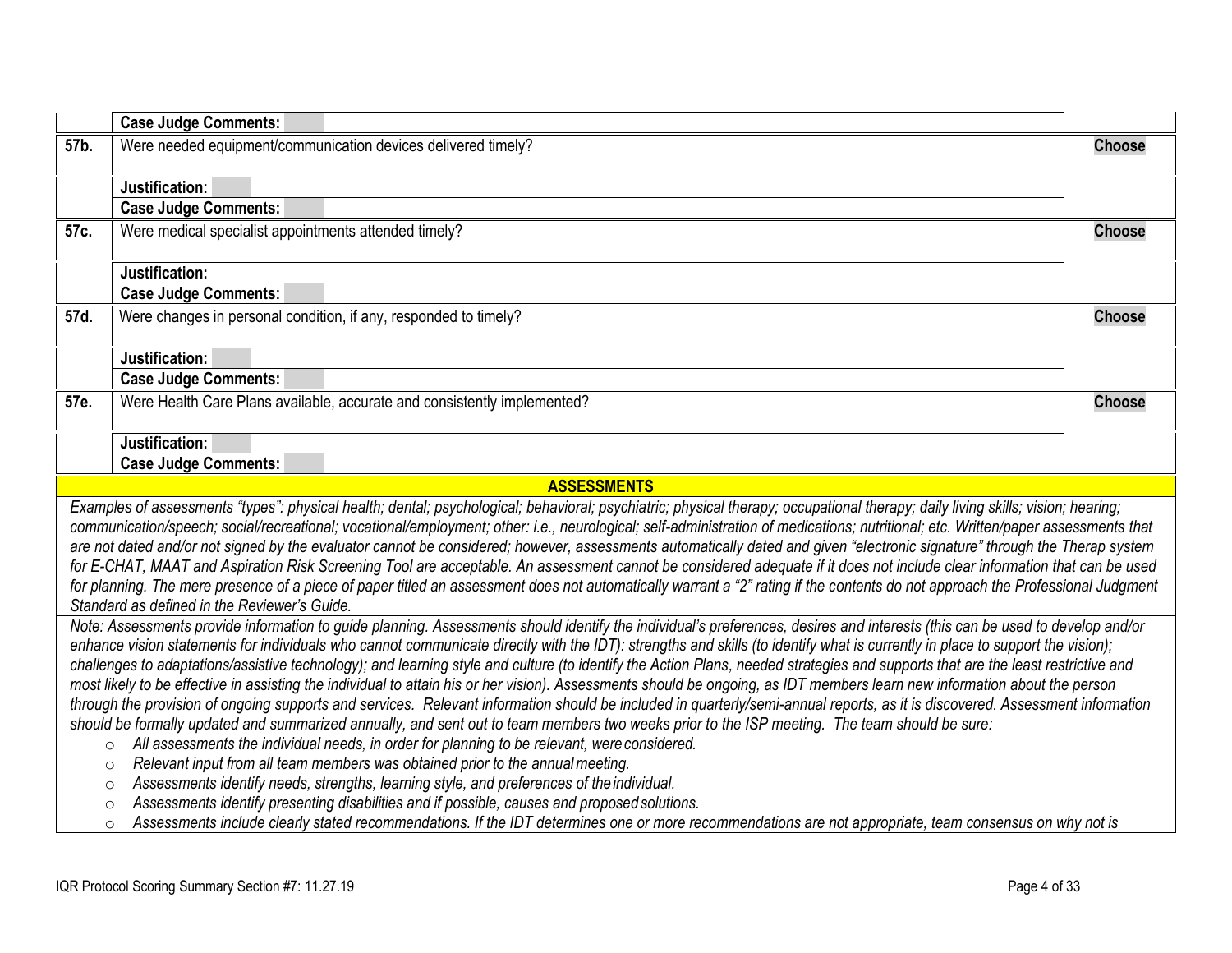<span id="page-4-4"></span><span id="page-4-3"></span><span id="page-4-2"></span><span id="page-4-1"></span><span id="page-4-0"></span>

|      | documented in the Decision Consultation Form (for medically related recommendations); for non-medically related recommendations team consensus may be                                                                                                                                                                                                                                                                                                                                                                                                                                                                                                                                                                                                                                                                                                                                                                                                                                                                                                                                                                                                                                                                                                                                                               |               |
|------|---------------------------------------------------------------------------------------------------------------------------------------------------------------------------------------------------------------------------------------------------------------------------------------------------------------------------------------------------------------------------------------------------------------------------------------------------------------------------------------------------------------------------------------------------------------------------------------------------------------------------------------------------------------------------------------------------------------------------------------------------------------------------------------------------------------------------------------------------------------------------------------------------------------------------------------------------------------------------------------------------------------------------------------------------------------------------------------------------------------------------------------------------------------------------------------------------------------------------------------------------------------------------------------------------------------------|---------------|
|      | documented in IDT minutes or in a Decision Justification Form.                                                                                                                                                                                                                                                                                                                                                                                                                                                                                                                                                                                                                                                                                                                                                                                                                                                                                                                                                                                                                                                                                                                                                                                                                                                      |               |
|      | Does the assessment describe where the individual started (baseline) in each area?<br>$\circ$                                                                                                                                                                                                                                                                                                                                                                                                                                                                                                                                                                                                                                                                                                                                                                                                                                                                                                                                                                                                                                                                                                                                                                                                                       |               |
|      | Does the assessment describe how the individual is currently doing in each area?<br>$\circ$                                                                                                                                                                                                                                                                                                                                                                                                                                                                                                                                                                                                                                                                                                                                                                                                                                                                                                                                                                                                                                                                                                                                                                                                                         |               |
|      | Are goals developed in a systemic and naturally progressive manner?<br>$\circ$                                                                                                                                                                                                                                                                                                                                                                                                                                                                                                                                                                                                                                                                                                                                                                                                                                                                                                                                                                                                                                                                                                                                                                                                                                      |               |
|      | If the team identifies need for a new service/assessment at the annual meeting, this should be completed in a timely manner and the team must convene to review implications                                                                                                                                                                                                                                                                                                                                                                                                                                                                                                                                                                                                                                                                                                                                                                                                                                                                                                                                                                                                                                                                                                                                        |               |
|      | for planning and recommendations based on the new assessment and the ISP must be revised to incorporate the new information.                                                                                                                                                                                                                                                                                                                                                                                                                                                                                                                                                                                                                                                                                                                                                                                                                                                                                                                                                                                                                                                                                                                                                                                        |               |
| 58.  | Did the team arrange for and obtain the needed, relevant assessments?<br>Note: The information you have gathered regarding this person's needs including assessments found in the CM primary record should guide your<br>answer to this question. This cannot be a "3" if any of the required assessments were not obtained. Nurses are required to provide semi-annual<br>reports for people at e-CHAT acuity of moderate or high. OT, PT and SLP provide reports every 6 months unless the ISP states differently. BSCs<br>are to send their Quarterly/Semi-annual Reports to both OBS and Case Manager. Health related assessments which are recommended are also<br>included here.                                                                                                                                                                                                                                                                                                                                                                                                                                                                                                                                                                                                                              | <b>Choose</b> |
|      | Justification:                                                                                                                                                                                                                                                                                                                                                                                                                                                                                                                                                                                                                                                                                                                                                                                                                                                                                                                                                                                                                                                                                                                                                                                                                                                                                                      |               |
|      | <b>Case Judge Comments:</b>                                                                                                                                                                                                                                                                                                                                                                                                                                                                                                                                                                                                                                                                                                                                                                                                                                                                                                                                                                                                                                                                                                                                                                                                                                                                                         |               |
| 59.  | Are the assessments adequate for planning?<br>Note: Determine if the assessments provide information that will guide the Team as they develop a comprehensive plan to help the person learn or develop a<br>skill, achieve an outcome, address a medical or behavioral issue, etc. For some individuals, maintaining current skills/functioning level may be appropriate<br>depending on where the individual is in their life (i.e. hospice). Assessment information should describe where the person started (baseline) in each area. In<br>order for teams to know if their interventions are working they have to know where the person started, where they are now and if that demonstrates measurable<br>progress/regression or staying the same e.g. maintenance. Assessments should include a description of the person's strengths in addition to their<br>challenges. This can not be a "3" if provider assessments (e.g., BSC, OT, PT, SLP, etc.) do not have information and recommendations which can be used in<br>developing the ISP Outcomes and Action Steps. If an assessment recommendation simply states to continue the service, this cannot be a "3". For this to be a<br>"3" the follow-up questions below (59a-59d), which reflect the requirements of this note, must all be scored a "3". | <b>Choose</b> |
|      | Justification:                                                                                                                                                                                                                                                                                                                                                                                                                                                                                                                                                                                                                                                                                                                                                                                                                                                                                                                                                                                                                                                                                                                                                                                                                                                                                                      |               |
|      | <b>Case Judge Comments:</b>                                                                                                                                                                                                                                                                                                                                                                                                                                                                                                                                                                                                                                                                                                                                                                                                                                                                                                                                                                                                                                                                                                                                                                                                                                                                                         |               |
| 59a. | Were assessments provided timely?<br>Justification:                                                                                                                                                                                                                                                                                                                                                                                                                                                                                                                                                                                                                                                                                                                                                                                                                                                                                                                                                                                                                                                                                                                                                                                                                                                                 | <b>Choose</b> |
|      | <b>Case Judge Comments:</b>                                                                                                                                                                                                                                                                                                                                                                                                                                                                                                                                                                                                                                                                                                                                                                                                                                                                                                                                                                                                                                                                                                                                                                                                                                                                                         |               |
|      |                                                                                                                                                                                                                                                                                                                                                                                                                                                                                                                                                                                                                                                                                                                                                                                                                                                                                                                                                                                                                                                                                                                                                                                                                                                                                                                     |               |
| 59b. | Did assessments contain accurate information?                                                                                                                                                                                                                                                                                                                                                                                                                                                                                                                                                                                                                                                                                                                                                                                                                                                                                                                                                                                                                                                                                                                                                                                                                                                                       | <b>Choose</b> |
|      | Justification:                                                                                                                                                                                                                                                                                                                                                                                                                                                                                                                                                                                                                                                                                                                                                                                                                                                                                                                                                                                                                                                                                                                                                                                                                                                                                                      |               |
|      | <b>Case Judge Comments:</b>                                                                                                                                                                                                                                                                                                                                                                                                                                                                                                                                                                                                                                                                                                                                                                                                                                                                                                                                                                                                                                                                                                                                                                                                                                                                                         |               |
| 59c. | Did assessments contain information adequate to guide planning?                                                                                                                                                                                                                                                                                                                                                                                                                                                                                                                                                                                                                                                                                                                                                                                                                                                                                                                                                                                                                                                                                                                                                                                                                                                     | <b>Choose</b> |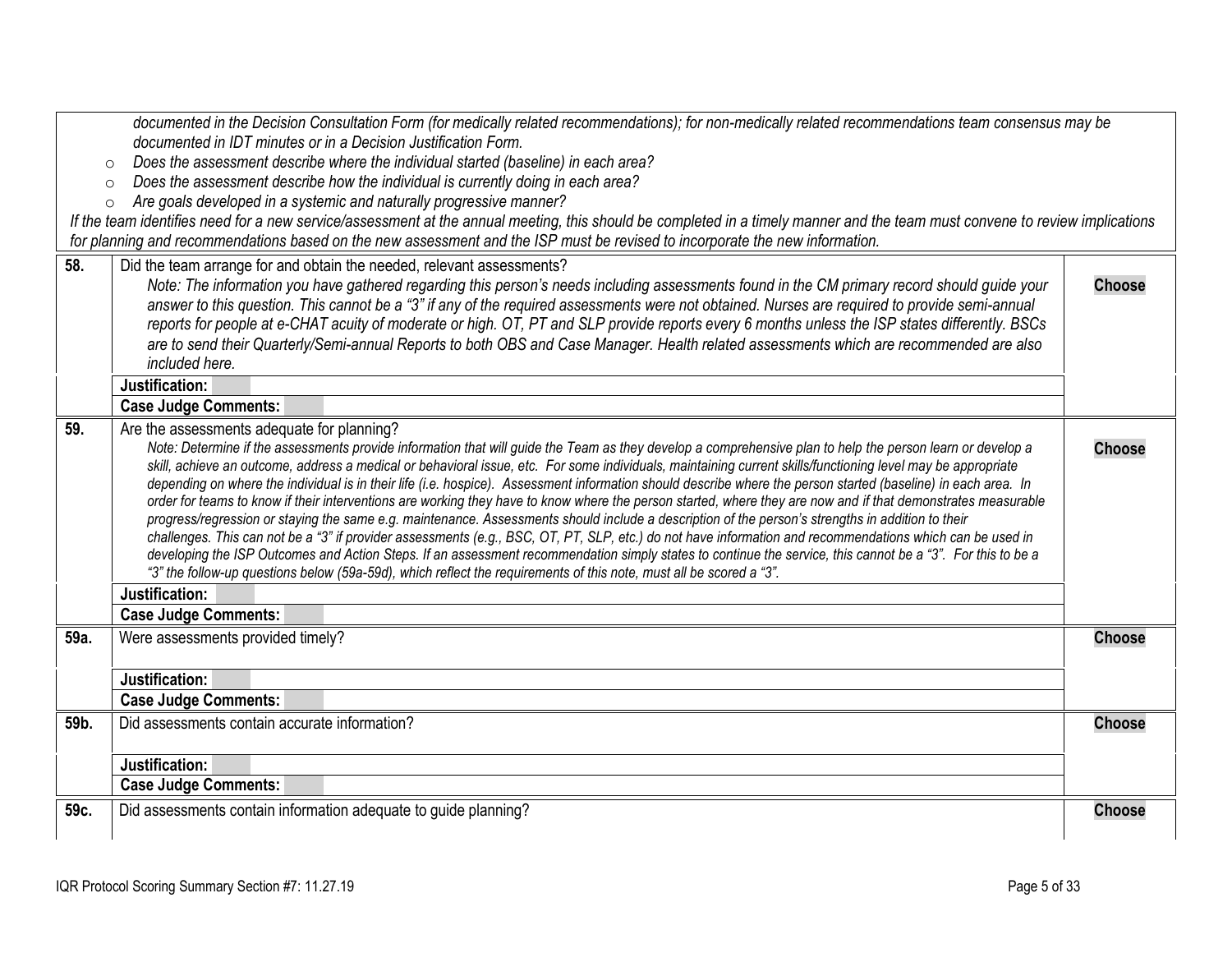<span id="page-5-5"></span><span id="page-5-4"></span><span id="page-5-3"></span><span id="page-5-2"></span><span id="page-5-1"></span><span id="page-5-0"></span>

|      | Justification:                                                                                                                                                                                                                                                                                                                                                                                                                                                                                                                                                                                                                                                                                                                                                                                                                                                                                                                                                                                                                                                                                                                                                                                                                                                                                    |               |
|------|---------------------------------------------------------------------------------------------------------------------------------------------------------------------------------------------------------------------------------------------------------------------------------------------------------------------------------------------------------------------------------------------------------------------------------------------------------------------------------------------------------------------------------------------------------------------------------------------------------------------------------------------------------------------------------------------------------------------------------------------------------------------------------------------------------------------------------------------------------------------------------------------------------------------------------------------------------------------------------------------------------------------------------------------------------------------------------------------------------------------------------------------------------------------------------------------------------------------------------------------------------------------------------------------------|---------------|
|      | <b>Case Judge Comments:</b>                                                                                                                                                                                                                                                                                                                                                                                                                                                                                                                                                                                                                                                                                                                                                                                                                                                                                                                                                                                                                                                                                                                                                                                                                                                                       |               |
| 59d. | Did assessments contain recommendations?                                                                                                                                                                                                                                                                                                                                                                                                                                                                                                                                                                                                                                                                                                                                                                                                                                                                                                                                                                                                                                                                                                                                                                                                                                                          | <b>Choose</b> |
|      | Justification:                                                                                                                                                                                                                                                                                                                                                                                                                                                                                                                                                                                                                                                                                                                                                                                                                                                                                                                                                                                                                                                                                                                                                                                                                                                                                    |               |
|      | <b>Case Judge Comments:</b>                                                                                                                                                                                                                                                                                                                                                                                                                                                                                                                                                                                                                                                                                                                                                                                                                                                                                                                                                                                                                                                                                                                                                                                                                                                                       |               |
| 60.  | Were the recommendations from assessments used in planning?<br>Note: Determine if information and recommendations from the assessments were used throughout the ISP, such as in narrative section, outcome<br>criteria, Action Plans and strategies, or other areas of the plan. This cannot be a "3" if #59 was a "2", "1" or "0" or if the recommendations from any<br>of the assessments were not found in the ISP.                                                                                                                                                                                                                                                                                                                                                                                                                                                                                                                                                                                                                                                                                                                                                                                                                                                                            | <b>Choose</b> |
|      | Justification:                                                                                                                                                                                                                                                                                                                                                                                                                                                                                                                                                                                                                                                                                                                                                                                                                                                                                                                                                                                                                                                                                                                                                                                                                                                                                    |               |
|      | <b>Case Judge Comments:</b>                                                                                                                                                                                                                                                                                                                                                                                                                                                                                                                                                                                                                                                                                                                                                                                                                                                                                                                                                                                                                                                                                                                                                                                                                                                                       |               |
| 61.  | For medical, clinical or health related recommendations, has a Decision Consultation Form been completed if the individual and/or their<br>guardian/health care decision maker have decided not to follow all or part of an order, recommendation or suggestion?<br>Note: If no Consultation Form is necessary, the answer is N/A. If recommendations were not followed and no Consultation Form was provided the<br>answer is "0".                                                                                                                                                                                                                                                                                                                                                                                                                                                                                                                                                                                                                                                                                                                                                                                                                                                               | <b>Choose</b> |
|      | Justification:                                                                                                                                                                                                                                                                                                                                                                                                                                                                                                                                                                                                                                                                                                                                                                                                                                                                                                                                                                                                                                                                                                                                                                                                                                                                                    |               |
|      | <b>Case Judge Comments:</b>                                                                                                                                                                                                                                                                                                                                                                                                                                                                                                                                                                                                                                                                                                                                                                                                                                                                                                                                                                                                                                                                                                                                                                                                                                                                       |               |
|      | ADEQUACY OF PLANNING AND ADEQUACY OF SERVICES                                                                                                                                                                                                                                                                                                                                                                                                                                                                                                                                                                                                                                                                                                                                                                                                                                                                                                                                                                                                                                                                                                                                                                                                                                                     |               |
| 62.  | Is there a document called an Individual Service Plan (ISP) that was developed within the past year?                                                                                                                                                                                                                                                                                                                                                                                                                                                                                                                                                                                                                                                                                                                                                                                                                                                                                                                                                                                                                                                                                                                                                                                              | <b>Choose</b> |
|      | Justification:                                                                                                                                                                                                                                                                                                                                                                                                                                                                                                                                                                                                                                                                                                                                                                                                                                                                                                                                                                                                                                                                                                                                                                                                                                                                                    |               |
|      | <b>Case Judge Comments:</b>                                                                                                                                                                                                                                                                                                                                                                                                                                                                                                                                                                                                                                                                                                                                                                                                                                                                                                                                                                                                                                                                                                                                                                                                                                                                       |               |
|      | If there is not a current ISP ("No" on #62) then #63- #86 are scored "0" or "No"                                                                                                                                                                                                                                                                                                                                                                                                                                                                                                                                                                                                                                                                                                                                                                                                                                                                                                                                                                                                                                                                                                                                                                                                                  |               |
| 63.  | Was the ISP developed by an appropriately constituted IDT?<br>Note: The IDT shall consist of the following members: person served; case manager; guardian (if applicable); direct service staff from each<br>provider agency; ancillary service providers (if applicable) such as therapists; nurses; vocational specialists; physicians; psychiatrists;<br>psychologists; these professions rarely attend team meeting, but may have submitted written assessments or evaluations for team consideration.<br>The team may also include a friend advocate, family member and/or legal representative. "Applicable" depends on the preferences and needs of<br>the individual. Check the ISP signature page, as well as interviewees' responses, to determine if there was an appropriately constituted Team. If<br>the individual scores a moderate or high on the e-CHAT and there is no evidence that a nurse participated in the meeting, this cannot be a "3". If<br>the individual is behaviorally involved, and there is no evidence a Behavior Support Consultant participated in the meeting, this cannot be a "3". If<br>there was no evidence the person attended their own meeting, and no explanation as to why the person did not attend their own meeting, this<br>cannot be a "3". | <b>Choose</b> |
|      | Justification:                                                                                                                                                                                                                                                                                                                                                                                                                                                                                                                                                                                                                                                                                                                                                                                                                                                                                                                                                                                                                                                                                                                                                                                                                                                                                    |               |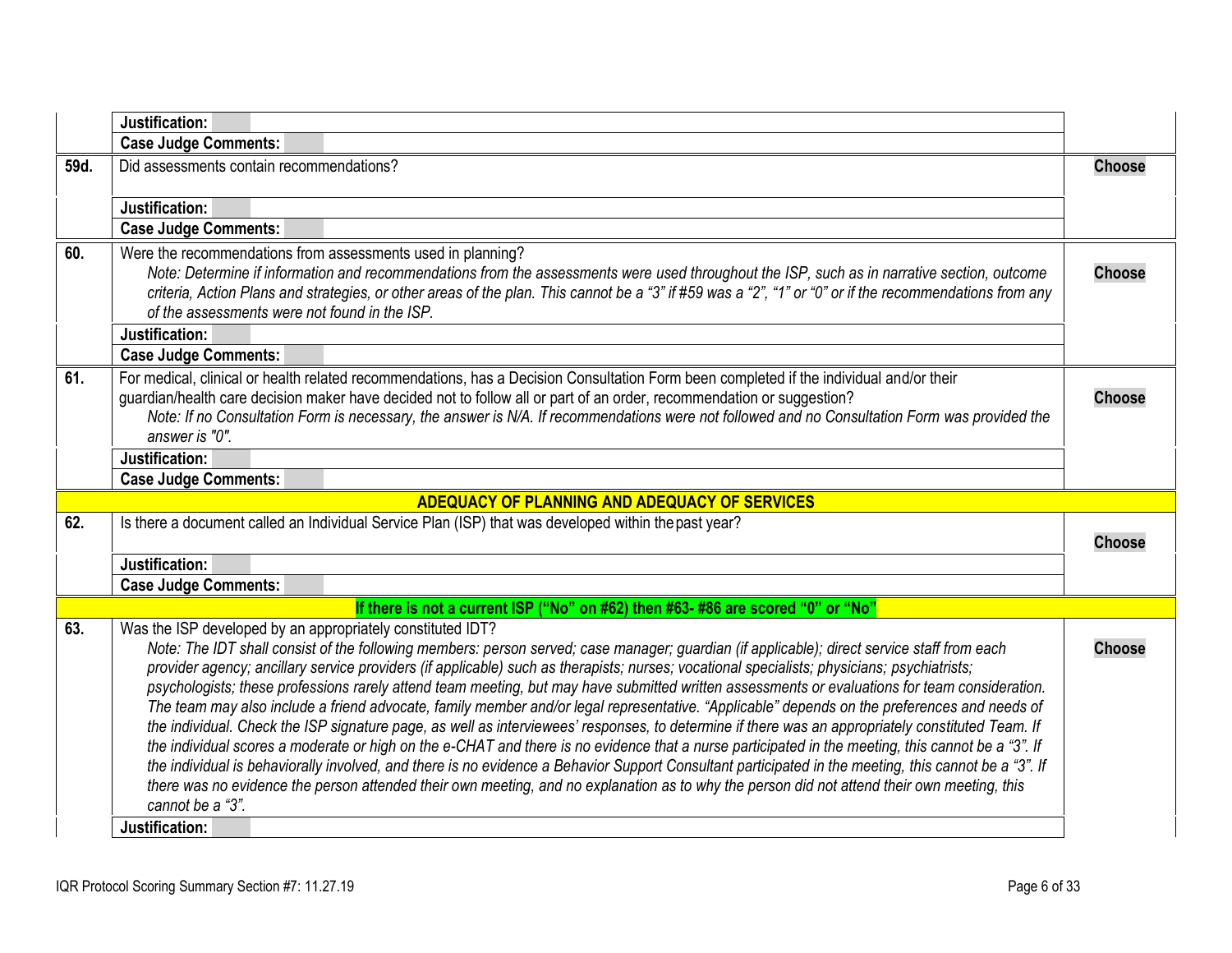<span id="page-6-3"></span><span id="page-6-2"></span><span id="page-6-1"></span><span id="page-6-0"></span>

|     | <b>Case Judge Comments:</b>                                                                                                                                                                                                                                                                                                                                                                                                                                                                                                                                                                                                                                                                                                                                                                                                                                                                                                                                                                                                                                                                                                                                                                                                                                                                                                                                                                                                                                                                                                                                                                     |               |
|-----|-------------------------------------------------------------------------------------------------------------------------------------------------------------------------------------------------------------------------------------------------------------------------------------------------------------------------------------------------------------------------------------------------------------------------------------------------------------------------------------------------------------------------------------------------------------------------------------------------------------------------------------------------------------------------------------------------------------------------------------------------------------------------------------------------------------------------------------------------------------------------------------------------------------------------------------------------------------------------------------------------------------------------------------------------------------------------------------------------------------------------------------------------------------------------------------------------------------------------------------------------------------------------------------------------------------------------------------------------------------------------------------------------------------------------------------------------------------------------------------------------------------------------------------------------------------------------------------------------|---------------|
| 64. | For any team members not physically present at the IDT meeting, is there evidence of their participation in the development of the ISP?<br>Note: Participation of ancillary service providers does not require the provider's physical presence at the IDT meeting. Their participation can be<br>accomplished through conference call, or through meeting with another team member prior to the meeting to discuss<br>issues/concerns/recommendations. This applies to therapists and nurses. If the e-CHAT acuity is moderate or high the nurse MUST participate in<br>the ISP, must do quarterly/semi-annual reports on the person's health care plan, must have health care plans for which the e-CHAT summary<br>indicates an "R" for required. Healthcare plans may be combined as determined by the class member's nurse and a separate Aspiration Health<br>Care Plan is not required in addition to the CARMP since the CARMP is considered a type of healthcare plan that combines several health related<br>issues.<br>Justification:<br><b>Case Judge Comments:</b>                                                                                                                                                                                                                                                                                                                                                                                                                                                                                                                 | <b>Choose</b> |
| 65. | Does my ISP contain current and accurate information?                                                                                                                                                                                                                                                                                                                                                                                                                                                                                                                                                                                                                                                                                                                                                                                                                                                                                                                                                                                                                                                                                                                                                                                                                                                                                                                                                                                                                                                                                                                                           |               |
|     |                                                                                                                                                                                                                                                                                                                                                                                                                                                                                                                                                                                                                                                                                                                                                                                                                                                                                                                                                                                                                                                                                                                                                                                                                                                                                                                                                                                                                                                                                                                                                                                                 | <b>Choose</b> |
|     | Justification:                                                                                                                                                                                                                                                                                                                                                                                                                                                                                                                                                                                                                                                                                                                                                                                                                                                                                                                                                                                                                                                                                                                                                                                                                                                                                                                                                                                                                                                                                                                                                                                  |               |
|     | <b>Case Judge Comments:</b>                                                                                                                                                                                                                                                                                                                                                                                                                                                                                                                                                                                                                                                                                                                                                                                                                                                                                                                                                                                                                                                                                                                                                                                                                                                                                                                                                                                                                                                                                                                                                                     |               |
| 66. | Does the long term vision show expectations for growth and skill building?<br>Note: An individual's vision (i.e. dream for the future) should state what the individual wants to achieve over the next 1 to 3 years. Most people<br>value and want: family and friends; a place to live that is comfortable, safe and meets preferences for design and furnishings; people with whom<br>they live to be compatible; work that is interesting and that promotes success and accomplishment; to be a part of and valued by the community;<br>enough money to feel secure and support life's desires; good health, etc. It is the job of the team to find out from the individual (through<br>assessment, questions, observations, etc.) what he/she wants to focus on for the next few years. As a general rule, vision statements should not<br>be repeated verbatim from one plan to the next. They should change and grow as the person does. Exception to this rule, however, would be if<br>none of the vision has been accomplished – in spite of documented clear and consistent work towards the vision – and/or the vision statement is<br>still the desired dream of the individual.<br>Note: The only allowable way for an individual not to have a vision in Live, Work/Learn and Relationships/Fun is if two criteria are met: 1) the<br>person is not receiving any paid supports in that area AND 2) the team documents why the individual does not require the team's supports in that<br>area (e.g. natural supports are sufficient, the individual is independent in that area) | <b>Choose</b> |
|     | Justification:<br><b>Case Judge Comments:</b>                                                                                                                                                                                                                                                                                                                                                                                                                                                                                                                                                                                                                                                                                                                                                                                                                                                                                                                                                                                                                                                                                                                                                                                                                                                                                                                                                                                                                                                                                                                                                   |               |
| 67. | Does the ISP give adequate guidance to achieving the person's long-term vision?<br>Note: The Vision section of the ISP includes questions to prompt the analysis that compares life today and the desired life stated in the vision. It is<br>the team's review and discussion of the assessment information (strengths, preferences, interests, non-negotiables, supports, etc.) to identify what<br>is in place and what needs to be included in planning to support the individual's transition from his/her present status to successful<br>accomplishment of the stated vision for the future. The team should analyze each life area separately. This Section is to address, for each vision<br>statement: the person's strengths, abilities, challenges, skills to be developed to achieve the vision, and what needs to occur including services                                                                                                                                                                                                                                                                                                                                                                                                                                                                                                                                                                                                                                                                                                                                        | <b>Choose</b> |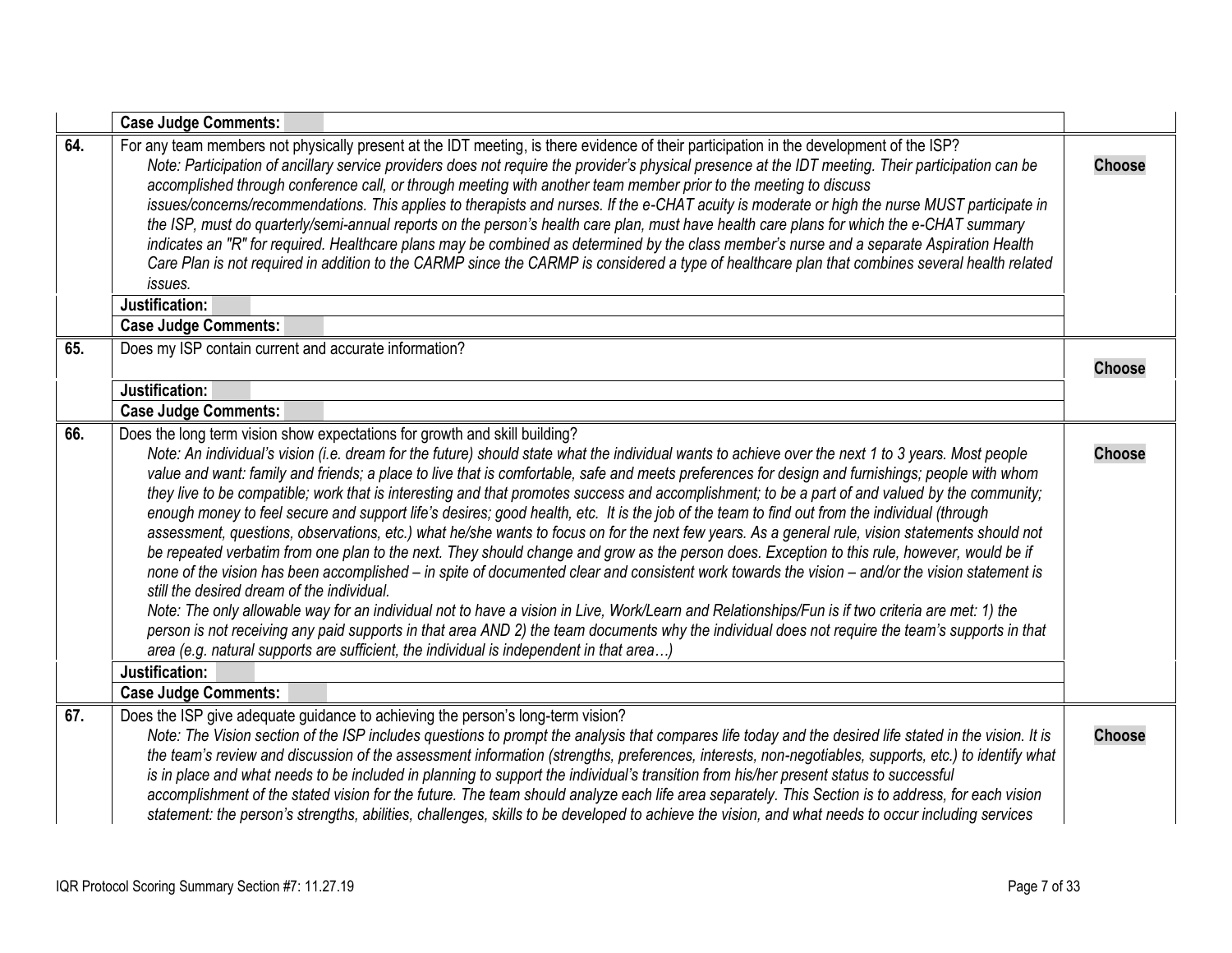<span id="page-7-6"></span><span id="page-7-5"></span><span id="page-7-4"></span><span id="page-7-3"></span><span id="page-7-2"></span><span id="page-7-1"></span><span id="page-7-0"></span>

|     | and supports the person's needs. This cannot be a "3" if any of the Narrative or Vision Sections are not completed and overall does not relate to                                                                                                                                                                                                                                                                                                                                                                                                                                                                                                                                                                                                                                                                                                                                     |               |
|-----|---------------------------------------------------------------------------------------------------------------------------------------------------------------------------------------------------------------------------------------------------------------------------------------------------------------------------------------------------------------------------------------------------------------------------------------------------------------------------------------------------------------------------------------------------------------------------------------------------------------------------------------------------------------------------------------------------------------------------------------------------------------------------------------------------------------------------------------------------------------------------------------|---------------|
|     | the achievement of the specified LTV in each life area.                                                                                                                                                                                                                                                                                                                                                                                                                                                                                                                                                                                                                                                                                                                                                                                                                               |               |
|     | Justification:                                                                                                                                                                                                                                                                                                                                                                                                                                                                                                                                                                                                                                                                                                                                                                                                                                                                        |               |
|     | <b>Case Judge Comments:</b>                                                                                                                                                                                                                                                                                                                                                                                                                                                                                                                                                                                                                                                                                                                                                                                                                                                           |               |
| 68. | Is measurable data kept which verifies the consistent implementation of each of the action steps?                                                                                                                                                                                                                                                                                                                                                                                                                                                                                                                                                                                                                                                                                                                                                                                     | <b>Choose</b> |
|     | Justification:                                                                                                                                                                                                                                                                                                                                                                                                                                                                                                                                                                                                                                                                                                                                                                                                                                                                        |               |
|     | <b>Case Judge Comments:</b>                                                                                                                                                                                                                                                                                                                                                                                                                                                                                                                                                                                                                                                                                                                                                                                                                                                           |               |
| 69. | Does the data kept identify what the person does so a determination regarding progress/lack of progress can be made?                                                                                                                                                                                                                                                                                                                                                                                                                                                                                                                                                                                                                                                                                                                                                                  | <b>Choose</b> |
|     | Justification:                                                                                                                                                                                                                                                                                                                                                                                                                                                                                                                                                                                                                                                                                                                                                                                                                                                                        |               |
|     | <b>Case Judge Comments:</b>                                                                                                                                                                                                                                                                                                                                                                                                                                                                                                                                                                                                                                                                                                                                                                                                                                                           |               |
| 70. | Is each action step in the ISP implemented at a frequency that enables the person to learn new skills?                                                                                                                                                                                                                                                                                                                                                                                                                                                                                                                                                                                                                                                                                                                                                                                | <b>Choose</b> |
|     | Justification:                                                                                                                                                                                                                                                                                                                                                                                                                                                                                                                                                                                                                                                                                                                                                                                                                                                                        |               |
|     | <b>Case Judge Comments:</b>                                                                                                                                                                                                                                                                                                                                                                                                                                                                                                                                                                                                                                                                                                                                                                                                                                                           |               |
| 71. | If the person is not successful in achieving actions steps, has the team tried to determine why, and change their approach if needed?                                                                                                                                                                                                                                                                                                                                                                                                                                                                                                                                                                                                                                                                                                                                                 | <b>Choose</b> |
|     | Justification:                                                                                                                                                                                                                                                                                                                                                                                                                                                                                                                                                                                                                                                                                                                                                                                                                                                                        |               |
|     | <b>Case Judge Comments:</b>                                                                                                                                                                                                                                                                                                                                                                                                                                                                                                                                                                                                                                                                                                                                                                                                                                                           |               |
| 72. | If the person achieves action steps, does the team move to the next in the progression of steps or develops a new one?                                                                                                                                                                                                                                                                                                                                                                                                                                                                                                                                                                                                                                                                                                                                                                | <b>Choose</b> |
|     | Justification:                                                                                                                                                                                                                                                                                                                                                                                                                                                                                                                                                                                                                                                                                                                                                                                                                                                                        |               |
|     | <b>Case Judge Comments:</b>                                                                                                                                                                                                                                                                                                                                                                                                                                                                                                                                                                                                                                                                                                                                                                                                                                                           |               |
| 73. | Has the person made measurable progress on actions steps during this past year?                                                                                                                                                                                                                                                                                                                                                                                                                                                                                                                                                                                                                                                                                                                                                                                                       |               |
|     | Note: Your evidence is measurable and consistently kept data and progress reports (if they provide measurable data)                                                                                                                                                                                                                                                                                                                                                                                                                                                                                                                                                                                                                                                                                                                                                                   | <b>Choose</b> |
|     | Justification:                                                                                                                                                                                                                                                                                                                                                                                                                                                                                                                                                                                                                                                                                                                                                                                                                                                                        |               |
|     | <b>Case Judge Comments:</b>                                                                                                                                                                                                                                                                                                                                                                                                                                                                                                                                                                                                                                                                                                                                                                                                                                                           |               |
| 74. | Do the outcomes in the ISP include criteria by which the team can determine when the outcome(s) have been achieved?<br>Note: Outcomes are the formal steps (learning a new skill or completing an action/responsibility) necessary to achieve the person's desired vision.<br>Each outcome relates to a relevant component of the vision; vision statements that have many components will require multiple outcomes for that<br>specific life area. Outcomes are discussed, agreed upon and written at the IDT meeting; primary responsibilities for the accomplishment of each<br>outcome are assigned. The IDT must meet when outcomes are accomplished in order to identify the next logical step in the process; the ISP is<br>revised based on this discussion. Outcomes are written for the individual; skill maintenance or actions provided by the staff are included in the | <b>Choose</b> |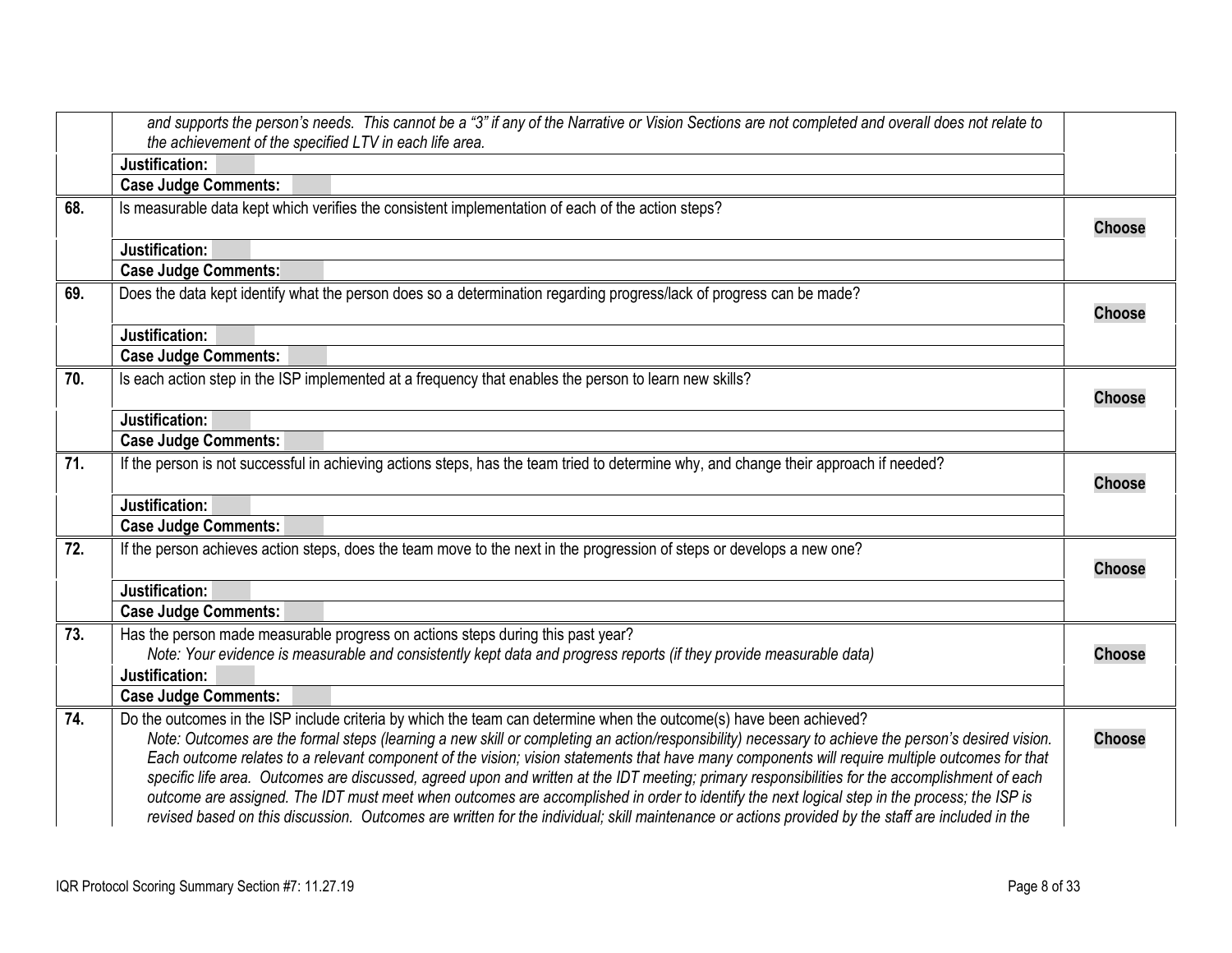<span id="page-8-2"></span><span id="page-8-1"></span><span id="page-8-0"></span>

|     | Vision Section of the ISP, steps of the Action Plans Teaching & Support Strategies and, when necessary, detailed in medical or therapy support<br>plans (i.e. positioning, communication plans, CARMP etc.). In order for this to be a "3" each outcome that is developed must be measurable and                                                                                                                                                                                                                                                                                                                                                                                                                                                                                                                                                                                                                                                                                                                                                                                                                                                             |               |
|-----|--------------------------------------------------------------------------------------------------------------------------------------------------------------------------------------------------------------------------------------------------------------------------------------------------------------------------------------------------------------------------------------------------------------------------------------------------------------------------------------------------------------------------------------------------------------------------------------------------------------------------------------------------------------------------------------------------------------------------------------------------------------------------------------------------------------------------------------------------------------------------------------------------------------------------------------------------------------------------------------------------------------------------------------------------------------------------------------------------------------------------------------------------------------|---------------|
|     | state what the person is to do to accomplish it (that is, anyone reading it can tell when the outcome has been accomplished, e.g. the person will                                                                                                                                                                                                                                                                                                                                                                                                                                                                                                                                                                                                                                                                                                                                                                                                                                                                                                                                                                                                            |               |
|     | lose 50 pounds in the next year; or the person will develop a resume, practice job interview skills, make application and acquire a job in the next                                                                                                                                                                                                                                                                                                                                                                                                                                                                                                                                                                                                                                                                                                                                                                                                                                                                                                                                                                                                          |               |
|     | year).                                                                                                                                                                                                                                                                                                                                                                                                                                                                                                                                                                                                                                                                                                                                                                                                                                                                                                                                                                                                                                                                                                                                                       |               |
|     | Justification:                                                                                                                                                                                                                                                                                                                                                                                                                                                                                                                                                                                                                                                                                                                                                                                                                                                                                                                                                                                                                                                                                                                                               |               |
|     | <b>Case Judge Comments:</b>                                                                                                                                                                                                                                                                                                                                                                                                                                                                                                                                                                                                                                                                                                                                                                                                                                                                                                                                                                                                                                                                                                                                  |               |
| 75. | Are the ISP outcomes related to achieving the person's long-term vision?                                                                                                                                                                                                                                                                                                                                                                                                                                                                                                                                                                                                                                                                                                                                                                                                                                                                                                                                                                                                                                                                                     |               |
|     | Note: For this to be a "3" each outcome that is developed must relate to the person's Long Term Vision for that life area. Review the LTV and the                                                                                                                                                                                                                                                                                                                                                                                                                                                                                                                                                                                                                                                                                                                                                                                                                                                                                                                                                                                                            | <b>Choose</b> |
|     | outcomes to show if there is a direct connection or not. This score is "0" if no outcomes were developed. Consult with your Case Judge if you find                                                                                                                                                                                                                                                                                                                                                                                                                                                                                                                                                                                                                                                                                                                                                                                                                                                                                                                                                                                                           |               |
|     | vision statements with no outcome. Outcomes may be re-statements of the vision, as long as the steps are identified in the Action Plans.                                                                                                                                                                                                                                                                                                                                                                                                                                                                                                                                                                                                                                                                                                                                                                                                                                                                                                                                                                                                                     |               |
|     | Justification:                                                                                                                                                                                                                                                                                                                                                                                                                                                                                                                                                                                                                                                                                                                                                                                                                                                                                                                                                                                                                                                                                                                                               |               |
|     | <b>Case Judge Comments:</b>                                                                                                                                                                                                                                                                                                                                                                                                                                                                                                                                                                                                                                                                                                                                                                                                                                                                                                                                                                                                                                                                                                                                  |               |
| 76. | Do the ISP outcomes and related action plans and teaching strategies address the person's major needs as identified in the Personal Challenges and<br>Obstacles That Need to be Addressed In Order to Achieve the Desired Outcomes section of the ISP/Action plans."                                                                                                                                                                                                                                                                                                                                                                                                                                                                                                                                                                                                                                                                                                                                                                                                                                                                                         | <b>Choose</b> |
|     | Note: The ISP is centered on achieving what the person wants, and the outcomes are developed to assist the person in achieving their desires. If                                                                                                                                                                                                                                                                                                                                                                                                                                                                                                                                                                                                                                                                                                                                                                                                                                                                                                                                                                                                             |               |
|     | there are barriers to the accomplishment of the person's LTV these should be addressed in the person's ISP. The Personal Challenges and                                                                                                                                                                                                                                                                                                                                                                                                                                                                                                                                                                                                                                                                                                                                                                                                                                                                                                                                                                                                                      |               |
|     | Obstacles That Need to be Addressed In Order to Achieve the Desired Outcomes section of the ISP (at the top of each action plan) should                                                                                                                                                                                                                                                                                                                                                                                                                                                                                                                                                                                                                                                                                                                                                                                                                                                                                                                                                                                                                      |               |
|     | address these barriers. These challenges in turn should be addressed in the action steps, strategy(s) and/or support plans. There should be at                                                                                                                                                                                                                                                                                                                                                                                                                                                                                                                                                                                                                                                                                                                                                                                                                                                                                                                                                                                                               |               |
|     | least one related outcome for each vision statement. Consult with your Case Judge if you find a vision statement with no outcome.                                                                                                                                                                                                                                                                                                                                                                                                                                                                                                                                                                                                                                                                                                                                                                                                                                                                                                                                                                                                                            |               |
|     | Justification:                                                                                                                                                                                                                                                                                                                                                                                                                                                                                                                                                                                                                                                                                                                                                                                                                                                                                                                                                                                                                                                                                                                                               |               |
|     | <b>Case Judge Comments:</b>                                                                                                                                                                                                                                                                                                                                                                                                                                                                                                                                                                                                                                                                                                                                                                                                                                                                                                                                                                                                                                                                                                                                  |               |
| 77. | Are the Teaching and Support Strategies sufficient to ensure consistent implementation of the services planned?<br>Note: Teaching and Support Strategies are detailed directions written to guide the staff in consistent implementation and documentation of<br>the Action Step. These strategies must be directly related to accomplishing the Action Step in the most effective manner for the individual<br>(learning style, specialized equipment, positioning, etc.). Strategies would address conditions for success (type/level of staff support and<br>special equipment/materials necessary to successfully perform the action. The strategies must specify who will assist the individual, what<br>staff will do (preparation, type/level of staff support, how to provide the support, etc.), when and where the Action Step will be implemented,<br>how often the person will do the activity, when and how data will be collected, and when progress will be reviewed. Therapists may provide<br>direct support to develop the provider strategies, or review and insert recommendations before submission for inclusion in the ISP. For those | <b>Choose</b> |
|     | under the new DD Waiver, the therapist provides Written Direct Support Instructions to be attached to relevant Teaching and Support<br>Strategies. For ongoing strategies these are due three weeks prior to the expiration of the previous ISP. For new strategies, these<br>instructions will be added once the therapist has completed trials with the individual to determine the effectiveness prior to submitting and<br>training DSP on Written Direct Support Instructions. This score is "0" if strategies are needed but not developed/present. For this to be a "3"<br>each strategy must give clear directions so that anyone can read the strategy and know what to do. These directions should note who will<br>assist the person, what type of support is needed, what materials are needed, when and where to do the action step, how often or for how                                                                                                                                                                                                                                                                                       |               |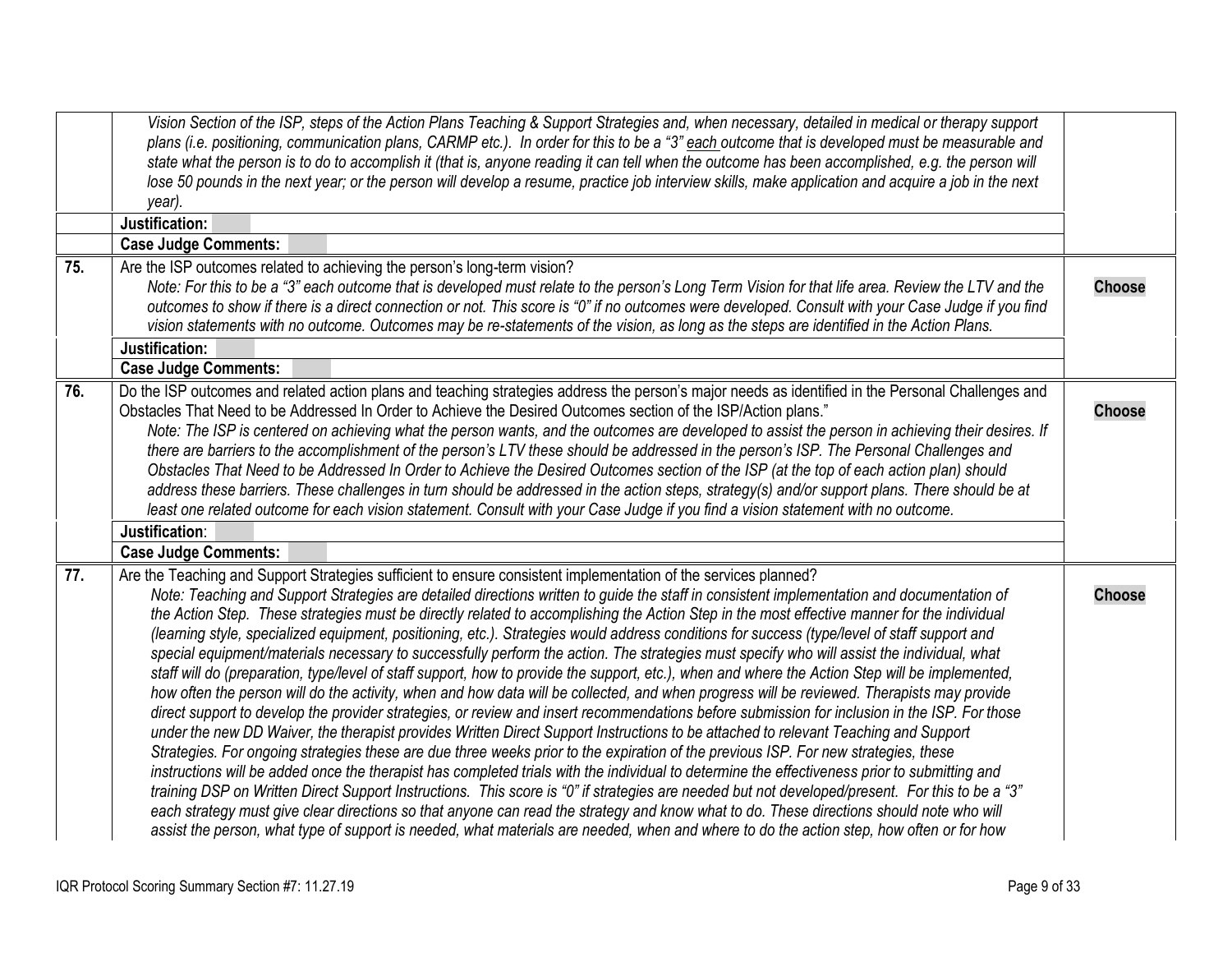<span id="page-9-2"></span><span id="page-9-1"></span><span id="page-9-0"></span>

|     | long to do the action step and how and when data will be collected. If the strategy simply states what the staff will do or if the accomplishment<br>of the Action Step is related to the activity of the staff, this cannot be a "3". (e.g., The strategy states: "go on a van ride everyday", this would<br>be a "0", as it is dependent on a staff activity and does not state what the person will do.)                                                                                                                                                                                                                                                                                                                                                                                                                                                                                                                                                                                                                                                                                                                                                                                                                                                                                     |               |
|-----|-------------------------------------------------------------------------------------------------------------------------------------------------------------------------------------------------------------------------------------------------------------------------------------------------------------------------------------------------------------------------------------------------------------------------------------------------------------------------------------------------------------------------------------------------------------------------------------------------------------------------------------------------------------------------------------------------------------------------------------------------------------------------------------------------------------------------------------------------------------------------------------------------------------------------------------------------------------------------------------------------------------------------------------------------------------------------------------------------------------------------------------------------------------------------------------------------------------------------------------------------------------------------------------------------|---------------|
|     | Justification:                                                                                                                                                                                                                                                                                                                                                                                                                                                                                                                                                                                                                                                                                                                                                                                                                                                                                                                                                                                                                                                                                                                                                                                                                                                                                  |               |
|     | <b>Case Judge Comments:</b>                                                                                                                                                                                                                                                                                                                                                                                                                                                                                                                                                                                                                                                                                                                                                                                                                                                                                                                                                                                                                                                                                                                                                                                                                                                                     |               |
| 78. | Are the recommendations and/or objectives/strategies of ancillary providers integrated into the ISP?                                                                                                                                                                                                                                                                                                                                                                                                                                                                                                                                                                                                                                                                                                                                                                                                                                                                                                                                                                                                                                                                                                                                                                                            |               |
|     | Note: This could include any component of the ISP such as outcomes, action plans, Teaching and Support Strategies (T&SS), etc. Does the<br>ISP incorporate information from ancillary providers (from plans, assessments, recommendations, etc.) dealing with how to reinforce skill<br>building/maintenance, personal traits and abilities appropriately? Relevant Desired Outcomes and associated Teaching and Support<br>Strategies, as needed, contain information from the ancillary providers that supports attainment of the individual's related vision areas. A<br>mere reference to ancillary providers or specific plans/documents is not considered to have sufficient detail to be understood and<br>consistently implemented, unless Written Direct Support Instructions are attached to the Teaching and Support Strategies from the<br>therapist(s). This cannot be a "3" if the person receives therapies and there is no information from the therapists' plans in any of the ISP<br>outcomes/action plans, or strategies. For this to be a "3" there must be relevant information from the therapist in the ISP outcomes, action<br>plans and/or strategies such as information from the BSC on how to approach the person to ask them to do a task; or information from the | <b>Choose</b> |
|     | PT on how to have the person sit or stand to do a task; or information from the SLP on how to communicate a request to the person.                                                                                                                                                                                                                                                                                                                                                                                                                                                                                                                                                                                                                                                                                                                                                                                                                                                                                                                                                                                                                                                                                                                                                              |               |
|     | Justification:                                                                                                                                                                                                                                                                                                                                                                                                                                                                                                                                                                                                                                                                                                                                                                                                                                                                                                                                                                                                                                                                                                                                                                                                                                                                                  |               |
|     | <b>Case Judge Comments:</b>                                                                                                                                                                                                                                                                                                                                                                                                                                                                                                                                                                                                                                                                                                                                                                                                                                                                                                                                                                                                                                                                                                                                                                                                                                                                     |               |
| 79. | Has the person made measurable progress in therapy this year?<br>Note: Consider changes made from interviews, measurable data and all other sources. However, to answer this "3" you must have<br>evidence of measurable progress as identified by the therapist progress notes/annual report. Notes such as, "doing better" and "has made<br>progress" are not measurable. Notes such as, "last quarter could (in supine position) bend knee 10 °, can now bend to 20 ° or during the<br>last 60 days has gone from SIB (chewing wrist) 3 x every 60 seconds for 2 seconds to 1 x every 5 minutes for 2 seconds are measurable<br>and would warrant a "3".                                                                                                                                                                                                                                                                                                                                                                                                                                                                                                                                                                                                                                     | <b>Choose</b> |
|     | Justification:                                                                                                                                                                                                                                                                                                                                                                                                                                                                                                                                                                                                                                                                                                                                                                                                                                                                                                                                                                                                                                                                                                                                                                                                                                                                                  |               |
|     | <b>Case Judge Comments:</b>                                                                                                                                                                                                                                                                                                                                                                                                                                                                                                                                                                                                                                                                                                                                                                                                                                                                                                                                                                                                                                                                                                                                                                                                                                                                     |               |
| 80. | If needed, does the ISP contain a specific Medical Emergency Response Plan (MERP)?<br>Note: Has it been made clear in terms of what to do, where to go and who to call in the event of a medical crisis as appropriate to this person? If a<br>person has a chronic condition with the potential to result in a life threatening situation (some types of seizures, asthma, some types of diabetes,<br>etc.) they should have a MERP. Not all healthcare plans require an associated MERP. The e-CHAT summary report will indicate an "R" for health<br>issues that require creation of a MERP. For this to be a "3" all MERPs that are developed must specify: what a crisis looks like specifically for this<br>person; when the situation becomes a crisis: what the staff need to do to provide appropriate intervention; and describe what that intervention is to<br>be.                                                                                                                                                                                                                                                                                                                                                                                                                  | <b>Choose</b> |
|     | Justification:                                                                                                                                                                                                                                                                                                                                                                                                                                                                                                                                                                                                                                                                                                                                                                                                                                                                                                                                                                                                                                                                                                                                                                                                                                                                                  |               |
|     | <b>Case Judge Comments:</b>                                                                                                                                                                                                                                                                                                                                                                                                                                                                                                                                                                                                                                                                                                                                                                                                                                                                                                                                                                                                                                                                                                                                                                                                                                                                     |               |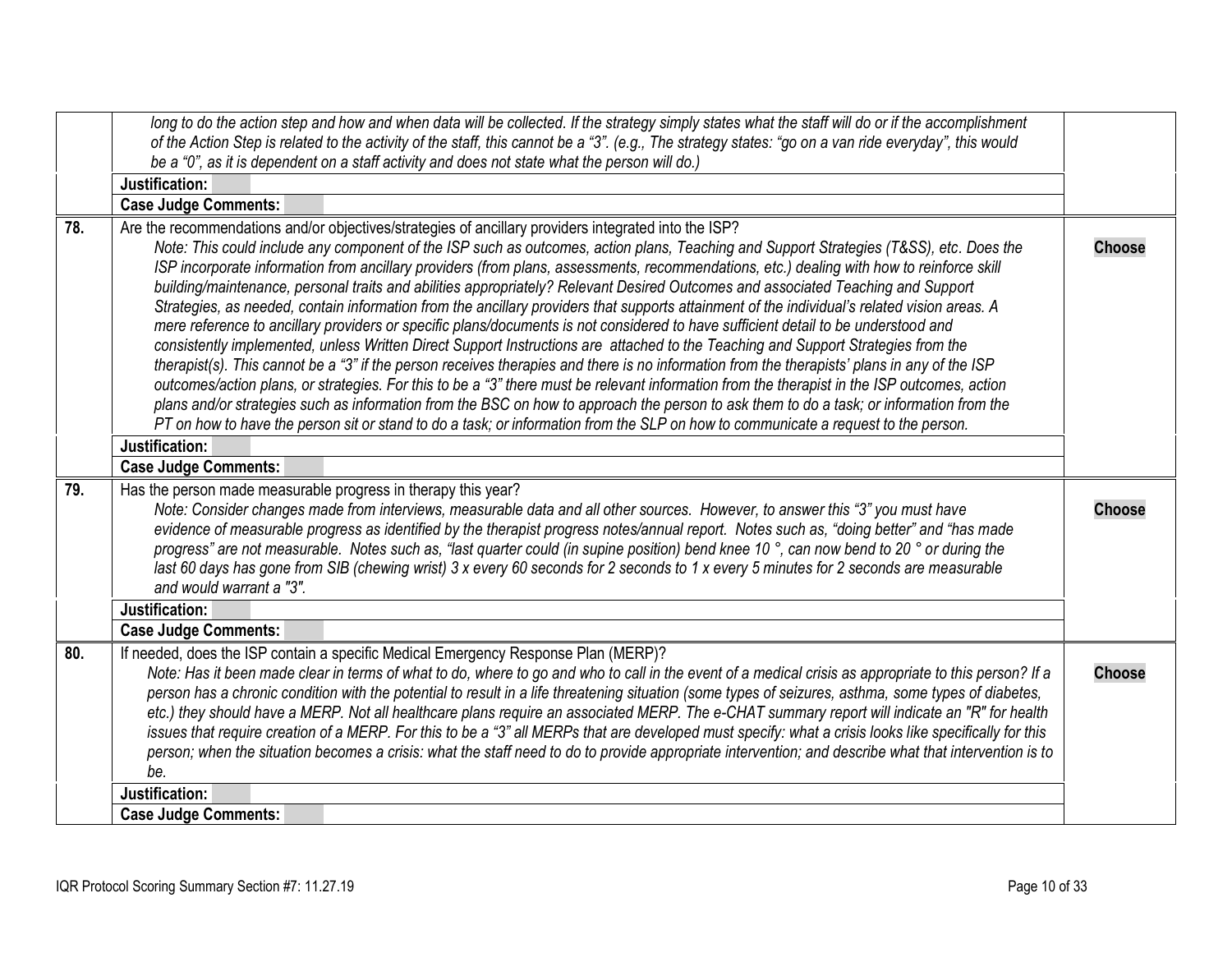<span id="page-10-5"></span><span id="page-10-4"></span><span id="page-10-3"></span><span id="page-10-2"></span><span id="page-10-1"></span><span id="page-10-0"></span>

| 81.  | Does the ISP contain information regarding primary health (medical) care?<br>Note: The Health section of the ISP should address new/changes to health care that are relevant to the person's health, wellness,<br>medical needs, safety and effective planning.                                                                                                                                                                                  | <b>Choose</b> |
|------|--------------------------------------------------------------------------------------------------------------------------------------------------------------------------------------------------------------------------------------------------------------------------------------------------------------------------------------------------------------------------------------------------------------------------------------------------|---------------|
|      | Note: The name and contact information for the Primary Care Physician (PCP) should be on the face sheet of the ISP. The ISP should identify<br>the healthcare coordinator responsible for supporting the individual to make such arrangements. The Health Action Plan page of the ISP should<br>address new/changes to health care that needs to be arranged/followed up on.<br>Note: If #81a or #81b are "0", "1" or "2", this cannot be a "3". |               |
|      | Justification:                                                                                                                                                                                                                                                                                                                                                                                                                                   |               |
|      | <b>Case Judge Comments:</b>                                                                                                                                                                                                                                                                                                                                                                                                                      |               |
| 81a. | Does the ISP face sheet contain contact information for the PCP?                                                                                                                                                                                                                                                                                                                                                                                 | <b>Choose</b> |
|      | Justification:                                                                                                                                                                                                                                                                                                                                                                                                                                   |               |
|      | <b>Case Judge Comments:</b>                                                                                                                                                                                                                                                                                                                                                                                                                      |               |
| 81b. | Is the Healthcare coordinator's name and contact information listed in the ISP?                                                                                                                                                                                                                                                                                                                                                                  |               |
|      | Note: This should be on the Additional Healthcare Information page of the ISP.                                                                                                                                                                                                                                                                                                                                                                   | <b>Choose</b> |
|      | Justification:                                                                                                                                                                                                                                                                                                                                                                                                                                   |               |
|      | <b>Case Judge Comments:</b>                                                                                                                                                                                                                                                                                                                                                                                                                      |               |
| 82.  | Does the ISP reflect how the person will obtain prescribed medications?                                                                                                                                                                                                                                                                                                                                                                          |               |
|      | Note: For this to be a "3" the name and phone number of the pharmacy (face sheet), and the person responsible for getting medications refilled                                                                                                                                                                                                                                                                                                   | <b>Choose</b> |
|      | and obtaining new medications (Medication Delivery section of Additional Healthcare Information page) must be noted.                                                                                                                                                                                                                                                                                                                             |               |
|      | Justification:                                                                                                                                                                                                                                                                                                                                                                                                                                   |               |
|      | <b>Case Judge Comments:</b>                                                                                                                                                                                                                                                                                                                                                                                                                      |               |
| 83.  | Based on the evidence, is adequate transportation available for the person?                                                                                                                                                                                                                                                                                                                                                                      |               |
|      | Note: This can be scored "3" if there have been no issues with adequacy of transportation even if it isn't stated in the ISP.                                                                                                                                                                                                                                                                                                                    | <b>Choose</b> |
|      | Justification:                                                                                                                                                                                                                                                                                                                                                                                                                                   |               |
|      | <b>Case Judge Comments:</b>                                                                                                                                                                                                                                                                                                                                                                                                                      |               |
| 84.  | Does the ISP contain a list of adaptive equipment needed and who will provide it?                                                                                                                                                                                                                                                                                                                                                                |               |
|      | Note: For this to be a "3" the ISP and/or Equipment Inventory must note ALL of the adaptive equipment the person is to have available for use,                                                                                                                                                                                                                                                                                                   | <b>Choose</b> |
|      | and who is responsible for obtaining it. This question pertains to adaptive equipment. Examples of Adaptive Equipment includes: Durable Medical                                                                                                                                                                                                                                                                                                  |               |
|      | Equipment such as wheelchairs of any type, walkers, shower chairs, shower trolleys, hospital beds, eating and drinking equipment. Also personal                                                                                                                                                                                                                                                                                                  |               |
|      | items such as glasses, dentures, hearing aids.                                                                                                                                                                                                                                                                                                                                                                                                   |               |
|      | Justification:                                                                                                                                                                                                                                                                                                                                                                                                                                   |               |
|      | <b>Case Judge Comments:</b>                                                                                                                                                                                                                                                                                                                                                                                                                      |               |
| 85.  | Overall, is the ISP adequate to meet the person's needs?                                                                                                                                                                                                                                                                                                                                                                                         |               |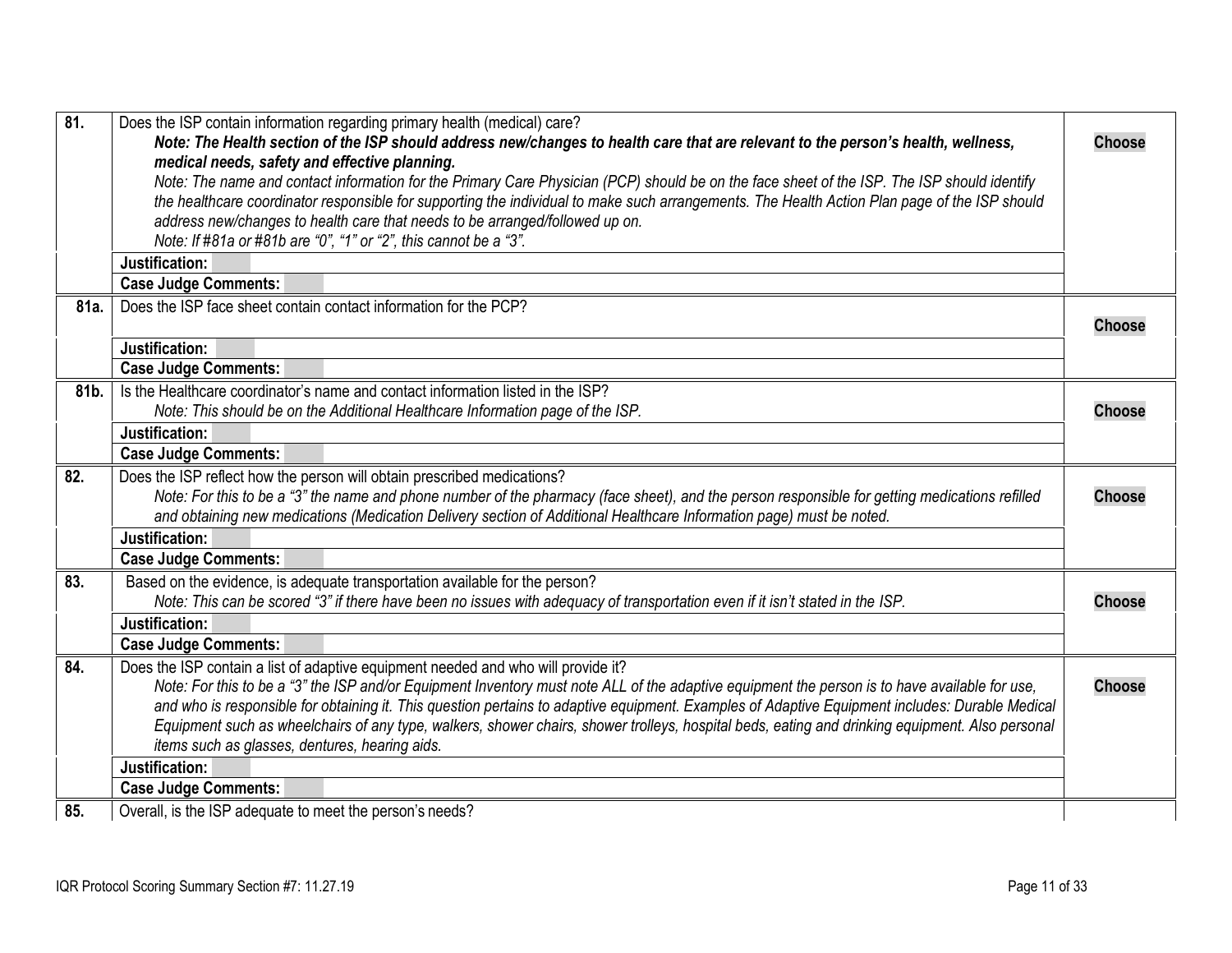<span id="page-11-2"></span><span id="page-11-1"></span><span id="page-11-0"></span>

|      | Justification:                                                                                                                                                                                                                                                                                                                                                                                                                                                                                                                                                                                                                                                                                                     | guidance on Professional Judgment in the Reviewer's Guide.) |                            |             |                            |                                                                                      | the ISP adequately address the person's living, working/learning, social/leisure and health needs/supports? The ISP does not have to be<br>"perfect" and all of the scores for #62 to #84 do not have to be "3s" in order for you to find the ISP adequate and rate this as a "3". However, the<br>the person closer to his/her vision. The ISP should be directed towards the acquisition skills and behaviors necessary for the individual to<br>harm. The reviewer is to consider all the scores and rationales from questions #62 to #84, using those rationales here to substantiate the score. | Note: This question focuses on the adequacy of the ISP the written plan. Based on the rating you have given Questions #70 through #91 does<br>individual's ISP should be based on the person's assessed needs and strengths and include relevant interventions designed to enable and move<br>function with as much self-determination as possible, should prevent or decelerate regression and attempt to keep the person safe and free from<br>As you review the ISP in total, you are being asked to apply professional judgment to determine the overall adequacy of this person's ISP. (See | <b>Choose</b>                                 |
|------|--------------------------------------------------------------------------------------------------------------------------------------------------------------------------------------------------------------------------------------------------------------------------------------------------------------------------------------------------------------------------------------------------------------------------------------------------------------------------------------------------------------------------------------------------------------------------------------------------------------------------------------------------------------------------------------------------------------------|-------------------------------------------------------------|----------------------------|-------------|----------------------------|--------------------------------------------------------------------------------------|------------------------------------------------------------------------------------------------------------------------------------------------------------------------------------------------------------------------------------------------------------------------------------------------------------------------------------------------------------------------------------------------------------------------------------------------------------------------------------------------------------------------------------------------------------------------------------------------------|--------------------------------------------------------------------------------------------------------------------------------------------------------------------------------------------------------------------------------------------------------------------------------------------------------------------------------------------------------------------------------------------------------------------------------------------------------------------------------------------------------------------------------------------------------------------------------------------------|-----------------------------------------------|
|      | <b>Case Judge Comments:</b>                                                                                                                                                                                                                                                                                                                                                                                                                                                                                                                                                                                                                                                                                        |                                                             |                            |             |                            |                                                                                      |                                                                                                                                                                                                                                                                                                                                                                                                                                                                                                                                                                                                      |                                                                                                                                                                                                                                                                                                                                                                                                                                                                                                                                                                                                  |                                               |
|      |                                                                                                                                                                                                                                                                                                                                                                                                                                                                                                                                                                                                                                                                                                                    |                                                             |                            | #65: Choose |                            | #67: Choose                                                                          | The scores for questions #62 through #84 should pre-populate below; if they are not all visible, use "print preview" to prompt loading.                                                                                                                                                                                                                                                                                                                                                                                                                                                              | #69: Choose                                                                                                                                                                                                                                                                                                                                                                                                                                                                                                                                                                                      |                                               |
|      | #62: Choose<br>$#70$ : Choose                                                                                                                                                                                                                                                                                                                                                                                                                                                                                                                                                                                                                                                                                      | #63: Choose<br>#71: Choose                                  | #64: Choose<br>#72: Choose | #73: Choose | #66: Choose<br>#74: Choose | #75: Choose                                                                          | #68: Choose<br>#76: Choose                                                                                                                                                                                                                                                                                                                                                                                                                                                                                                                                                                           | #77: Choose                                                                                                                                                                                                                                                                                                                                                                                                                                                                                                                                                                                      |                                               |
|      | #78: Choose                                                                                                                                                                                                                                                                                                                                                                                                                                                                                                                                                                                                                                                                                                        | #79: Choose                                                 | #80: Choose                | #81: Choose | #82: Choose                | #83: Choose                                                                          | #84: Choose                                                                                                                                                                                                                                                                                                                                                                                                                                                                                                                                                                                          |                                                                                                                                                                                                                                                                                                                                                                                                                                                                                                                                                                                                  |                                               |
|      |                                                                                                                                                                                                                                                                                                                                                                                                                                                                                                                                                                                                                                                                                                                    |                                                             |                            |             |                            | If you answered question #85 as "0", "1", or "2", then answer question #86 as "N/A". |                                                                                                                                                                                                                                                                                                                                                                                                                                                                                                                                                                                                      |                                                                                                                                                                                                                                                                                                                                                                                                                                                                                                                                                                                                  |                                               |
|      |                                                                                                                                                                                                                                                                                                                                                                                                                                                                                                                                                                                                                                                                                                                    |                                                             |                            |             |                            |                                                                                      | If you answered question #85 as "3" then proceed to select an appropriate answer for question #86.                                                                                                                                                                                                                                                                                                                                                                                                                                                                                                   |                                                                                                                                                                                                                                                                                                                                                                                                                                                                                                                                                                                                  |                                               |
| 86.  | Is the ISP being implemented?<br>Note: Determine if the ISP is being implemented by looking at outcome and action plan data collection, provider and therapist monthly, quarterly<br>or bi-annual reports noting progress made or the reason for lack of progress, and information obtained from interviewees. Score this question<br>accordingly, noting the corresponding rationale, then score 87a and 87b as N/A. This can only be a "3" if the data collection and provider and<br>therapist reports note progress or the reason for lack of progress -and if all IDT members interviewed indicated progress has been made or<br>stated why they thought progress was not made and how it is being addressed. |                                                             |                            |             |                            |                                                                                      | <b>Choose</b><br>If #85 is 0, 1, or 2<br>this is N/A.                                                                                                                                                                                                                                                                                                                                                                                                                                                                                                                                                |                                                                                                                                                                                                                                                                                                                                                                                                                                                                                                                                                                                                  |                                               |
|      | Justification:                                                                                                                                                                                                                                                                                                                                                                                                                                                                                                                                                                                                                                                                                                     |                                                             |                            |             |                            |                                                                                      |                                                                                                                                                                                                                                                                                                                                                                                                                                                                                                                                                                                                      |                                                                                                                                                                                                                                                                                                                                                                                                                                                                                                                                                                                                  |                                               |
|      | <b>Case Judge Comments:</b>                                                                                                                                                                                                                                                                                                                                                                                                                                                                                                                                                                                                                                                                                        |                                                             |                            |             |                            |                                                                                      |                                                                                                                                                                                                                                                                                                                                                                                                                                                                                                                                                                                                      |                                                                                                                                                                                                                                                                                                                                                                                                                                                                                                                                                                                                  |                                               |
|      |                                                                                                                                                                                                                                                                                                                                                                                                                                                                                                                                                                                                                                                                                                                    |                                                             |                            |             |                            | If you answered question #85 as "3", then answer questions #87a and #87b as "N/A".   | If you answered question #85 as "0", "1", or "2", then answer questions #87a and #87b as appropriate.                                                                                                                                                                                                                                                                                                                                                                                                                                                                                                |                                                                                                                                                                                                                                                                                                                                                                                                                                                                                                                                                                                                  |                                               |
| 87a. | Is the ISP being implemented?                                                                                                                                                                                                                                                                                                                                                                                                                                                                                                                                                                                                                                                                                      | progress was not made and how it is being addressed.        |                            |             |                            |                                                                                      | Note: Answer this question if this person's ISP (#85) was NOT rated as a 3. Determine if the ISP is being implemented by looking at outcome<br>and action plan data collection, provider and therapist monthly, quarterly or bi-annual reports noting progress made or the reason for lack of<br>progress, and information obtained from interviewees. This can only be a "3" if the data collection and provider and therapist reports note<br>progress or the reason for lack of progress -and if all IDT members interviewed indicated progress has been made or stated why they thought          |                                                                                                                                                                                                                                                                                                                                                                                                                                                                                                                                                                                                  | <b>Choose</b><br>If #85 is 3,<br>this is N/A. |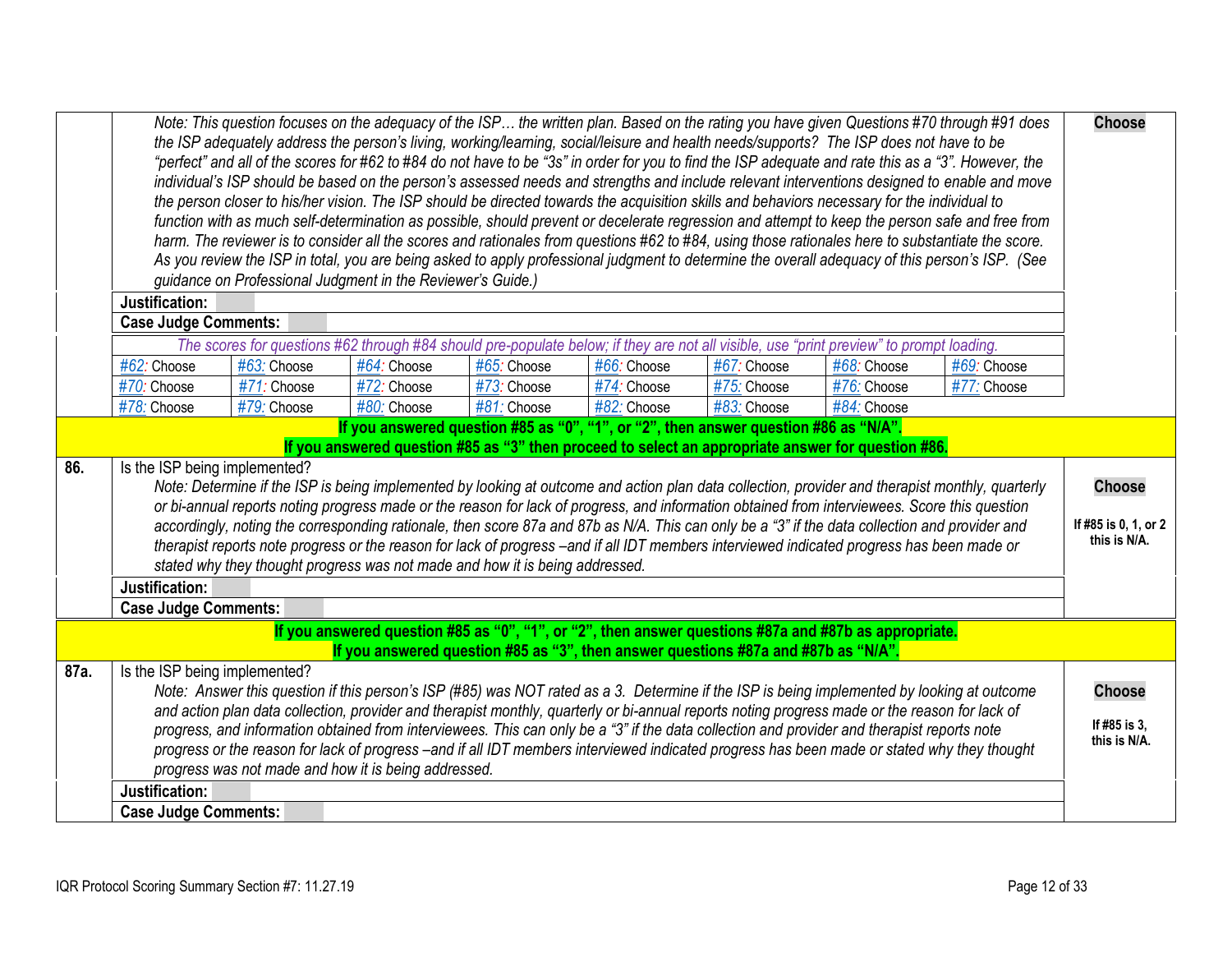<span id="page-12-5"></span><span id="page-12-4"></span><span id="page-12-3"></span><span id="page-12-2"></span><span id="page-12-1"></span><span id="page-12-0"></span>

| 87b. | Are current services adequate to meet the person's needs?                                                                                                                                                                                                                                      | <b>Choose</b> |
|------|------------------------------------------------------------------------------------------------------------------------------------------------------------------------------------------------------------------------------------------------------------------------------------------------|---------------|
|      | Note: Consider all of the services the individual receives, including Case Management, Community Living, Nursing, Nutrition, Day, Employment,<br>and all Therapies. The reviewer is to note what is determined as adequate, and for those that are considered to be inadequate note the reason |               |
|      | for that determination. This cannot be a "3" if the person is to receive a particular therapy but there was no progress report from the therapist, and                                                                                                                                         | If #85 is 3,  |
|      | no evidence the therapist had seen the person at home or during the day program. This cannot be a "3" if the person is to receive a specific                                                                                                                                                   | this is N/A.  |
|      | staffing support during specific times, and the documentation (or your observations) indicates that the support has not been there on a regular                                                                                                                                                |               |
|      | basis for a substantial amount of time.                                                                                                                                                                                                                                                        |               |
|      | Justification:                                                                                                                                                                                                                                                                                 |               |
|      | <b>Case Judge Comments:</b>                                                                                                                                                                                                                                                                    |               |
| 88.  | Was the direct service staff trained on the implementation of this person's ISP?                                                                                                                                                                                                               |               |
|      | Note: This should be scored "0" if #62 was answered "No" (there is not an ISP developed within the last year). Also refer to scored questions #33                                                                                                                                              | <b>Choose</b> |
|      | (Employment/Day) and #41 (Residential)                                                                                                                                                                                                                                                         |               |
|      | Justification:                                                                                                                                                                                                                                                                                 |               |
|      | <b>Case Judge Comments:</b>                                                                                                                                                                                                                                                                    |               |
| 89.  | Were the direct service staff able to describe their responsibilities in providing daily care/supports to the person?                                                                                                                                                                          |               |
|      | Note: Refer to scored questions #35 (Employment/Day) and #44 (Residential).                                                                                                                                                                                                                    | <b>Choose</b> |
|      | Justification:                                                                                                                                                                                                                                                                                 |               |
|      | <b>Case Judge Comments:</b>                                                                                                                                                                                                                                                                    |               |
|      | <b>EXPECTATIONS FOR GROWTH</b>                                                                                                                                                                                                                                                                 |               |
| 90.  | Based on all of the evidence, overall, has the person achieved progress in the past year?                                                                                                                                                                                                      |               |
|      | Note: Reviewers will base this score on documentation reviewed and interviews. For this to be a "3" the outcome, action plans or action steps                                                                                                                                                  | <b>Choose</b> |
|      | would have to have been met, or evidence of other positive growth would need to be evident.                                                                                                                                                                                                    |               |
|      | NOTE: Remember to reference your justifications in Question #73 and #79 as they fit here as well. You do NOT have to cut and paste all of your<br>justifications from other questions, here but you need to review Personal Challenges and Obstacles that Need to be Addressed in Order to     |               |
|      | Achieve the Desired Outcomes section of the ISP/Action plans.                                                                                                                                                                                                                                  |               |
|      | Justification:                                                                                                                                                                                                                                                                                 |               |
|      | <b>Case Judge Comments:</b>                                                                                                                                                                                                                                                                    |               |
| 91.  | Overall, does the IDT have an appropriate expectation of growth for this person?                                                                                                                                                                                                               |               |
|      | Note: Before answering this question, you must review your answers to questions #28 [CM], #37 [Day], #46 [Res]. Enter those scores below.                                                                                                                                                      | <b>Choose</b> |
|      | If these three scores are all "3", the answer to this question is a "3". If the answers are mixed (one is scored a "1", one a "2" and another a "3"),                                                                                                                                          |               |
|      | this must be scored as an average. No additional justifications are necessary.                                                                                                                                                                                                                 |               |
|      | (You must manually enter these scores, they will not populate from the other protocol sections)                                                                                                                                                                                                |               |
|      | is the score for #28<br>is the score for #37<br>is the score for #46                                                                                                                                                                                                                           |               |
|      | Justification:                                                                                                                                                                                                                                                                                 |               |
|      | <b>Case Judge Comments:</b>                                                                                                                                                                                                                                                                    |               |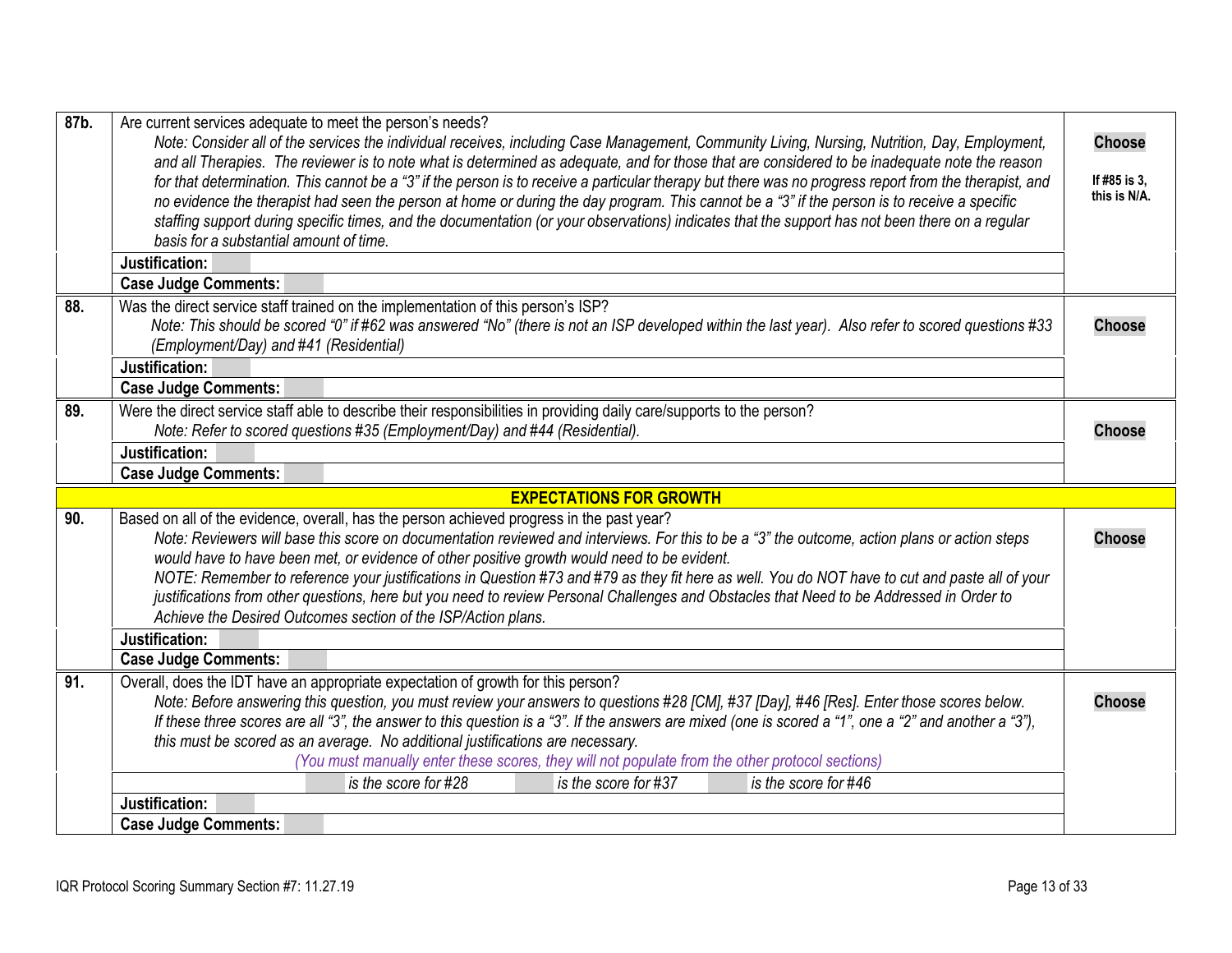<span id="page-13-7"></span><span id="page-13-6"></span><span id="page-13-5"></span><span id="page-13-4"></span><span id="page-13-3"></span><span id="page-13-2"></span><span id="page-13-1"></span><span id="page-13-0"></span>

|      | <b>QUALITY OF LIFE</b>                                                                                                                                                                                                                                                                                                                                                                                                                                                                                                                                                                                                                                                                                                                                                                |               |
|------|---------------------------------------------------------------------------------------------------------------------------------------------------------------------------------------------------------------------------------------------------------------------------------------------------------------------------------------------------------------------------------------------------------------------------------------------------------------------------------------------------------------------------------------------------------------------------------------------------------------------------------------------------------------------------------------------------------------------------------------------------------------------------------------|---------------|
| 92.  | Was the person provided the assistance and support needed to participate meaningfully in the planning process?<br>Note: Use the signature sheet and Section IV of the ISP to determine if the person attended their own meeting. Also refer to case management<br>interview question to verify the person did/did not attend the meeting; if the case manager met with the person prior to the meeting to discuss<br>things with the person; if the person gave their input during the meeting; or if the guardian or other members of the team spoke for the person. If<br>there is no indication they attended the meeting and no explanation as to why, either in the ISP, the IDT meeting minutes, or the Case Manager<br>notes, then this is to be scored "0".<br>Justification: | <b>Choose</b> |
|      | <b>Case Judge Comments:</b>                                                                                                                                                                                                                                                                                                                                                                                                                                                                                                                                                                                                                                                                                                                                                           |               |
| 93.  | Is the person offered a range of opportunities for participation in each life area?<br>Note: Scoring is determined by evidence of a variety of opportunities being offered to the person in each life area daily/weekly/monthly. If the<br>person is to choose between two objects/activities, determine if those things vary regularly. If not, then this cannot be a "3".<br>Justification:                                                                                                                                                                                                                                                                                                                                                                                         | <b>Choose</b> |
|      | <b>Case Judge Comments:</b>                                                                                                                                                                                                                                                                                                                                                                                                                                                                                                                                                                                                                                                                                                                                                           |               |
| 94.  | Does the person have the opportunity to make informed choices?<br>Note: Questions #94a-#94c should be scored first. If any are scored "0", "1", or "2" this cannot be a "3".                                                                                                                                                                                                                                                                                                                                                                                                                                                                                                                                                                                                          | <b>Choose</b> |
|      | Justification:                                                                                                                                                                                                                                                                                                                                                                                                                                                                                                                                                                                                                                                                                                                                                                        |               |
|      | <b>Case Judge Comments:</b>                                                                                                                                                                                                                                                                                                                                                                                                                                                                                                                                                                                                                                                                                                                                                           |               |
| 94a. | About where and with whom to live?                                                                                                                                                                                                                                                                                                                                                                                                                                                                                                                                                                                                                                                                                                                                                    | <b>Choose</b> |
|      | Justification:                                                                                                                                                                                                                                                                                                                                                                                                                                                                                                                                                                                                                                                                                                                                                                        |               |
|      | <b>Case Judge Comments:</b>                                                                                                                                                                                                                                                                                                                                                                                                                                                                                                                                                                                                                                                                                                                                                           |               |
| 94b. | About where and with whom to work/spend his/her day?                                                                                                                                                                                                                                                                                                                                                                                                                                                                                                                                                                                                                                                                                                                                  | <b>Choose</b> |
|      | Justification:                                                                                                                                                                                                                                                                                                                                                                                                                                                                                                                                                                                                                                                                                                                                                                        |               |
|      | <b>Case Judge Comments:</b>                                                                                                                                                                                                                                                                                                                                                                                                                                                                                                                                                                                                                                                                                                                                                           |               |
| 94c. | About where and with whom to socialize/spend leisure time?                                                                                                                                                                                                                                                                                                                                                                                                                                                                                                                                                                                                                                                                                                                            | <b>Choose</b> |
|      | Justification:                                                                                                                                                                                                                                                                                                                                                                                                                                                                                                                                                                                                                                                                                                                                                                        |               |
|      | <b>Case Judge Comments:</b>                                                                                                                                                                                                                                                                                                                                                                                                                                                                                                                                                                                                                                                                                                                                                           |               |
| 95.  | Does the evidence support that providers do not prevent the person from pursuing relationships?<br>Note: This question focuses on whether or not the individual can have and pursue personal and/or intimate relationships. This determination will<br>be based on interviews, observations and documents reviewed.                                                                                                                                                                                                                                                                                                                                                                                                                                                                   | <b>Choose</b> |
|      | Justification:                                                                                                                                                                                                                                                                                                                                                                                                                                                                                                                                                                                                                                                                                                                                                                        |               |
|      |                                                                                                                                                                                                                                                                                                                                                                                                                                                                                                                                                                                                                                                                                                                                                                                       |               |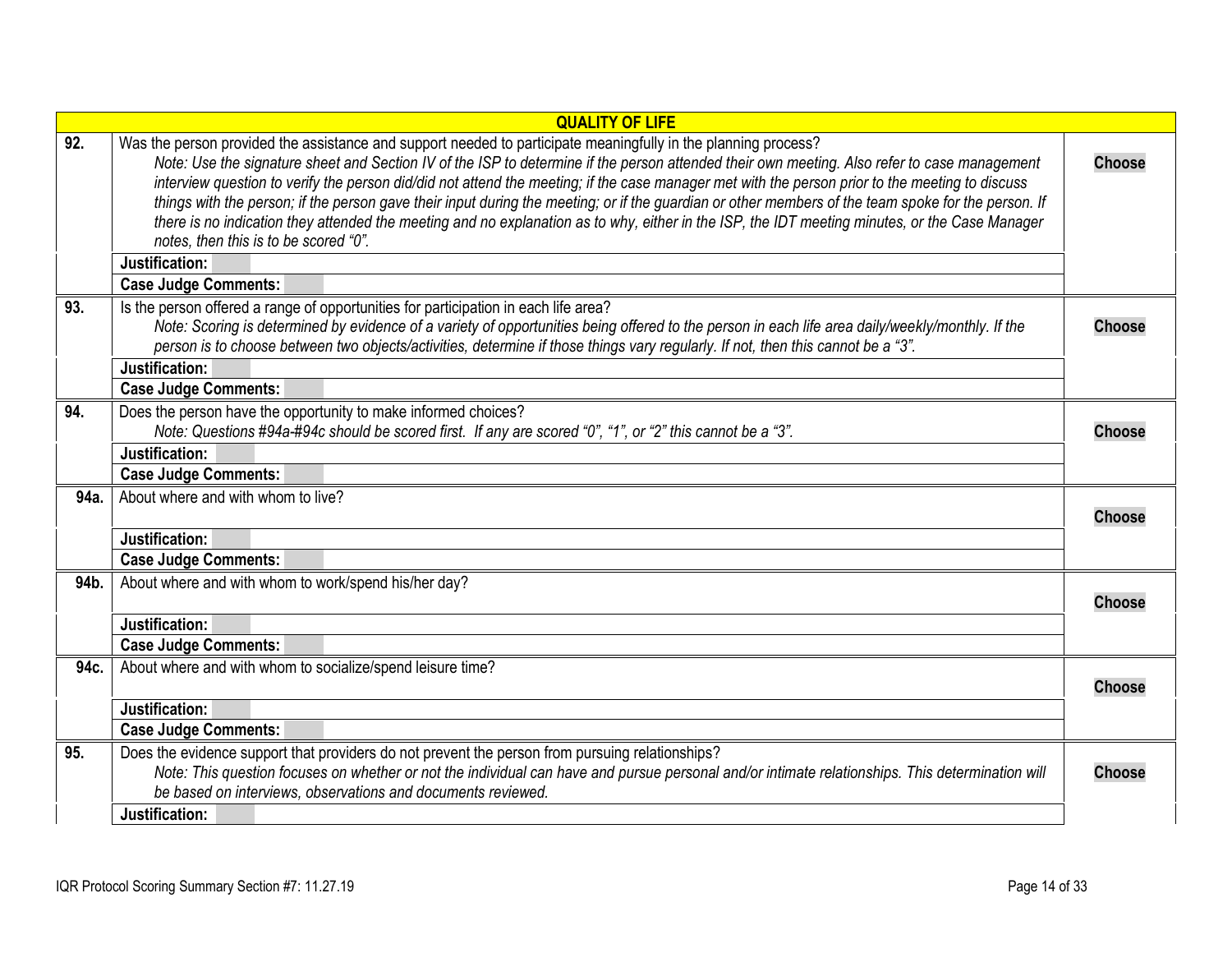<span id="page-14-6"></span><span id="page-14-5"></span><span id="page-14-4"></span><span id="page-14-3"></span><span id="page-14-2"></span><span id="page-14-1"></span><span id="page-14-0"></span>

|      | <b>Case Judge Comments:</b>                                                                                                                                                                                                                                                                                                                                                 |               |
|------|-----------------------------------------------------------------------------------------------------------------------------------------------------------------------------------------------------------------------------------------------------------------------------------------------------------------------------------------------------------------------------|---------------|
| 96.  | Overall, were all team members interviewed trained or knowledgeable on how to report abuse, neglect and exploitation?<br>Note: Before scoring this question, you must review the answers to the interview questions. Review the following:<br>Nurse #17; PT #20; OT #20; SLP #21; BSC #23; CM #36; Employment #19 & #20, Day #17 & #18, Residential #18 & #19, Guardian #36 | <b>Choose</b> |
|      | Justification:                                                                                                                                                                                                                                                                                                                                                              |               |
|      | <b>Case Judge Comments:</b>                                                                                                                                                                                                                                                                                                                                                 |               |
| 97.  | Does this person and/or guardian have access to the complaint processes/procedures?                                                                                                                                                                                                                                                                                         |               |
|      | Note: Reviewers will score this item based on interviews.                                                                                                                                                                                                                                                                                                                   | <b>Choose</b> |
|      | Justification:                                                                                                                                                                                                                                                                                                                                                              |               |
|      | <b>Case Judge Comments:</b>                                                                                                                                                                                                                                                                                                                                                 |               |
| 98.  | Does the individual have restrictions that should be reviewed by a human rights committee?                                                                                                                                                                                                                                                                                  | <b>Choose</b> |
|      | Justification:                                                                                                                                                                                                                                                                                                                                                              |               |
|      | <b>Case Judge Comments:</b>                                                                                                                                                                                                                                                                                                                                                 |               |
| 99.  | If there are restrictions that should be reviewed by HRC, have the restrictions been reviewed (quarterly) and approved (annually) by the HRC? If no,                                                                                                                                                                                                                        |               |
|      | describe why.                                                                                                                                                                                                                                                                                                                                                               | <b>Choose</b> |
|      | Note: This is only N/A if there are no restrictions on the individual that need review by HRC.                                                                                                                                                                                                                                                                              |               |
|      | Justification:                                                                                                                                                                                                                                                                                                                                                              |               |
|      | <b>Case Judge Comments:</b>                                                                                                                                                                                                                                                                                                                                                 |               |
| 100. | If there are restrictions that should be reviewed by HRC, is a plan to enable the individual to regain his/her rights and reduce or eliminate these                                                                                                                                                                                                                         |               |
|      | restrictions?                                                                                                                                                                                                                                                                                                                                                               | <b>Choose</b> |
|      | Note: This is only N/A if there are no restrictions on the individual that need review by HRC.<br>Justification:                                                                                                                                                                                                                                                            |               |
|      |                                                                                                                                                                                                                                                                                                                                                                             |               |
|      | <b>Case Judge Comments:</b>                                                                                                                                                                                                                                                                                                                                                 |               |
| 101. | Is the person protected from abuse, neglect and exploitation?<br>Note: The tables in Section 1 which summarize any IR's, GERs, Out of Home Placements, etc. can be referenced in this section as can the                                                                                                                                                                    | <b>Choose</b> |
|      | number of incidents overall/those substantiated.                                                                                                                                                                                                                                                                                                                            |               |
|      | Justification:                                                                                                                                                                                                                                                                                                                                                              |               |
|      | <b>Case Judge Comments:</b>                                                                                                                                                                                                                                                                                                                                                 |               |
| 102. | Have all incidents of suspected abuse, neglect and exploitation been reported and investigated?                                                                                                                                                                                                                                                                             |               |
|      | Note: This is N/A only if there have been no incidents of ANE in the past 12 months.                                                                                                                                                                                                                                                                                        | <b>Choose</b> |
|      | Justification:                                                                                                                                                                                                                                                                                                                                                              |               |
|      | <b>Case Judge Comments:</b>                                                                                                                                                                                                                                                                                                                                                 |               |
| 103. | Is the individual safe?                                                                                                                                                                                                                                                                                                                                                     |               |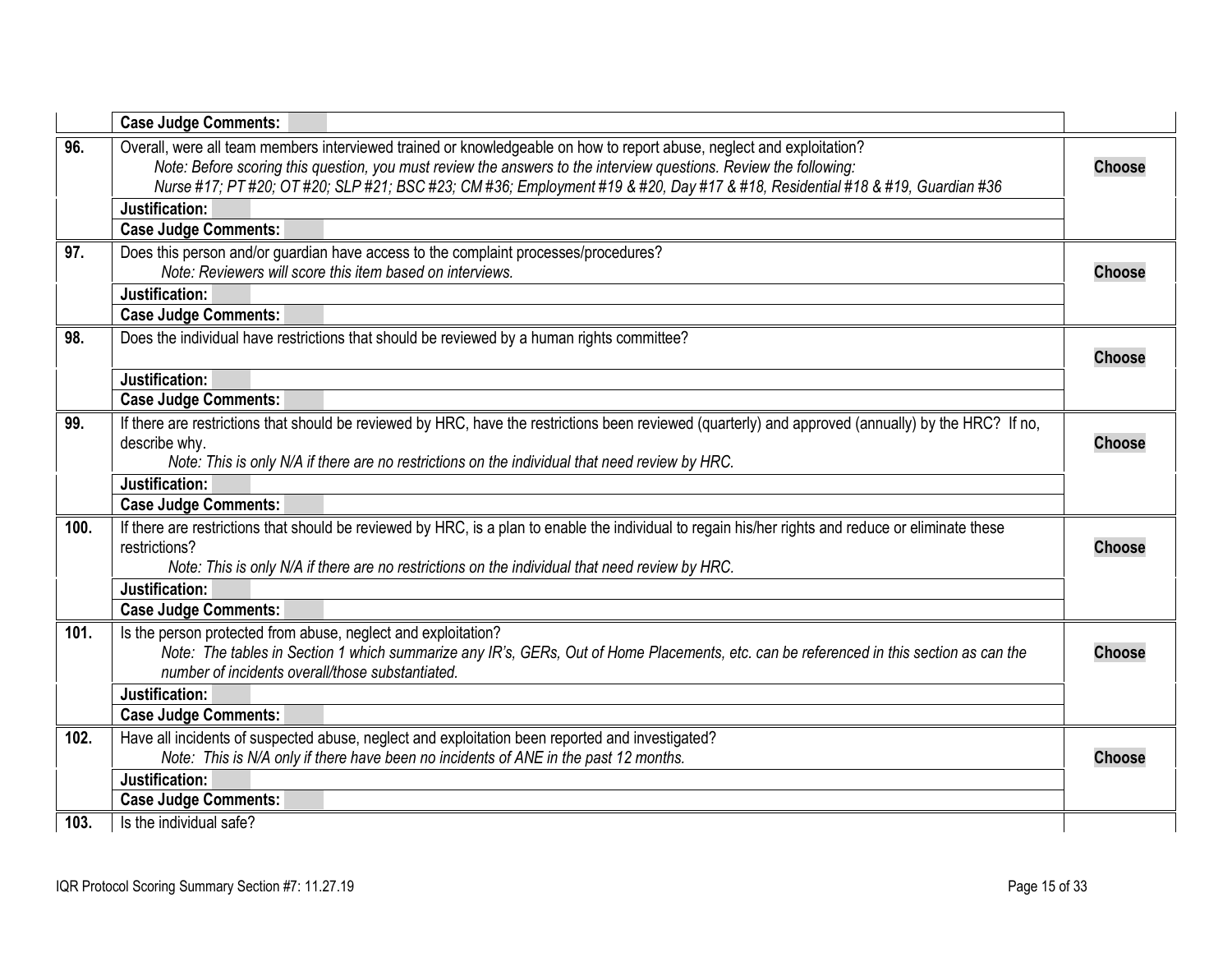<span id="page-15-4"></span><span id="page-15-3"></span><span id="page-15-2"></span><span id="page-15-1"></span><span id="page-15-0"></span>

|      | Note: Reviewers should consider if the person feels safe in his/her home and neighborhood. Are the places where this person lives and works                                                                                                                                                                                                                                                                                                                                                                                                                                                                                                                                                                                                                                                                                                                                                                                                                                                                                                                                                                                                                               | <b>Choose</b> |
|------|---------------------------------------------------------------------------------------------------------------------------------------------------------------------------------------------------------------------------------------------------------------------------------------------------------------------------------------------------------------------------------------------------------------------------------------------------------------------------------------------------------------------------------------------------------------------------------------------------------------------------------------------------------------------------------------------------------------------------------------------------------------------------------------------------------------------------------------------------------------------------------------------------------------------------------------------------------------------------------------------------------------------------------------------------------------------------------------------------------------------------------------------------------------------------|---------------|
|      | free of hazards and conductive to work/activities? Are needed environmental modifications, if any, made as needed and timely?                                                                                                                                                                                                                                                                                                                                                                                                                                                                                                                                                                                                                                                                                                                                                                                                                                                                                                                                                                                                                                             |               |
|      | Justification:                                                                                                                                                                                                                                                                                                                                                                                                                                                                                                                                                                                                                                                                                                                                                                                                                                                                                                                                                                                                                                                                                                                                                            |               |
|      | <b>Case Judge Comments:</b>                                                                                                                                                                                                                                                                                                                                                                                                                                                                                                                                                                                                                                                                                                                                                                                                                                                                                                                                                                                                                                                                                                                                               |               |
| 104. | What is the level of participation of the legal guardian in this person's life and service planning?<br>Note: Based on the information you recorded during all interviews, you should know how often the guardian calls and/or visits the individual--<br>daily, weekly, monthly, holidays only, on an as needed basis only, not at all. Consider if documents sent/provided to guardians are returned<br>promptly. Consider any problems because needed documents are not signed and returned, such as permission for medical treatment and<br>medical releases; or if the guardian is unable to continue in the role of guardian and there is no one else acting as co-guardian, Power of<br>Attorney, or ready to step into the role of guardian, and therefore documents are not getting signed; or if there is no explanation to the case<br>manager from the guardian as to why things are not being done.<br>None: Currently has NO legal guardian, but a guardian is needed<br>Limited: Less than 12 times per year.<br>Moderate: 1 or more times per month.<br>Active: 3 or more times a month<br>N/A: The individual is Competent and a Guardian is not needed. | <b>Choose</b> |
|      | Justification:<br><b>Case Judge Comments:</b>                                                                                                                                                                                                                                                                                                                                                                                                                                                                                                                                                                                                                                                                                                                                                                                                                                                                                                                                                                                                                                                                                                                             |               |
| 105. | If the person is retired, does he/she have opportunities to engage in activities of interest during the day?<br>Note: The reviewer needs to consider the person's age in relation to the retirement age of the general population. A 45-year-old person who has<br>never worked cannot be considered "retired". The usual retirement age in the general population begins at about age 62 years. If the person<br>does not meet the criteria, this should be "N/A".                                                                                                                                                                                                                                                                                                                                                                                                                                                                                                                                                                                                                                                                                                       | <b>Choose</b> |
|      | Justification:                                                                                                                                                                                                                                                                                                                                                                                                                                                                                                                                                                                                                                                                                                                                                                                                                                                                                                                                                                                                                                                                                                                                                            |               |
|      | <b>Case Judge Comments:</b>                                                                                                                                                                                                                                                                                                                                                                                                                                                                                                                                                                                                                                                                                                                                                                                                                                                                                                                                                                                                                                                                                                                                               |               |
| 106. | Does the person have daily choices/appropriate autonomy over his/her life?<br>Note: This score should be based on documentation verifying regular and integrated-into-daily-life opportunities to make choices, observation of<br>examples, and information gained during interviews.                                                                                                                                                                                                                                                                                                                                                                                                                                                                                                                                                                                                                                                                                                                                                                                                                                                                                     | <b>Choose</b> |
|      | Justification:                                                                                                                                                                                                                                                                                                                                                                                                                                                                                                                                                                                                                                                                                                                                                                                                                                                                                                                                                                                                                                                                                                                                                            |               |
|      | <b>Case Judge Comments:</b>                                                                                                                                                                                                                                                                                                                                                                                                                                                                                                                                                                                                                                                                                                                                                                                                                                                                                                                                                                                                                                                                                                                                               |               |
| 107. | Have the person's cultural preferences been accommodated?<br>Note: Scoring will be based on documentation, observation and interviews. Evidence includes foods provided regularly that the person likes,<br>preferred music available and being played, schedules verifying attendance at cultural events of the persons choice; support staff who speak<br>the person's language, etc. Culture is not only ethnic, but may be other things, such as age or lifestyle.                                                                                                                                                                                                                                                                                                                                                                                                                                                                                                                                                                                                                                                                                                    | <b>Choose</b> |
|      | Justification:                                                                                                                                                                                                                                                                                                                                                                                                                                                                                                                                                                                                                                                                                                                                                                                                                                                                                                                                                                                                                                                                                                                                                            |               |
|      | <b>Case Judge Comments:</b>                                                                                                                                                                                                                                                                                                                                                                                                                                                                                                                                                                                                                                                                                                                                                                                                                                                                                                                                                                                                                                                                                                                                               |               |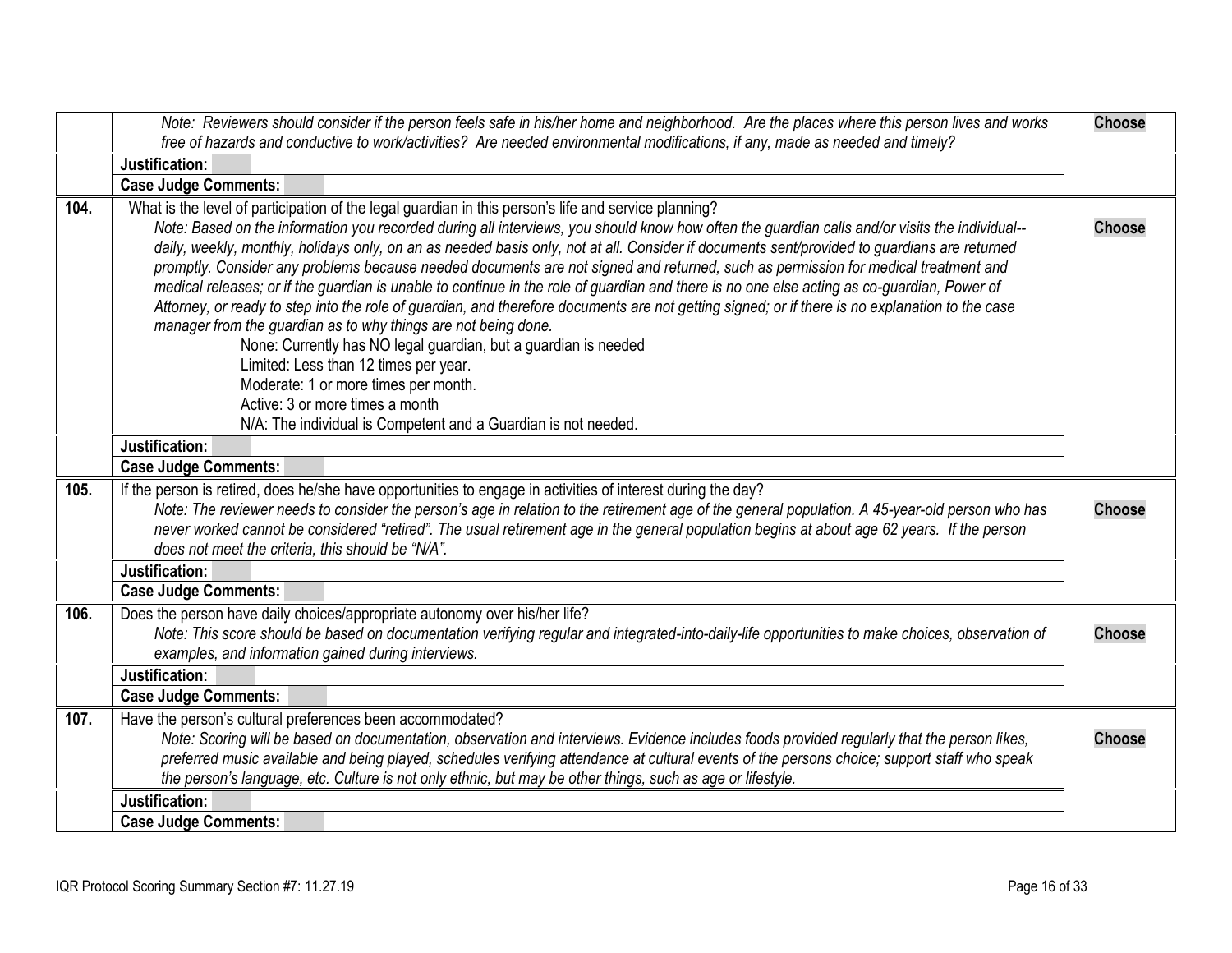<span id="page-16-7"></span><span id="page-16-6"></span><span id="page-16-5"></span><span id="page-16-4"></span><span id="page-16-3"></span><span id="page-16-2"></span><span id="page-16-1"></span><span id="page-16-0"></span>

| 108. | Is the person treated with dignity and respect?                                                                                                                                  |               |
|------|----------------------------------------------------------------------------------------------------------------------------------------------------------------------------------|---------------|
|      | Note: Scoring will be based on documentation, observation and interviews, including things like how the person is addressed and talked about;                                    | <b>Choose</b> |
|      | whether the person has personally chosen possessions and privacy; and whether the person's preferences and support/service needs are                                             |               |
|      | planned for/met in a timely manner.                                                                                                                                              |               |
|      | Justification:                                                                                                                                                                   |               |
|      | <b>Case Judge Comments:</b>                                                                                                                                                      |               |
|      | <b>SATISFACTION</b>                                                                                                                                                              |               |
| 109. | Does the person have food and drink available according to their specific nutritional needs and recommendations?                                                                 |               |
|      |                                                                                                                                                                                  | <b>Choose</b> |
|      | Justification:                                                                                                                                                                   |               |
|      | <b>Case Judge Comments:</b>                                                                                                                                                      |               |
| 110. | Does the person have sufficient personal money?                                                                                                                                  |               |
|      | Note: What is to be considered is if lack of money prevents the person from doing and going places they want. This information will be gathered                                  | <b>Choose</b> |
|      | information from interviews and documentation.                                                                                                                                   |               |
|      | Justification:                                                                                                                                                                   |               |
|      | <b>Case Judge Comments:</b>                                                                                                                                                      |               |
| 111. | Does the person get along with their day program/employment provider staff?                                                                                                      |               |
|      |                                                                                                                                                                                  | <b>Choose</b> |
|      | Justification:                                                                                                                                                                   |               |
|      | <b>Case Judge Comments:</b>                                                                                                                                                      |               |
| 112. | Does the person get along with their residential provider staff?                                                                                                                 |               |
|      |                                                                                                                                                                                  | <b>Choose</b> |
|      | Justification:                                                                                                                                                                   |               |
|      | <b>Case Judge Comments:</b>                                                                                                                                                      |               |
|      | <b>TEAM PROCESS</b>                                                                                                                                                              |               |
|      | Successful planning requires the greatest possible involvement of the individual, his/her family, guardian, friends, case manager, support staff and specialists specific to the |               |
|      | needs of the person. Each participant is expected to work together, to demonstrate a continuing commitment to learn about the individual and his/her current vision, outcomes,   |               |
|      | and circumstances, and to consistently carry out the roles and responsibilities necessary to support the individual to realize those aspirations.                                |               |
| 113. | Are the individual members of the IDT following up on their responsibilities?                                                                                                    |               |
|      | Note: This score is based on documentation indicating if a service or support has been carried out or not, and if follow-up has been done.                                       | <b>Choose</b> |
|      | Consider if the therapists are providing therapy according to their plan, that the assigned persons are getting the individual to medical and other                              |               |
|      | appointments, that the providers are implementing ISP or outcomes/action plans.                                                                                                  |               |
|      | Justification:                                                                                                                                                                   |               |
|      | <b>Case Judge Comments:</b>                                                                                                                                                      |               |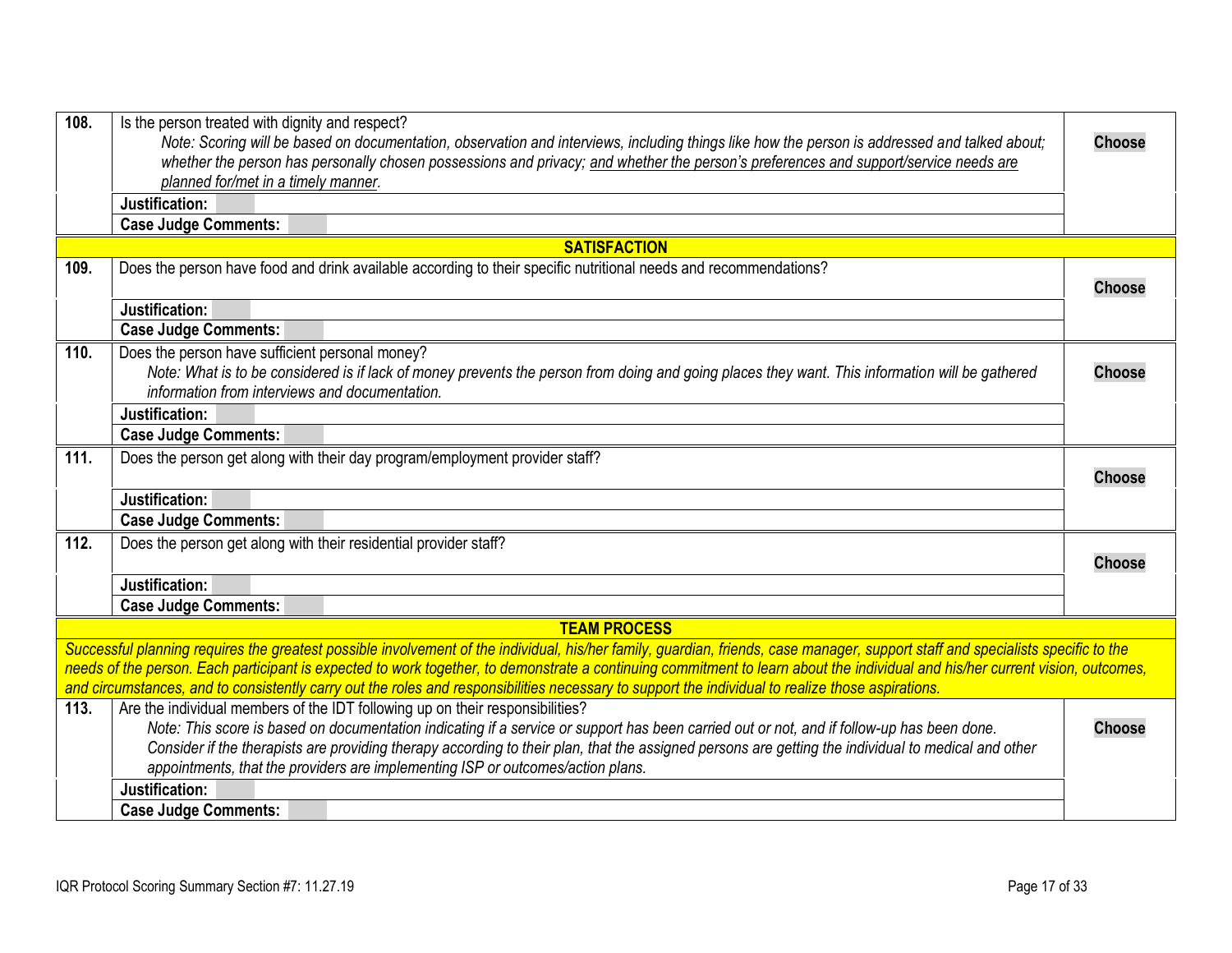<span id="page-17-3"></span><span id="page-17-2"></span><span id="page-17-1"></span><span id="page-17-0"></span>

| 114. | If there is evidence of situations in which the team failed to reach a consensus on the person's service and support needs, has the team made efforts |               |
|------|-------------------------------------------------------------------------------------------------------------------------------------------------------|---------------|
|      | to build consensus?<br>Note: This item is scored "NA" if there is no evidence of team conflict.                                                       | <b>Choose</b> |
|      | Justification:                                                                                                                                        |               |
|      | <b>Case Judge Comments:</b>                                                                                                                           |               |
| 115. | Do records or facts exist to indicate that the team convened meetings as needed due to changed circumstances and/or needs?                            |               |
|      | Note: Consider things such as whether or not outcomes are being met timely, or if there has been no progress on outcomes they are changed             | <b>Choose</b> |
|      | timely, job status change, housing situation change, loss of someone close to the person, loss of skill or physical ability, change of housemate, or  |               |
|      | other significant events in the person's life that would require the IDT to meet. In the case of any unusual circumstances mentioned during           |               |
|      | interviews, determine if the IDT met and discussed the situation, if appropriate medical care was received, if measures were put in place to          |               |
|      | prevent a recurrence of the situation.                                                                                                                |               |
|      | The ISP regulations require IDTs to meet for the following:                                                                                           |               |
|      | significant life change, including change in medication that affects behavior or emotional state<br>$1_{-}$                                           |               |
|      | risk of significant harm (this includes a trend of 3 reportable, substantiated incidents in a 3 month period of time)                                 |               |
|      | changes in desired outcomes or loss of a job<br>3.                                                                                                    |               |
|      | loss or death of significant person in the individual's life<br>4.                                                                                    |               |
|      | serious accident, illness, injury or hospitalization that disrupts the implementation of the ISP<br>5.                                                |               |
|      | individual, guardian or provider request a program change or relocation, or when termination of services is proposed<br>6.                            |               |
|      | If the person is the victim of abuse, neglect or exploitation<br>7.                                                                                   |               |
|      | Criminal justice involvement<br>8.                                                                                                                    |               |
|      | when proposed services are denied by DDSD or New Mexico Medicaid Utilization Review<br>9.                                                             |               |
|      | 10. reasonable request of any IDT member                                                                                                              |               |
|      | Justification:                                                                                                                                        |               |
|      | <b>Case Judge Comments:</b>                                                                                                                           |               |
| 116. | Is there adequate communication among team members between meetings to ensure the person's program can be/is being implemented?                       | <b>Choose</b> |
|      | Justification:                                                                                                                                        |               |
|      | <b>Case Judge Comments:</b>                                                                                                                           |               |
| 117. | Do you recommend Dispute Resolution for this IDT?                                                                                                     |               |
|      | Note: If the reviewer observes things such as unresolved team conflict, team members who appear to not know or understand their                       | <b>Choose</b> |
|      | responsibilities the reviewer may answer this yes. If the reviewer believes a different type of intervention would be more helpful to the team,       |               |
|      | answer this "no" and make recommendations in the Summary of Findings and Recommendations Section.                                                     |               |
|      | Justification:                                                                                                                                        |               |
|      | <b>Case Judge Comments:</b>                                                                                                                           |               |
| 118. | Is there evidence or documentation of physical regression in the last year?                                                                           |               |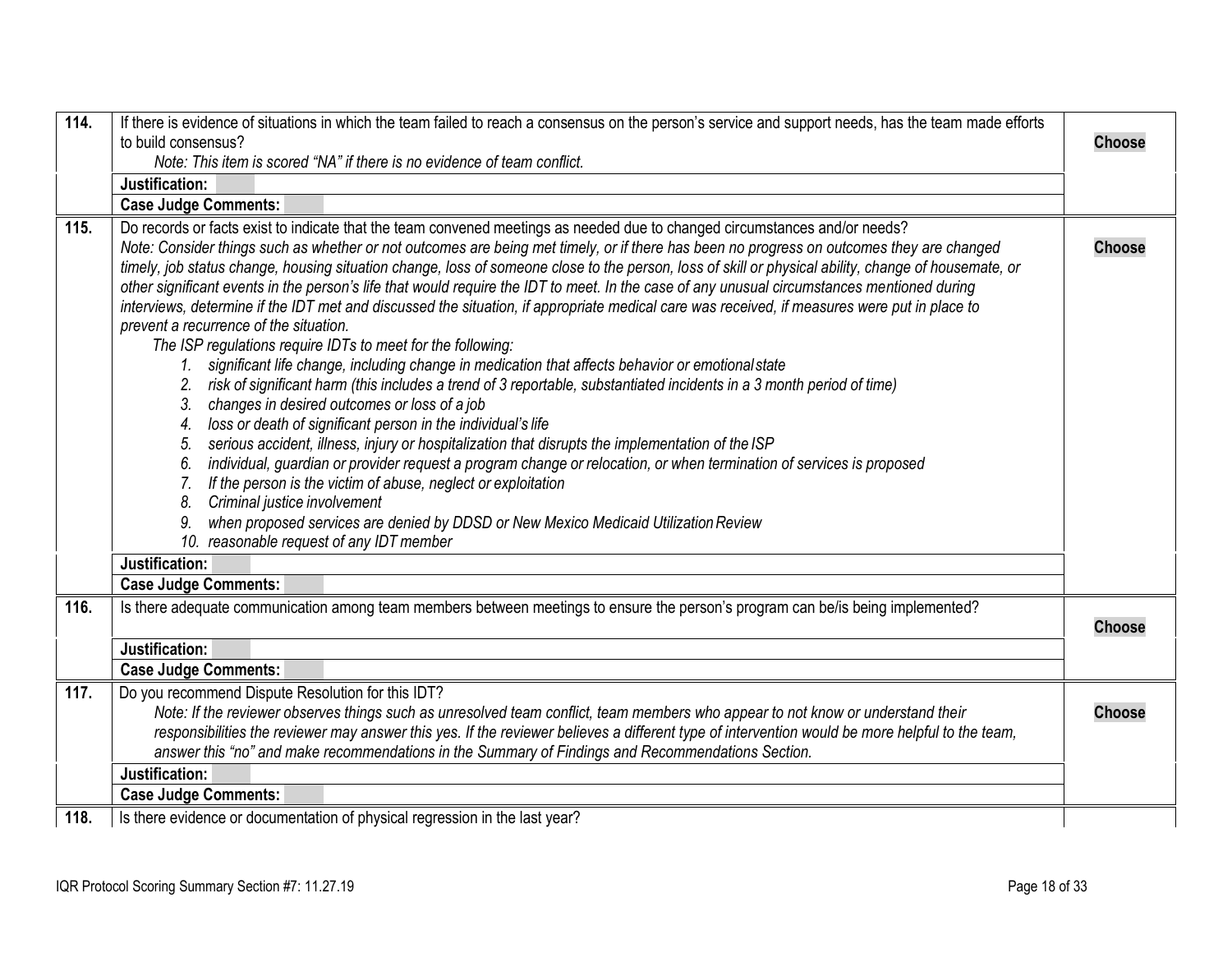<span id="page-18-7"></span><span id="page-18-6"></span><span id="page-18-5"></span><span id="page-18-4"></span><span id="page-18-3"></span><span id="page-18-2"></span><span id="page-18-1"></span><span id="page-18-0"></span>

|      | Note: Consider changes identified during interviews as well as documented evidence and all other information provided during the review.                                                   | <b>Choose</b> |
|------|--------------------------------------------------------------------------------------------------------------------------------------------------------------------------------------------|---------------|
|      | Justification:                                                                                                                                                                             |               |
|      | <b>Case Judge Comments:</b>                                                                                                                                                                |               |
| 119. | Is there evidence or documentation of behavioral or functional regression in the last year?                                                                                                |               |
|      | Note: Consider changes identified during interviews as well as documented evidence and all other information provided during the review.                                                   | <b>Choose</b> |
|      | Justification:                                                                                                                                                                             |               |
|      | <b>Case Judge Comments:</b>                                                                                                                                                                |               |
| 120. | If #118 OR #119 is scored "Yes", is the IDT adequately addressing the regression?                                                                                                          |               |
|      | Note: This response would be "N/A" only if BOTH #118 and #119 are scored "No".                                                                                                             | <b>Choose</b> |
|      | Justification:                                                                                                                                                                             |               |
|      | <b>Case Judge Comments:</b>                                                                                                                                                                |               |
| 121. | Has the person changed residential/day services in the last year?                                                                                                                          |               |
|      | Note: This includes a change(s) in provider(s) or change in services within the same provider agency.                                                                                      | <b>Choose</b> |
|      | Justification:                                                                                                                                                                             |               |
|      | <b>Case Judge Comments:</b>                                                                                                                                                                |               |
| 122. | If #121 is Yes, was the change Planned by the IDT?                                                                                                                                         |               |
|      | Note: "Planned" means the team met and a transition plan was developed.                                                                                                                    | <b>Choose</b> |
|      | If #121 is No, this will be N/A                                                                                                                                                            |               |
|      | Justification:                                                                                                                                                                             |               |
|      | <b>Case Judge Comments:</b>                                                                                                                                                                |               |
| 123. | If #121 is Yes, did the change meet the person's needs and/or preferences?                                                                                                                 |               |
|      | Note: If #121 is No, this will be N/A                                                                                                                                                      | <b>Choose</b> |
|      | Justification:                                                                                                                                                                             |               |
|      | <b>Case Judge Comments:</b>                                                                                                                                                                |               |
| 124. | Overall, has the IDT process been adequate for assessing, planning, implementing and monitoring of services for this person?                                                               |               |
|      | Note: This looks at the complete process and the effect it had on the provision of services to the person. Not every item needs to be a "+" to                                             | <b>Choose</b> |
|      | make this a "3". For example, if the dental exam was not completed, yet all other assessments were obtained and used in developing the plan;                                               |               |
|      | the plan was scored as adequate; evidence indicated the plan was being implemented; and the CM, providers and therapists were monitoring<br>service delivery, then this can be scored "3". |               |
|      | NOTE: Remember to reference your justifications in Question #59 as they fit here as well. You do NOT have to cut and paste all of your                                                     |               |
|      | justifications from Question #59 here but you need to review them BEFORE you score this question and reference the reader back to the                                                      |               |
|      | justifications you noted in Question #59.                                                                                                                                                  |               |
|      | Justification:                                                                                                                                                                             |               |
|      | <b>Case Judge Comments:</b>                                                                                                                                                                |               |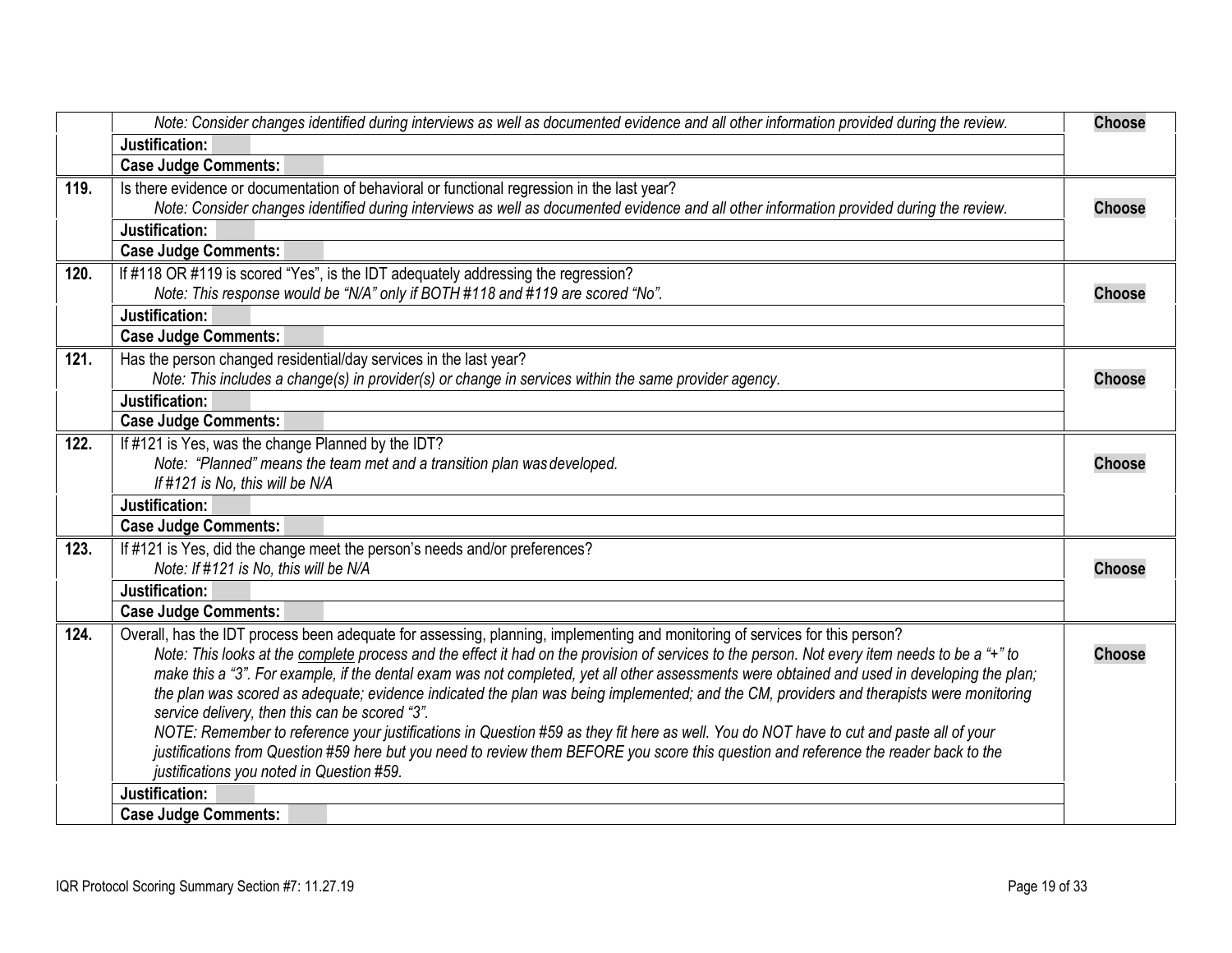<span id="page-19-4"></span><span id="page-19-3"></span><span id="page-19-2"></span><span id="page-19-1"></span><span id="page-19-0"></span>

| <b>SUPPORTED EMPLOYMENT</b> |                                                                                                                                                                                                                                                                                                                                                                                                                                                                                                                                                                                                                                                                                                                                             |               |
|-----------------------------|---------------------------------------------------------------------------------------------------------------------------------------------------------------------------------------------------------------------------------------------------------------------------------------------------------------------------------------------------------------------------------------------------------------------------------------------------------------------------------------------------------------------------------------------------------------------------------------------------------------------------------------------------------------------------------------------------------------------------------------------|---------------|
| 125.                        | Does (Name) have a current Person Centered Assessment?<br>Note: A person-centered assessment should contain, at a minimum:<br>a. Information about the person's background and status;<br>b. The person's strengths and interests;<br>c. Conditions for success to integrate into the community, including conditions for job success (for those who are working or wish to work); and<br>d. Support needs for the individual.<br>Individuals receiving Customized Community Supports (CCS) and Community Integrated Employment (CIE) are required to have Person Centered<br>Assessments. Individuals who do not receive any day service are not required to have PCAs so the answer for these individuals would be N/A.<br>Justification: | <b>Choose</b> |
|                             | <b>Case Judge Comments:</b>                                                                                                                                                                                                                                                                                                                                                                                                                                                                                                                                                                                                                                                                                                                 |               |
| 126.                        | Did this assessment address employment interests, abilities and needs?<br>Note: The employment portion of this assessment should be provided by an individual(s) experienced in situational assessment and familiar with<br>the range of employment options available. This can only be scored as an "N/A" if the answer to Q. 125 was "N/A" or if the person is aged 62 or<br>above AND considers themselves retired.                                                                                                                                                                                                                                                                                                                      | <b>Choose</b> |
|                             | Justification:                                                                                                                                                                                                                                                                                                                                                                                                                                                                                                                                                                                                                                                                                                                              |               |
|                             | <b>Case Judge Comments:</b>                                                                                                                                                                                                                                                                                                                                                                                                                                                                                                                                                                                                                                                                                                                 |               |
| 127.                        | Did the individual participate personally in the Person Centered Assessment?<br>Note: Look to see if the individual participated in the PCA. Note if there is evidence that the person had hands on experience such as actual age<br>appropriate experience which take place in the community 'real' environments related to a variety of experiences and exploration of jobs.<br>This can only be scored as an "N/A" if the answer to Q. 125 was "N/A"                                                                                                                                                                                                                                                                                     | <b>Choose</b> |
|                             | Justification:                                                                                                                                                                                                                                                                                                                                                                                                                                                                                                                                                                                                                                                                                                                              |               |
|                             | <b>Case Judge Comments:</b>                                                                                                                                                                                                                                                                                                                                                                                                                                                                                                                                                                                                                                                                                                                 |               |
| 128.                        | Did the Guardian participate in the Person Centered Assessment?<br>Note: Look to see if the Guardian was present during the PCA. Was the Guardian offered information regarding the many employment options;<br>whether the guardian was provided information regarding the type of support that could be offered to the individual to ensure the safety, health,<br>satisfaction and success in employment; and whether the Guardian concerns were specifically addressed as a part of the Person-Centered<br>Assessment.                                                                                                                                                                                                                  | <b>Choose</b> |
|                             | Justification:                                                                                                                                                                                                                                                                                                                                                                                                                                                                                                                                                                                                                                                                                                                              |               |
|                             | <b>Case Judge Comments:</b>                                                                                                                                                                                                                                                                                                                                                                                                                                                                                                                                                                                                                                                                                                                 |               |
| 129.                        | Is the individual engaged in the Informed Choice Project?<br>Note: Look to see if the individual is in the Informed Choice Project. Interviews and file review should provide this evidence. Also look for<br>what has happened for the individual as a result of being in this project (this will be addressed in the findings).                                                                                                                                                                                                                                                                                                                                                                                                           | <b>Choose</b> |
|                             | Justification:                                                                                                                                                                                                                                                                                                                                                                                                                                                                                                                                                                                                                                                                                                                              |               |
|                             | <b>Case Judge Comments:</b>                                                                                                                                                                                                                                                                                                                                                                                                                                                                                                                                                                                                                                                                                                                 |               |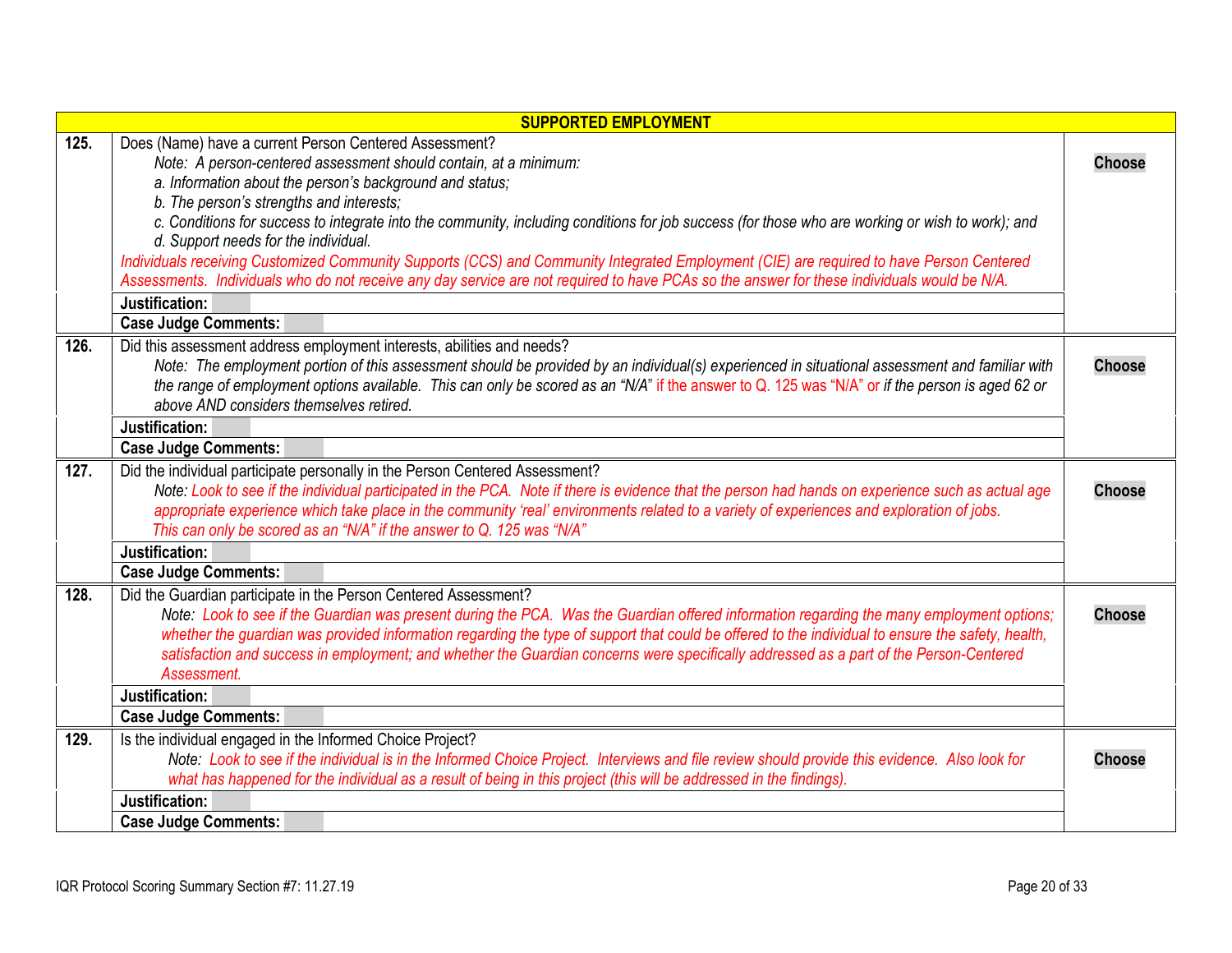<span id="page-20-5"></span><span id="page-20-4"></span><span id="page-20-3"></span><span id="page-20-2"></span><span id="page-20-1"></span><span id="page-20-0"></span>

| 130. | Has the individual been offered the opportunity to participate in work or job exploration including volunteer work and/or trial work opportunities?<br>Note: For individuals of working age who are currently in the DDSD Pilot (effective 11.1.19), see ISP Work/Learn Section B and/ or ISP<br>Addendum D. | <b>Choose</b> |
|------|--------------------------------------------------------------------------------------------------------------------------------------------------------------------------------------------------------------------------------------------------------------------------------------------------------------|---------------|
|      | Note: This probes whether or not the individual has been given a recent opportunity to explore work or volunteer options.                                                                                                                                                                                    |               |
|      | "N/A" is a scoring option only available if the person is aged 62 or above AND considers themselves retired.                                                                                                                                                                                                 |               |
|      | Justification:                                                                                                                                                                                                                                                                                               |               |
|      | <b>Case Judge Comments:</b>                                                                                                                                                                                                                                                                                  |               |
| 131. | If #130 is Yes, are these new experiences clearly documented in the ISP Work, Education and/or Volunteer History section?<br>Note: If #130 is "No" or "N/A", this is "N/A"                                                                                                                                   | <b>Choose</b> |
|      | Justification:                                                                                                                                                                                                                                                                                               |               |
|      | <b>Case Judge Comments:</b>                                                                                                                                                                                                                                                                                  |               |
| 132. | If #130 is No, is the individual trying new discovery experiences in the community to determine interests, abilities, skills and needs?<br>Note: If #130 is "Yes" or "N/A", this is "N/A"                                                                                                                    | <b>Choose</b> |
|      | Justification:                                                                                                                                                                                                                                                                                               |               |
|      | <b>Case Judge Comments:</b>                                                                                                                                                                                                                                                                                  |               |
| 133. | Has the Guardian had the opportunity to gain information on how the individual responded during job exploration activities such as volunteering and/or                                                                                                                                                       |               |
|      | trial work experiences?                                                                                                                                                                                                                                                                                      | <b>Choose</b> |
|      | Note: Look for documentation in the file/ISP about the detail of the information provided and by whom (experienced employment specialists or                                                                                                                                                                 |               |
|      | people knowledgeable about SE strategies for job development and employment support). "N/A" is a scoring option only available if the person<br>is aged 62 or above AND considers themselves retired.                                                                                                        |               |
|      | Justification:                                                                                                                                                                                                                                                                                               |               |
|      | <b>Case Judge Comments:</b>                                                                                                                                                                                                                                                                                  |               |
| 134. |                                                                                                                                                                                                                                                                                                              |               |
|      | Has the individual received information regarding the range of employment options available to him/her?<br>Note: For individuals of working age who are currently in the DDSD Pilot (effective 11.1.19), see ISP Work/Learn Section B and/ or ISP                                                            | <b>Choose</b> |
|      | Addendum D.                                                                                                                                                                                                                                                                                                  |               |
|      | Note: Look for documentation in the file/ISP about the detail of the information provided and by whom (experienced employment specialists or                                                                                                                                                                 |               |
|      | people knowledgeable about SE strategies for job development and employment support).                                                                                                                                                                                                                        |               |
|      | "N/A" is a scoring option only available if the person is aged 62 or above AND considers themselves retired.                                                                                                                                                                                                 |               |
|      | Justification:                                                                                                                                                                                                                                                                                               |               |
|      | <b>Case Judge Comments:</b>                                                                                                                                                                                                                                                                                  |               |
| 135. | Has the Guardian received information regarding the range of employment options available for the individual?                                                                                                                                                                                                |               |
|      | Note: Look for documentation in the file/ISP about the detail of the information provided and by whom (experienced employment specialists or                                                                                                                                                                 | <b>Choose</b> |
|      | people knowledgeable about SE strategies for job development and employment support). "N/A" is a scoring option only available if the person                                                                                                                                                                 |               |
|      | is aged 62 or above AND considers themselves retired.                                                                                                                                                                                                                                                        |               |
|      | Justification:                                                                                                                                                                                                                                                                                               |               |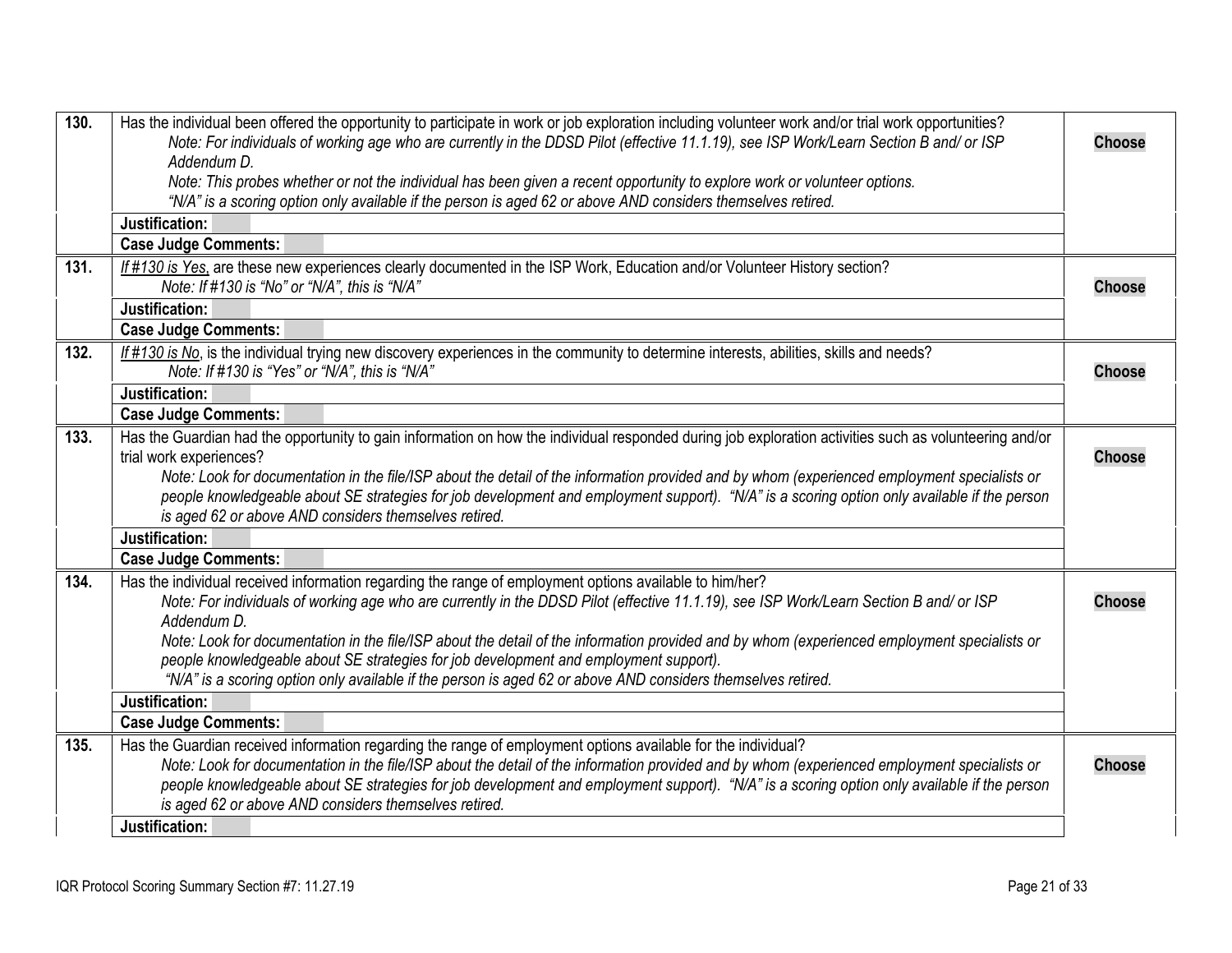<span id="page-21-5"></span><span id="page-21-4"></span><span id="page-21-3"></span><span id="page-21-2"></span><span id="page-21-1"></span><span id="page-21-0"></span>

|      | <b>Case Judge Comments:</b>                                                                                                                                                                                                                                                                                                                                                                                                                      |               |
|------|--------------------------------------------------------------------------------------------------------------------------------------------------------------------------------------------------------------------------------------------------------------------------------------------------------------------------------------------------------------------------------------------------------------------------------------------------|---------------|
| 136. | If there are barriers to employment, has the Team, including the individual, addressed how to overcome those barriers to employment and integrating<br>clinical information, assistive technology and therapy supports as necessary for the person to be successful in employment?<br>Note: This is N/A if the person is aged 62 or above AND considers themselves retired.                                                                      | <b>Choose</b> |
|      | Justification:                                                                                                                                                                                                                                                                                                                                                                                                                                   |               |
|      | <b>Case Judge Comments:</b>                                                                                                                                                                                                                                                                                                                                                                                                                      |               |
| 137. | If there are barriers to employment, has the Team addressed with the Guardian how to overcome those barriers to employment and integrating clinical<br>information, assistive technology and therapy supports as necessary for the person to be successful in employment?<br>Note: This is N/A if the person is currently working at criteria for Supported Employment or if the person is aged 62 or above AND considers<br>themselves retired. | <b>Choose</b> |
|      | Justification:                                                                                                                                                                                                                                                                                                                                                                                                                                   |               |
|      | <b>Case Judge Comments:</b>                                                                                                                                                                                                                                                                                                                                                                                                                      |               |
| 138. | Has the individual participated in work or volunteer activities during the past year?<br>Note: For individuals of working age who are currently in the DDSD Pilot (effective 11.1.19), see ISP Work/Learn Section B and/ or ISP<br>Addendum D.<br>Note: "N/A" is a scoring option only available if the person is aged 62 or above AND considers themselves retired.                                                                             | <b>Choose</b> |
|      | Justification:                                                                                                                                                                                                                                                                                                                                                                                                                                   |               |
|      | <b>Case Judge Comments:</b>                                                                                                                                                                                                                                                                                                                                                                                                                      |               |
| 139. | Has the individual identified what type of work or volunteer activities he/she would like to do?<br>Note: For individuals of working age who are currently in the DDSD Pilot (effective 11.1.19), see ISP Work/Learn Section B and/ or ISP<br>Addendum D.                                                                                                                                                                                        | <b>Choose</b> |
|      | Note: "N/A" is a scoring option only available if the person is aged 62 or above AND considers themselves retired.<br>Justification:                                                                                                                                                                                                                                                                                                             |               |
|      | <b>Case Judge Comments:</b>                                                                                                                                                                                                                                                                                                                                                                                                                      |               |
| 140. | Does the Guardian support him/her working?<br>Note: Look for documentation in the file/ISP about the detail of the feedback from the Guardian and what his/her thinking is. "N/A" is a scoring<br>option only available if the person is aged 62 or above AND considers themselves retired.                                                                                                                                                      | <b>Choose</b> |
|      | Justification:                                                                                                                                                                                                                                                                                                                                                                                                                                   |               |
| 141. | <b>Case Judge Comments:</b><br><b>QUESTION DELETED</b>                                                                                                                                                                                                                                                                                                                                                                                           |               |
|      |                                                                                                                                                                                                                                                                                                                                                                                                                                                  |               |
| 142. | Is the individual engaged in Supported Employment?                                                                                                                                                                                                                                                                                                                                                                                               | <b>Choose</b> |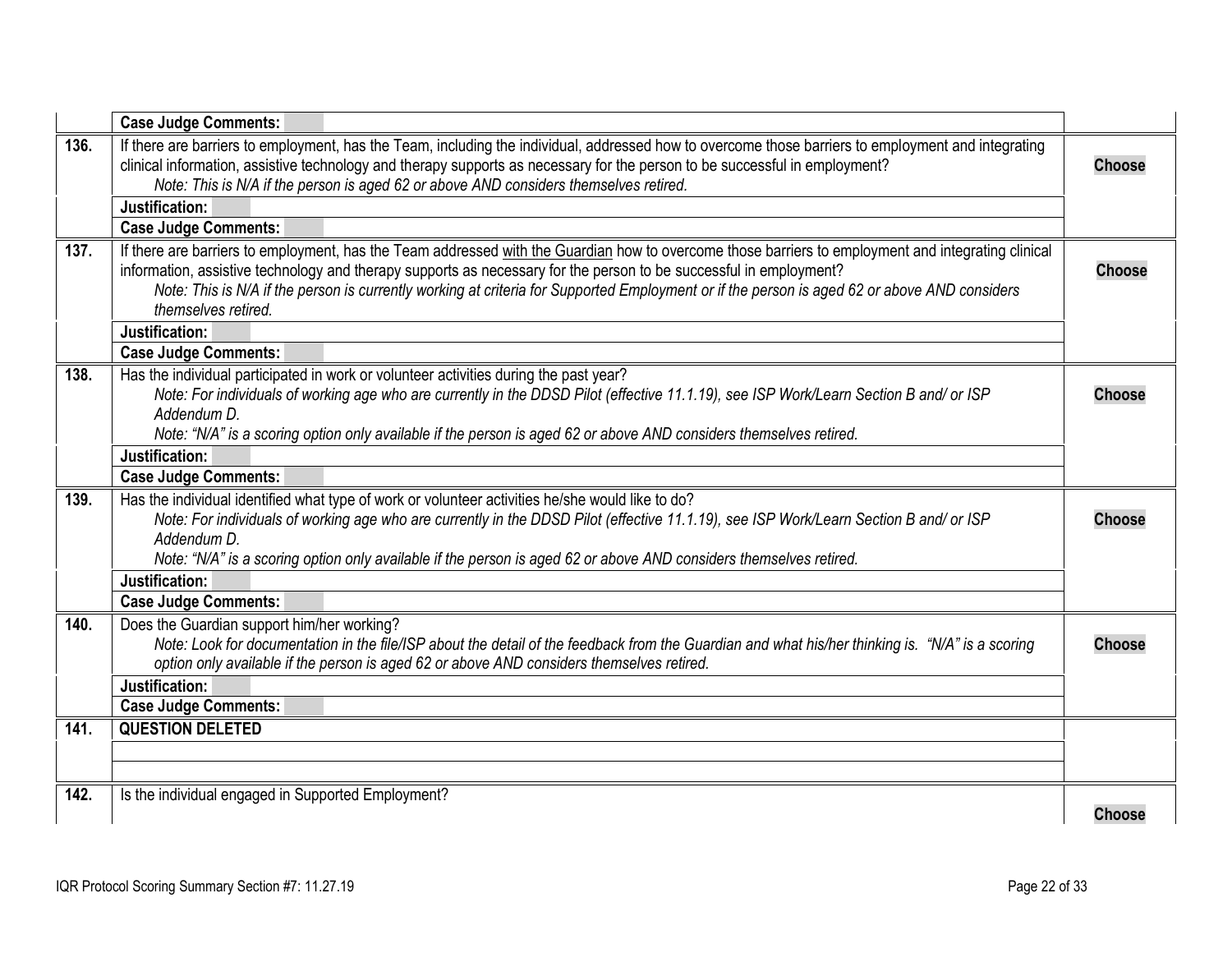<span id="page-22-3"></span><span id="page-22-2"></span><span id="page-22-1"></span><span id="page-22-0"></span>

| 143. | Note: For individuals of working age who are currently in the DDSD Pilot (effective 11.1.19), see ISP Work/Learn Section B and/ or ISP<br>Addendum D.<br>Note: This refers to people who are working in competitive integrated employment or short term services leading to competitive, integrated<br>employment.<br>Note: "N/A" is a scoring option only available if the person is aged 62 or above AND considers themselves retired.<br>Justification:<br><b>Case Judge Comments:</b><br><b>Question Deleted</b>                                                                                                                                                                                                                                                                                                                                                                                                                                                                                                                                                                                                                                                                                                                                                                                                                                                                                                                                                                                                                                                                          |               |
|------|-----------------------------------------------------------------------------------------------------------------------------------------------------------------------------------------------------------------------------------------------------------------------------------------------------------------------------------------------------------------------------------------------------------------------------------------------------------------------------------------------------------------------------------------------------------------------------------------------------------------------------------------------------------------------------------------------------------------------------------------------------------------------------------------------------------------------------------------------------------------------------------------------------------------------------------------------------------------------------------------------------------------------------------------------------------------------------------------------------------------------------------------------------------------------------------------------------------------------------------------------------------------------------------------------------------------------------------------------------------------------------------------------------------------------------------------------------------------------------------------------------------------------------------------------------------------------------------------------|---------------|
|      |                                                                                                                                                                                                                                                                                                                                                                                                                                                                                                                                                                                                                                                                                                                                                                                                                                                                                                                                                                                                                                                                                                                                                                                                                                                                                                                                                                                                                                                                                                                                                                                               |               |
|      | Justification:                                                                                                                                                                                                                                                                                                                                                                                                                                                                                                                                                                                                                                                                                                                                                                                                                                                                                                                                                                                                                                                                                                                                                                                                                                                                                                                                                                                                                                                                                                                                                                                |               |
|      | <b>Case Judge Comments:</b>                                                                                                                                                                                                                                                                                                                                                                                                                                                                                                                                                                                                                                                                                                                                                                                                                                                                                                                                                                                                                                                                                                                                                                                                                                                                                                                                                                                                                                                                                                                                                                   |               |
| 144. | For job seekers or those already working, does the person have a Career Development Plan?<br>Note: For individuals of working age who are currently in the DDSD Pilot (effective 11.1.19), see ISP Work/Learn Section B and/ or ISP<br>Addendum D.<br>NOTE: Career Development Plans are only required for Job Seekers and individuals who are already working. They are not required for<br>individuals who consider themselves retired, are of retirement age (62 or older) or who are not involved in seeking employment or self-<br>employment. A Career Development plan should address topics such as: information regarding person's background and status; person's<br>strengths and interests; conditions for success to integrate into the community, including conditions for job success (for those who are working or<br>wish to work); support needed for the individual; plan to fade paid supports from the worksite and/or strategies to improve opportunities for career<br>advancement. A career development/Self Employment Plan should have specific action steps that identify who does what, by when, which also<br>needs to be incorporated into the ISP as an Action Plan.<br>NOTE: A Career Development Plan is only required if there is a DD Waiver Community Integrated Employment agency on the budget. So<br>regarding the person discussed the other day, no CDP would be expected since there is no CIE agency. If a person had a CCS agency and<br>independent employment we would expect a Person Centered Assessment, but still no CDP.<br>Justification: | <b>Choose</b> |
|      | <b>Case Judge Comments:</b>                                                                                                                                                                                                                                                                                                                                                                                                                                                                                                                                                                                                                                                                                                                                                                                                                                                                                                                                                                                                                                                                                                                                                                                                                                                                                                                                                                                                                                                                                                                                                                   |               |
|      | <b>BEHAVIOR</b>                                                                                                                                                                                                                                                                                                                                                                                                                                                                                                                                                                                                                                                                                                                                                                                                                                                                                                                                                                                                                                                                                                                                                                                                                                                                                                                                                                                                                                                                                                                                                                               |               |
| 145. | Is the person considered by the IDT to need behavior services now?<br>Note: There is evidence in the person's record that the IDT determined that the person needs behavioral services.                                                                                                                                                                                                                                                                                                                                                                                                                                                                                                                                                                                                                                                                                                                                                                                                                                                                                                                                                                                                                                                                                                                                                                                                                                                                                                                                                                                                       | <b>Choose</b> |
|      | Justification:<br><b>Case Judge Comments:</b>                                                                                                                                                                                                                                                                                                                                                                                                                                                                                                                                                                                                                                                                                                                                                                                                                                                                                                                                                                                                                                                                                                                                                                                                                                                                                                                                                                                                                                                                                                                                                 |               |
| 146. | Does the person need behavior services now?                                                                                                                                                                                                                                                                                                                                                                                                                                                                                                                                                                                                                                                                                                                                                                                                                                                                                                                                                                                                                                                                                                                                                                                                                                                                                                                                                                                                                                                                                                                                                   |               |
|      | Note: Behavioral services are broad ranging set of possibilities, not limited exclusively to behavioral therapy. Behavioral services may include<br>other forms of intervention designed to address the underlying issue(s) identified. If the things outlined above are happening (the person has                                                                                                                                                                                                                                                                                                                                                                                                                                                                                                                                                                                                                                                                                                                                                                                                                                                                                                                                                                                                                                                                                                                                                                                                                                                                                            | <b>Choose</b> |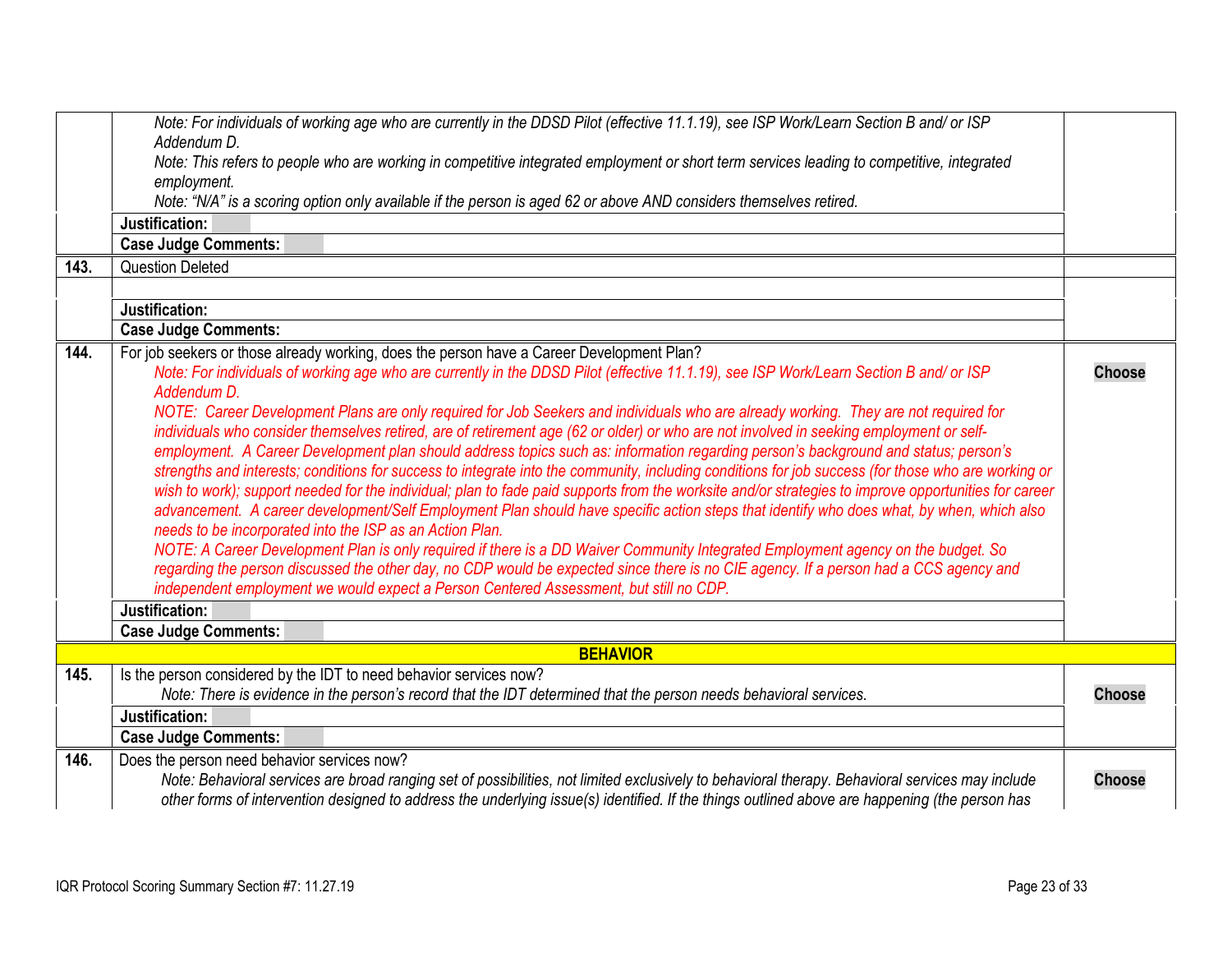<span id="page-23-3"></span><span id="page-23-2"></span><span id="page-23-1"></span><span id="page-23-0"></span>

|      | restricted access to the community, no or few relationships, limited vision for potential in growth) because of the person's behavior and the team                                                                                                                                                    |               |
|------|-------------------------------------------------------------------------------------------------------------------------------------------------------------------------------------------------------------------------------------------------------------------------------------------------------|---------------|
|      | has not addressed these issues, then the person needs behavioral services.                                                                                                                                                                                                                            |               |
|      | Justification:                                                                                                                                                                                                                                                                                        |               |
|      | <b>Case Judge Comments:</b>                                                                                                                                                                                                                                                                           |               |
| 147. | Have behavioral assessments been completed?                                                                                                                                                                                                                                                           |               |
|      | Note: In addition to frequency, intensity and duration, determine if the assessments add to the team's knowledge of what motivates,<br>sustains or changes the behavior. Are the assessments anecdotal, data based or both? Does the assessment identify the factors that                             | <b>Choose</b> |
|      | contribute to the occurrence of challenging behavior? Those factors may be environmental, personal, and psychological, past abuse,                                                                                                                                                                    |               |
|      | interpersonal or other internal or external stimuli.                                                                                                                                                                                                                                                  |               |
|      | This is "N/A" if #145 AND #146 are both "No"                                                                                                                                                                                                                                                          |               |
|      | Justification:                                                                                                                                                                                                                                                                                        |               |
|      | <b>Case Judge Comments:</b>                                                                                                                                                                                                                                                                           |               |
| 148. | Does the person have a positive behavior support plan developed out of the behavior assessments that meets the person's needs?                                                                                                                                                                        |               |
|      | Note: In addition to seeing the relationship between the assessment and the positive behavior support plan prevention, long-term change,                                                                                                                                                              | <b>Choose</b> |
|      | and, when needed, crisis intervention components should be included. The intervention/s should seek to enhance the individual's quality of                                                                                                                                                            |               |
|      | life rather than simply reduce the behavior. Do the strategies emerge consistently from the assessment? Do they make sense? The person                                                                                                                                                                |               |
|      | only needs a crisis plan if the intensity, severity, or duration exceeds the usual strategies of the PBSP. A Crisis Plan is not universally                                                                                                                                                           |               |
|      | required.                                                                                                                                                                                                                                                                                             |               |
|      | This is "N/A" if #145 AND #146 are both "No"                                                                                                                                                                                                                                                          |               |
|      | Justification:                                                                                                                                                                                                                                                                                        |               |
|      | <b>Case Judge Comments:</b>                                                                                                                                                                                                                                                                           |               |
| 149. | Has the staff been trained on the Positive Behavior Support Plan?                                                                                                                                                                                                                                     |               |
|      | Note: If staff can reasonably indicate how the PBSP and/or BSC guides and informs their support of the individual, then you can assume this                                                                                                                                                           | <b>Choose</b> |
|      | person has been trained. If you have observed interventions in line with the PBSP/BSC this is confirmation that the staff have been trained. If,<br>however, the staff articulate what to do correctly but your observation of interventions are not in line with the PBSP/BSC, this cannot be a "3". |               |
|      | This is "N/A" if #145 AND #146 are both "No"                                                                                                                                                                                                                                                          |               |
|      | Justification:                                                                                                                                                                                                                                                                                        |               |
|      | <b>Case Judge Comments:</b>                                                                                                                                                                                                                                                                           |               |
| 150. | If needed, does the person have a Behavior Crisis Intervention Plan that meets the person's needs?                                                                                                                                                                                                    |               |
|      | Note: Has it been made clear in terms of what to do, where to go and who to call in the event of a behavioral crisis as appropriate to this                                                                                                                                                           | <b>Choose</b> |
|      | person? Not all PBSPs require a Crisis Plan. For this to be a "3" all Crisis Intervention Plans that are developed must specify: how to prevent the                                                                                                                                                   |               |
|      | crisis; when the situation becomes a crisis: what the staff need to do to provide appropriate intervention; and describe what that intervention is                                                                                                                                                    |               |
|      | to be.                                                                                                                                                                                                                                                                                                |               |
|      | This is "N/A" if #145 AND #146 are both "No"                                                                                                                                                                                                                                                          |               |
|      | Justification:                                                                                                                                                                                                                                                                                        |               |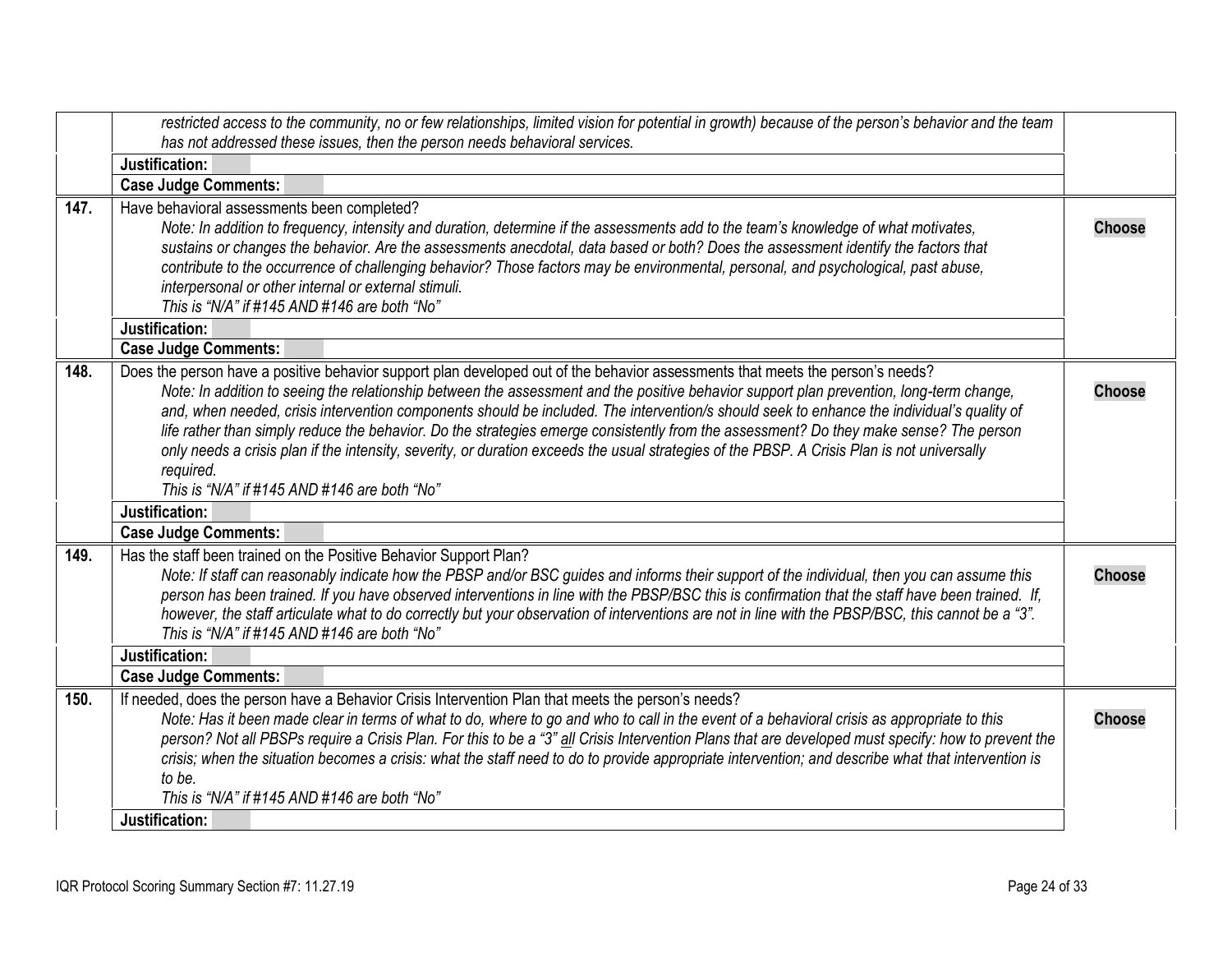<span id="page-24-4"></span><span id="page-24-3"></span><span id="page-24-2"></span><span id="page-24-1"></span><span id="page-24-0"></span>

|      | <b>Case Judge Comments:</b>                                                                                                                                                                                                                                                                                                                                                                                                                                                                                                                                                                                                                                                                                                                                                                                            |               |
|------|------------------------------------------------------------------------------------------------------------------------------------------------------------------------------------------------------------------------------------------------------------------------------------------------------------------------------------------------------------------------------------------------------------------------------------------------------------------------------------------------------------------------------------------------------------------------------------------------------------------------------------------------------------------------------------------------------------------------------------------------------------------------------------------------------------------------|---------------|
| 151. | Does the person receive behavioral services consistent with his/her needs?<br>Note: Reviewers will look to see if the IDT has successfully enabled this person to experience a broad range of preferred environments,<br>activities, relationships regardless of behavioral change and/or whether or not the person's competency is increasing and staff is more effective<br>at preventing and or addressing challenging behavior.<br>NOTE: Remember to reference your justifications in Question #119 as they fit here as well. You do NOT have to cut and paste all of your<br>justifications from Question #119 here but you need to review them BEFORE you score this question and reference the reader back to the<br>justifications you noted in Question #119.<br>This is "N/A" if #145 AND #146 are both "No" | <b>Choose</b> |
|      | Justification:<br><b>Case Judge Comments:</b>                                                                                                                                                                                                                                                                                                                                                                                                                                                                                                                                                                                                                                                                                                                                                                          |               |
| 152. | Are behavior support services integrated into the ISP?<br>Note: Does the ISP incorporate information from the PBSP in important personal traits, skills and abilities and refer to behavioral challenges<br>appropriately? Progress towards the Vision, action plan (challenges) and/or strategies for all vision areas should contain information from the<br>PBSP that supports attainment of the individual's vision/outcomes for that area. A mere reference to the behavior plan (i.e. "behavior services"<br>or "see behavior plan") is not considered to have sufficient detail to be understood and consistently implemented; neither is word for word<br>repetition of the plan required.<br>This is "N/A" if #145 AND #146 are both "No"                                                                     | <b>Choose</b> |
|      | Justification:                                                                                                                                                                                                                                                                                                                                                                                                                                                                                                                                                                                                                                                                                                                                                                                                         |               |
|      | <b>Case Judge Comments:</b><br><b>ADAPTIVE EQUIPMENT/AUGMENTATIVE COMMUNICATION</b>                                                                                                                                                                                                                                                                                                                                                                                                                                                                                                                                                                                                                                                                                                                                    |               |
| 153. | Has the person received all adaptive equipment needed?                                                                                                                                                                                                                                                                                                                                                                                                                                                                                                                                                                                                                                                                                                                                                                 |               |
|      | Note: Equipment identified as being needed for this person is expected to be available and used by the person in all relevant environments; it works<br>as intended and continues to be appropriate to the person. Equipment designed specifically for use to support work tasks only; need not be used at<br>home, and vice versa. Environmental Modification issues should be referenced in this question.<br>Examples of Adaptive Equipment include: durable medical equipment such as wheelchairs of any type, walkers, shower chairs, shower trolleys,<br>hospital beds, eating and drinking equipment; also personal items such as glasses, dentures, hearing aids.<br>Justification:                                                                                                                            | <b>Choose</b> |
|      | <b>Case Judge Comments:</b>                                                                                                                                                                                                                                                                                                                                                                                                                                                                                                                                                                                                                                                                                                                                                                                            |               |
| 154. | Has the person received all assistive technology needed?<br>Note: Assistive technology identified as being needed is available and used by the person in all relevant environments; it works as intended; and<br>continues to be appropriate to the person. If the person refuses to use the technologies identified, there is evidence that the appropriate specialist has<br>been consulted and alternative devices/interventions assessed, sought and tried. Environmental Modification issues should be referenced in this<br>question.                                                                                                                                                                                                                                                                            | <b>Choose</b> |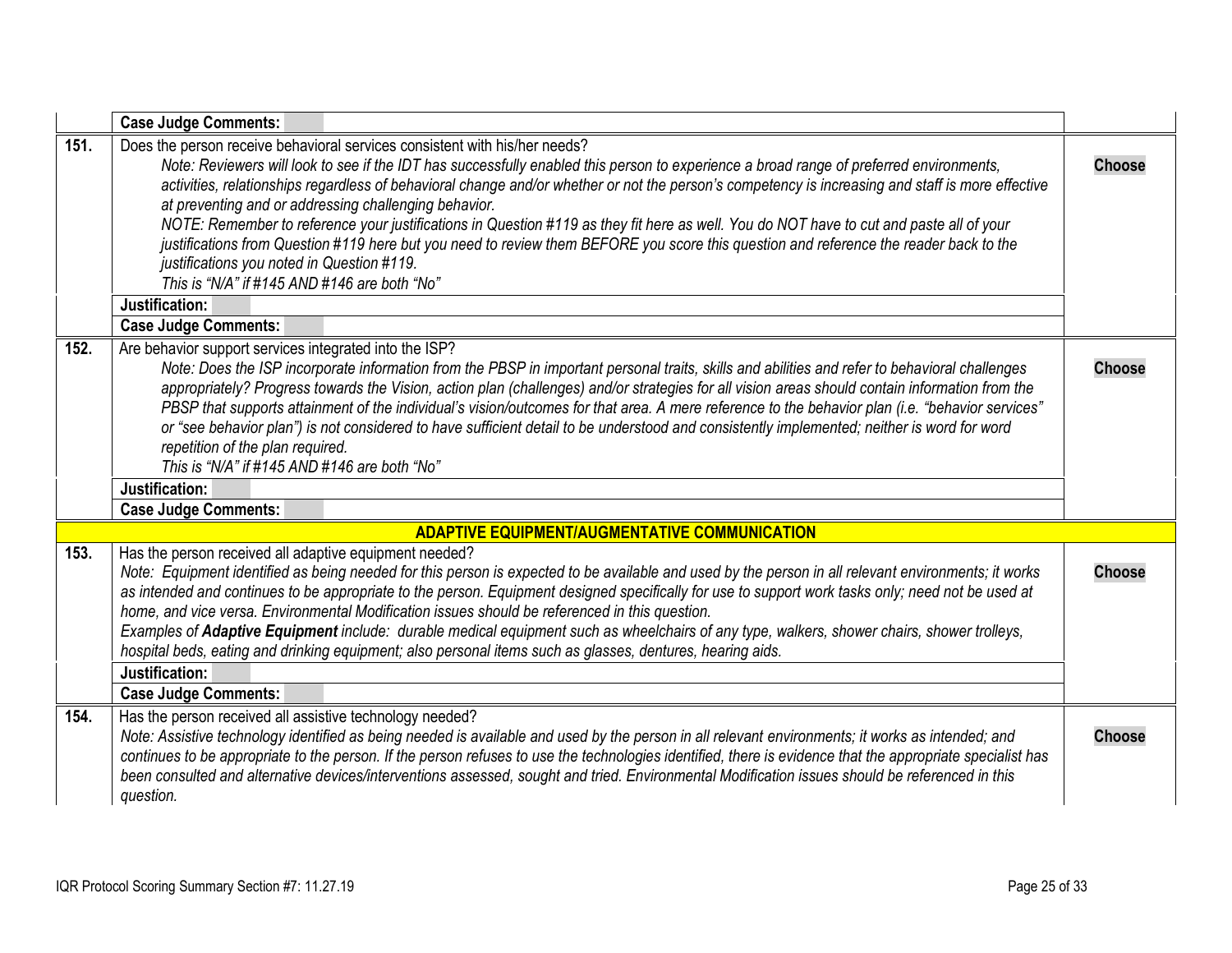<span id="page-25-6"></span><span id="page-25-5"></span><span id="page-25-4"></span><span id="page-25-3"></span><span id="page-25-2"></span><span id="page-25-1"></span><span id="page-25-0"></span>

|      | Assistive Technology should include communication systems, switches, electronic devices (anything with an on/off switch) and/or simple non-electric<br>items such as picture devices and communication systems, including communications rings.                                                                                                                                                                                                                                                                                                               |               |
|------|---------------------------------------------------------------------------------------------------------------------------------------------------------------------------------------------------------------------------------------------------------------------------------------------------------------------------------------------------------------------------------------------------------------------------------------------------------------------------------------------------------------------------------------------------------------|---------------|
|      | Justification:                                                                                                                                                                                                                                                                                                                                                                                                                                                                                                                                                |               |
|      | <b>Case Judge Comments:</b>                                                                                                                                                                                                                                                                                                                                                                                                                                                                                                                                   |               |
| 155. | Do direct care staff know how to appropriately help the person use his/her equipment?                                                                                                                                                                                                                                                                                                                                                                                                                                                                         | <b>Choose</b> |
|      | Justification:                                                                                                                                                                                                                                                                                                                                                                                                                                                                                                                                                |               |
|      | <b>Case Judge Comments:</b>                                                                                                                                                                                                                                                                                                                                                                                                                                                                                                                                   |               |
| 156. | Is the person's equipment and technology in good repair?<br>Note: you will have to identify what is not, specifically, since equipment and technology are combined here.                                                                                                                                                                                                                                                                                                                                                                                      | <b>Choose</b> |
|      | Justification:                                                                                                                                                                                                                                                                                                                                                                                                                                                                                                                                                |               |
|      | <b>Case Judge Comments:</b>                                                                                                                                                                                                                                                                                                                                                                                                                                                                                                                                   |               |
| 157. | Is the person's equipment/technology available in all appropriate environments?                                                                                                                                                                                                                                                                                                                                                                                                                                                                               |               |
|      | Note: you will have to identify what is not, specifically, since equipment and technology are combined here.                                                                                                                                                                                                                                                                                                                                                                                                                                                  | <b>Choose</b> |
|      | Justification:                                                                                                                                                                                                                                                                                                                                                                                                                                                                                                                                                |               |
|      | <b>Case Judge Comments:</b>                                                                                                                                                                                                                                                                                                                                                                                                                                                                                                                                   |               |
| 158. | Has the person received all communication assessments and services?                                                                                                                                                                                                                                                                                                                                                                                                                                                                                           |               |
|      | Note: People with limited ability to engage in communication and be understood will have reviewers paying particular attention to the efforts on                                                                                                                                                                                                                                                                                                                                                                                                              | <b>Choose</b> |
|      | the part of the IDT's to expand the person's ability to communicate and be understood (not just by staff). Recommendations made by Speech                                                                                                                                                                                                                                                                                                                                                                                                                     |               |
|      | Therapist will be reviewed and the expectation will be that those recommendations are followed timely or alternatives noted. The Reviewer will                                                                                                                                                                                                                                                                                                                                                                                                                |               |
|      | take into consideration cultural preferences of the individual.                                                                                                                                                                                                                                                                                                                                                                                                                                                                                               |               |
|      | Justification:                                                                                                                                                                                                                                                                                                                                                                                                                                                                                                                                                |               |
|      | <b>Case Judge Comments:</b>                                                                                                                                                                                                                                                                                                                                                                                                                                                                                                                                   |               |
|      | <b>INDIVIDUAL SERVICE PLANNING</b>                                                                                                                                                                                                                                                                                                                                                                                                                                                                                                                            |               |
| 159. | Does the person have an ISP that addresses live, work/learn, fun/relationships and health/other that correlates with the person's desires and                                                                                                                                                                                                                                                                                                                                                                                                                 |               |
|      | capabilities, in accordance with DOH Regulations?                                                                                                                                                                                                                                                                                                                                                                                                                                                                                                             | <b>Choose</b> |
|      | Note: This item does not evaluate the adequacy of any one component, but the existence of the ISP document with the required elements in it.<br>If the person does not have a current ISP ("No on $#62$ ), rate this as a "0".                                                                                                                                                                                                                                                                                                                                |               |
|      | Justification:                                                                                                                                                                                                                                                                                                                                                                                                                                                                                                                                                |               |
|      | <b>Case Judge Comments:</b>                                                                                                                                                                                                                                                                                                                                                                                                                                                                                                                                   |               |
| 160. | Does the person have an ISP that contains a complete Vision Section that is based on a long-term view?<br>Note: This item evaluates whether the ISP contains progress information reflective of the person's long-term vision. Does the ISP contain a<br>thorough analysis of the individual's progress toward each of their vision statements, including existing skills that can contribute to success as<br>well as skills they need to learn and supports they will need? This information can be found in the Vision section of the ISP Narrative if the | <b>Choose</b> |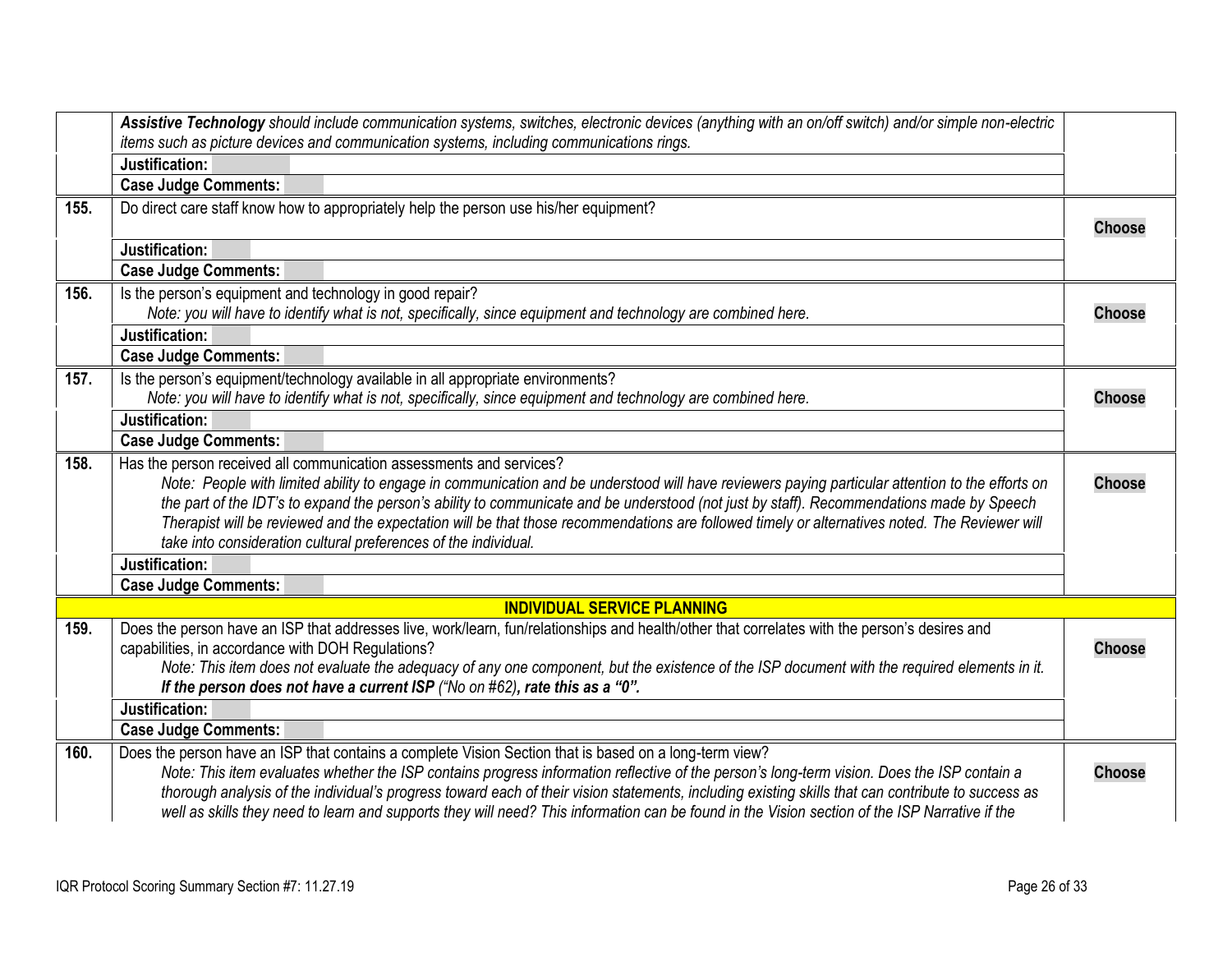<span id="page-26-3"></span><span id="page-26-2"></span><span id="page-26-1"></span><span id="page-26-0"></span>

|      | prompts in the ISP form have been answered consistent with the class member's likes, preferences, experiences, etc. This cannot be a "3" if<br>any of the Narrative or Vision Sections are not completed and overall does not relate to the achievement of the specified LTV in each life area. |               |
|------|-------------------------------------------------------------------------------------------------------------------------------------------------------------------------------------------------------------------------------------------------------------------------------------------------|---------------|
|      | If the person does not have a current ISP ("No on #62), rate this as a "0".                                                                                                                                                                                                                     |               |
|      | Justification:                                                                                                                                                                                                                                                                                  |               |
|      | <b>Case Judge Comments:</b>                                                                                                                                                                                                                                                                     |               |
| 161. | Does the person receive services and supports recommended in the ISP?                                                                                                                                                                                                                           |               |
|      | Note: This item does not evaluate the adequacy of the ISP. It only measures those services stated in the ISP and whether or not those services                                                                                                                                                  | <b>Choose</b> |
|      | are being provided to the person. If the person does not have a current ISP ("No on #62), rate this as a "0".                                                                                                                                                                                   |               |
|      | Justification:                                                                                                                                                                                                                                                                                  |               |
|      | <b>Case Judge Comments:</b>                                                                                                                                                                                                                                                                     |               |
| 162. | Does the person have adequate access to and use of generic services and natural supports?                                                                                                                                                                                                       |               |
|      | Note: "Natural supports" are people (e.g., family, friends, co-workers, neighbors) or supports (e.g., environmental, equipment, technology) used                                                                                                                                                | <b>Choose</b> |
|      | to enable people to do what they want to do. "Generic services" are community services and activities available to the general public (banks,                                                                                                                                                   |               |
|      | local community senior centers, restaurants).                                                                                                                                                                                                                                                   |               |
|      | Justification:                                                                                                                                                                                                                                                                                  |               |
|      | <b>Case Judge Comments:</b>                                                                                                                                                                                                                                                                     |               |
| 163. | Is the person integrated into the community?                                                                                                                                                                                                                                                    |               |
|      | Note: Evidence of "integration" includes things like: the person has friends who are not paid to be in his/her life and who are not all disabled; the                                                                                                                                           | <b>Choose</b> |
|      | person regularly participates in activities in the community and engages with non-disabled people; the person has memberships, hobbies and/or                                                                                                                                                   |               |
|      | interests in which he/she participates and engages with people not paid to be in his/her life; the person is recognized by members of his/her                                                                                                                                                   |               |
|      | community. Consider if the person works, volunteers, and contributes to his/her community in some way. Is he/she seen as a 'regular', known                                                                                                                                                     |               |
|      | by name and missed when absent? Consider how often the person does these things. Also take into consideration cultural preferences of the                                                                                                                                                       |               |
|      | individual and/or guardian.                                                                                                                                                                                                                                                                     |               |
|      | Justification:                                                                                                                                                                                                                                                                                  |               |
|      | <b>Case Judge Comments:</b>                                                                                                                                                                                                                                                                     |               |
| 164. | Overall, is the total program of the level of intensity adequate to meet this person's needs?                                                                                                                                                                                                   |               |
|      | Note: Only consider the services and supports provided, not the ISP document. This can be a "3" if the person has all the staffing supports as                                                                                                                                                  | <b>Choose</b> |
|      | required by the ISP, if all adaptive equipment is in place and being used, if all medical plans are being implemented, if there is evidence that                                                                                                                                                |               |
|      | outcomes and action plans are being implemented, if all assessments have been completed and followed up on, and if all therapies are                                                                                                                                                            |               |
|      | occurring per the ISP and therapy plans. As you review this person's total program, you are being asked to apply professional judgment to                                                                                                                                                       |               |
|      | determine the overall level of intensity and if it is adequate to meet this person's needs. (See guidance on Professional Judgment in the                                                                                                                                                       |               |
|      | Reviewer's Guide.)                                                                                                                                                                                                                                                                              |               |
|      | Justification:                                                                                                                                                                                                                                                                                  |               |
|      | <b>Case Judge Comments:</b>                                                                                                                                                                                                                                                                     |               |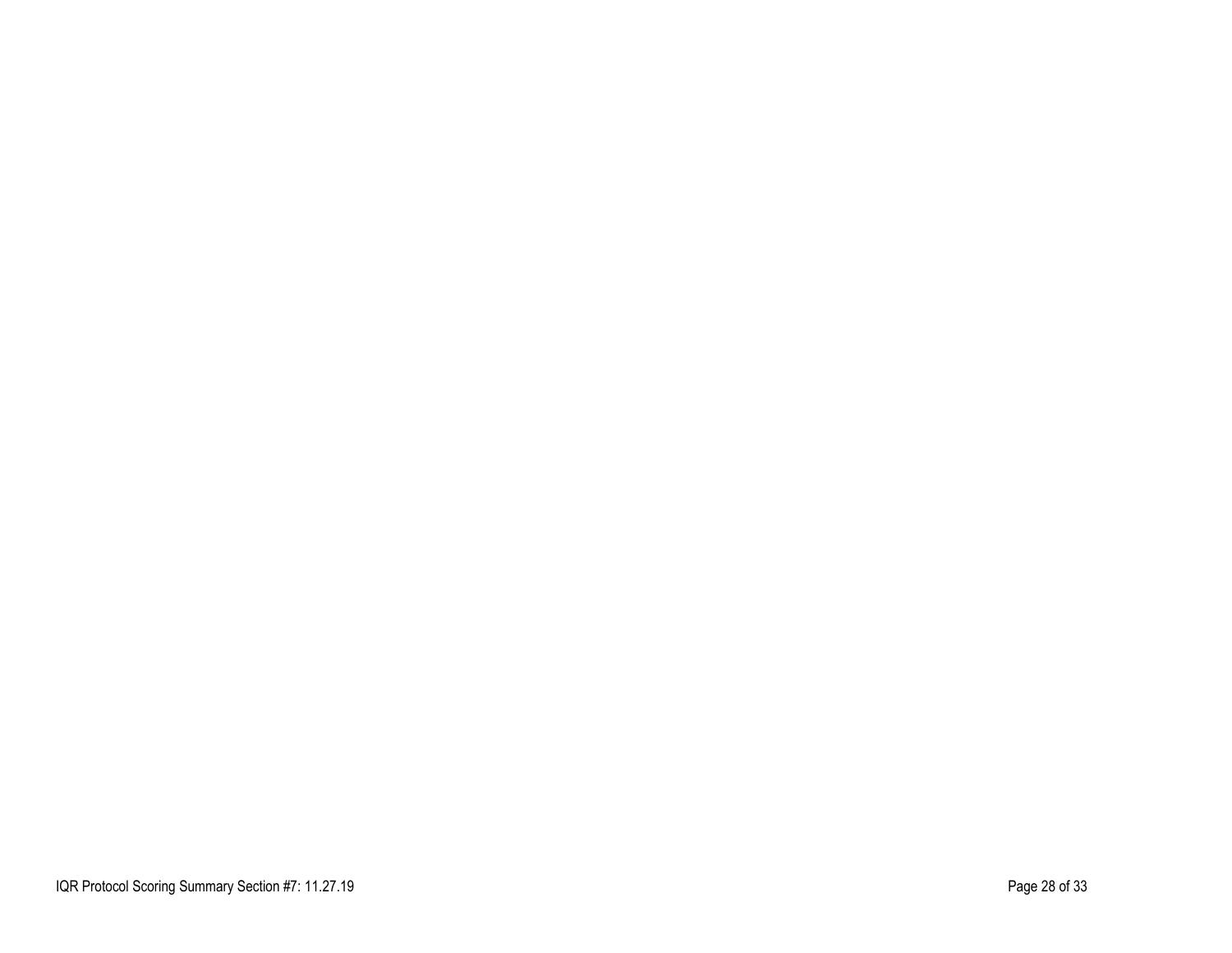| #               | <b>Question</b>                                                                                                                                 | <b>Score</b> |  |
|-----------------|-------------------------------------------------------------------------------------------------------------------------------------------------|--------------|--|
|                 | <b>HEALTH</b>                                                                                                                                   |              |  |
| 48.             | Overall, were the team members interviewed able to describe the person's health-related needs?                                                  | Choose       |  |
| 49.             | Is there evidence that the IDT discussed the person's health related issues?                                                                    | Choose       |  |
| 50.             | Was the eChat updated timely?                                                                                                                   | Choose       |  |
| 50a             | It the eChat updated timely with the ISP and after changes in condition?                                                                        | Choose       |  |
| <b>50b</b>      | Is the eChat complete? (Note: does it contain all current diagnoses, aspiration level, etc.)                                                    | Choose       |  |
| 50c.            | Is the eChat accurate? (Note: are there inconsistencies with other plans, HCP, CARMP, Dr. visits?                                               | Choose       |  |
| 51.             | Are all of the individual's needed medical treatments, including routine, scheduled and chronic needs, timely received?                         | Choose       |  |
| 52.             | Has the individual received all age and gender appropriate health screenings and immunizations in accordance with national best practice and/or | Choose       |  |
|                 | as recommended by his/her PCP or other health care professionals?                                                                               |              |  |
| 53.             | Does the individual receive medication as prescribed?                                                                                           | Choose       |  |
| 54.             | Are nursing services provided as needed by the individual?                                                                                      | Choose       |  |
| 55.             | Is the CARMP consistent with recommendations in other health care documents?                                                                    | Choose       |  |
| 56.             | Is the CARMP consistently implemented as intended?                                                                                              | Choose       |  |
| 57.             | Are the person's health supports/needs being adequately addressed?                                                                              | Choose       |  |
| 57a.            | Are assessment recommendations followed up on in a timely way?                                                                                  | Choose       |  |
| 57b.            | Were needed equipment/communication devices delivered timely?                                                                                   | Choose       |  |
| 57c.            | Were medical specialist appointments attended timely?                                                                                           | Choose       |  |
| 57d.            | Were changes in personal condition, if any, responded to timely?                                                                                | Choose       |  |
| 57e.            | Were Health Care Plans available, accurate and consistently implemented?                                                                        | Choose       |  |
|                 | <b>ASSESSMENTS</b>                                                                                                                              |              |  |
| 58.             | Did the team arrange for and obtain the needed, relevant assessments?                                                                           | Choose       |  |
| 59              | Are the assessments adequate for planning?                                                                                                      | Choose       |  |
| 59a.            | Were assessments provided timely?                                                                                                               | Choose       |  |
| 59 <sub>b</sub> | Did assessments contain accurate information?                                                                                                   | Choose       |  |
|                 |                                                                                                                                                 |              |  |
| 59c.            | Did assessments contain information accurate to guide planning?                                                                                 | Choose       |  |
| 59d.            | Did assessments contain recommendations?                                                                                                        | Choose       |  |
| 60.             | Were the recommendations from assessments used in planning?                                                                                     | Choose       |  |
| 61              | For medical, clinical or health related recommendations, has a Decision Consultation Form been completed if the individual and/or their         | Choose       |  |
|                 | guardian/health care decision maker have decided not to follow all or part of an order, recommendation or suggestion?                           |              |  |
|                 | <b>ADEQUACY OF PLANNING AND ADEQUACY OF SERVICES</b>                                                                                            |              |  |
| 62.             | Is there a document called an Individual Service Plan (ISP) that was developed within the past year?                                            | Choose       |  |
| 63.             | Was the ISP developed by an appropriately constituted IDT?                                                                                      | Choose       |  |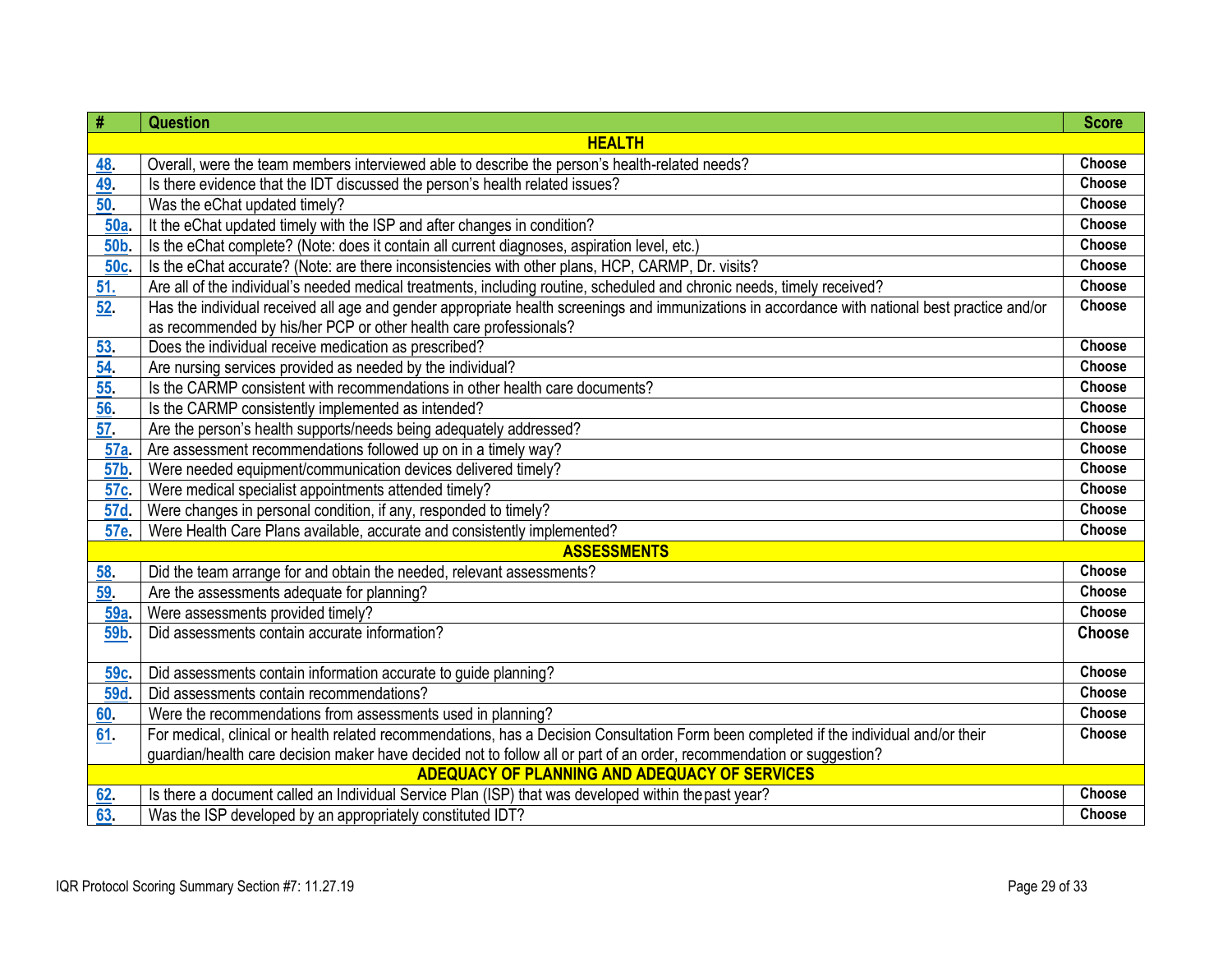| #         | <b>Question</b>                                                                                                                                | <b>Score</b> |
|-----------|------------------------------------------------------------------------------------------------------------------------------------------------|--------------|
| 64        | For any team members not physically present at the IDT meeting, is there evidence of their participation in the development of the ISP?        | Choose       |
| 65        | Does my ISP contain current and accurate information?                                                                                          | Choose       |
| 66        | Does the long term vision show expectations for growth and skill building?                                                                     | Choose       |
| 67.       | Does the ISP give adequate guidance to achieving the person's long-term vision?                                                                | Choose       |
| 68        | Is measurable data kept which verifies the consistent implementation of each of the action steps?                                              | Choose       |
| <u>69</u> | Does the data kept identify what the person does so a determination regarding progress/lack of progress can be made?                           | Choose       |
| 70        | Is each action step in the ISP implemented at a frequency that enables the person to learn new skills?                                         | Choose       |
| 71        | If the person is not successful in achieving actions steps, has the team tried to determine why, and change their approach if needed?          | Choose       |
| 72.       | If the person achieves action steps, does the team move to the next in the progression of steps or develops a new one?                         | Choose       |
| 73        | Has the person made measurable progress on actions steps during this past year?                                                                | Choose       |
| 74        | Do the outcomes in the ISP include criteria by which the team can determine when the outcome(s) have been achieved?                            | Choose       |
| 75.       | Are the ISP outcomes related to achieving the person's long-term vision?                                                                       | Choose       |
| <u>76</u> | Do the ISP outcomes and related action plans and teaching strategies address the person's major needs as identified in the Personal Challenges | Choose       |
|           | and Obstacles That Need to be Addressed In Order to Achieve the Desired Outcomes section of the ISP/Action plans."                             |              |
| 77.       | Are the Teaching and Support Strategies sufficient to ensure consistent implementation of the services planned?                                | Choose       |
| 78.       | Are the recommendations and/or objectives/strategies of ancillary providers integrated into the ISP?                                           | Choose       |
| 79.       | Has the person made measurable progress in therapy this year?                                                                                  | Choose       |
| 80.       | If needed, does the ISP contain a specific Medical Emergency Response Plan (MERP)?                                                             | Choose       |
| 81.       | Does the ISP contain information regarding primary health (medical) care?                                                                      | Choose       |
| 81a.      | Does the ISP face sheet contain contact information for the PCP?                                                                               | Choose       |
| 81b.      | Is the Healthcare coordinator's name and contact information listed in the ISP?                                                                | Choose       |
| 82.       | Does the ISP reflect how the person will obtain prescribed medications?                                                                        | Choose       |
| 83.       | Based on the evidence, is adequate transportation available for the person?                                                                    | Choose       |
| 84.       | Does the ISP contain a list of adaptive equipment needed and who will provide it?                                                              | Choose       |
| 85.       | Overall, is the ISP adequate to meet the person's needs?                                                                                       | Choose       |
| 86.       | Is the ISP being implemented? (If 85 is "3")                                                                                                   | Choose       |
| 87a.      | Is the ISP being implemented? (If 85 is "0", "1", or "2")                                                                                      | Choose       |
| 87b.      | Are current services adequate to meet the person's needs? (If 85 is "0", "1", or "2")                                                          | Choose       |
| 88.       | Was the direct service staff trained on the implementation of this person's ISP?                                                               | Choose       |
| 89.       | Were the direct service staff able to describe their responsibilities in providing daily care/supports to the person?                          | Choose       |
|           | <b>EXPECTATIONS FOR GROWTH</b>                                                                                                                 |              |
| 90.       | Based on all of the evidence, overall, has the person achieved progress in the past year?                                                      | Choose       |
| 91.       | Overall, does the IDT have an appropriate expectation of growth for this person?                                                               | Choose       |
|           | <b>OQUALITY OF LIFE</b>                                                                                                                        |              |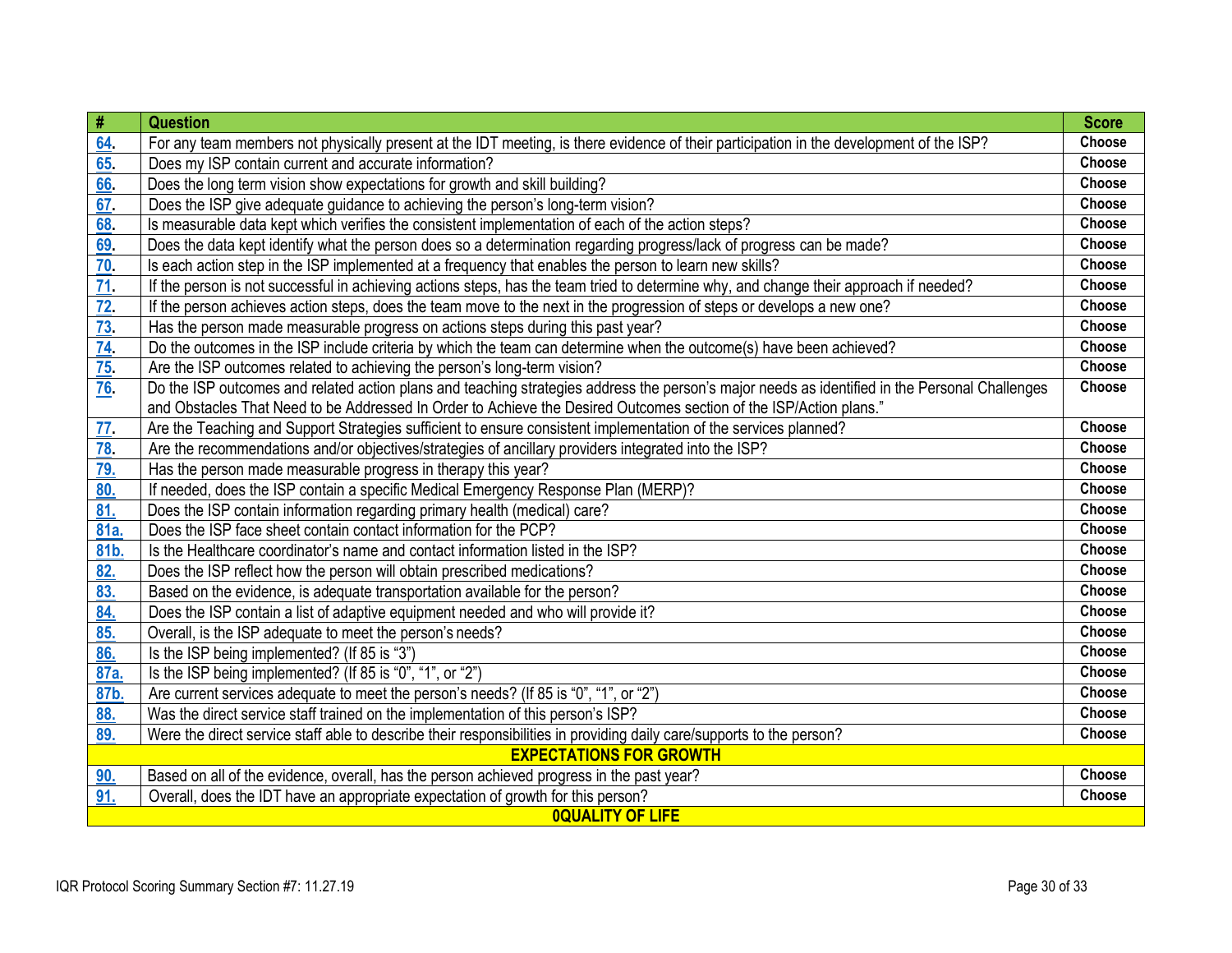| #           | <b>Question</b>                                                                                                                                     | <b>Score</b>  |
|-------------|-----------------------------------------------------------------------------------------------------------------------------------------------------|---------------|
| 92.         | Was the person provided the assistance and support needed to participate meaningfully in the planning process?                                      | Choose        |
| 93.         | Is the person offered a range of opportunities for participation in each life area?                                                                 | Choose        |
| 94.         | Does the person have the opportunity to make informed choices?                                                                                      | Choose        |
| 94a         | About where and with whom to live?                                                                                                                  | Choose        |
| 94b.        | About where and with whom to work/spend his/her day?                                                                                                | Choose        |
| 94c.        | About where and with whom to socialize/spend leisure time?                                                                                          | Choose        |
| 95.         | Does the evidence support that providers do not prevent the person from pursuing relationship?                                                      | Choose        |
| 96.         | Overall, were all team members interviewed trained or knowledgeable on how to report abuse, neglect and exploitation?                               | Choose        |
| 97.         | Does this person and/or guardian have access to the complaint processes/procedures?                                                                 | Choose        |
| 98.         | Does the individual have restrictions that should be reviewed by a human rights committee?                                                          | Choose        |
| 99.         | If there are restrictions that should be reviewed by HRC, have the restrictions been reviewed (quarterly) and approved (annually) by the HRC? If    | Choose        |
|             | no, describe why.                                                                                                                                   |               |
| <u>100.</u> | If there are restrictions that should be reviewed by HRC, is a plan to enable the individual to regain his/her rights and reduce or eliminate these | Choose        |
|             | restrictions?                                                                                                                                       |               |
| 101.        | Is the person protected from abuse, neglect and exploitation?                                                                                       | <b>Choose</b> |
| 102.        | Have all incidents of suspected abuse, neglect and exploitation been reported and investigated?                                                     | Choose        |
| 103.        | Is the individual safe?                                                                                                                             | Choose        |
| 104.        | What is the level of participation of the legal guardian in this person's life and service planning?                                                | Choose        |
| 105.        | If the person is retired, does he/she have opportunities to engage in activities of interest during the day?                                        | Choose        |
| 106.        | Does the person have daily choices/appropriate autonomy over his/her life?                                                                          | Choose        |
| 107.        | Have the person's cultural preferences been accommodated?                                                                                           | Choose        |
| 108.        | Is the person treated with dignity and respect?                                                                                                     | Choose        |
|             | <b>SATISFACTION</b>                                                                                                                                 |               |
| 109.        | Does the person have food and drink available according to their specific nutritional needs and recommendations?                                    | Choose        |
| 110.        | Does the person have sufficient personal money?                                                                                                     | Choose        |
| 111.        | Does the person get along with their day program/employment provider staff?                                                                         | Choose        |
| 112.        | Does the person get along with their residential provider staff?                                                                                    | Choose        |
|             | <b>TEAM PROCESS</b>                                                                                                                                 |               |
| <u>113.</u> | Are the individual members of the IDT following up on their responsibilities?                                                                       | Choose        |
| <b>114.</b> | If there is evidence of situations in which the team failed to reach a consensus on the person's service and support needs, has the team made       | Choose        |
|             | efforts to build consensus?                                                                                                                         |               |
| <b>115.</b> | Do records or facts exist to indicate that the team convened meetings as needed due to changed circumstances and/or needs?                          | Choose        |
| 116.        | Is there adequate communication among team members between meetings to ensure the person's program can be/is being implemented?                     | Choose        |
| 117.        | Do you recommend Dispute Resolution for this IDT?                                                                                                   | Choose        |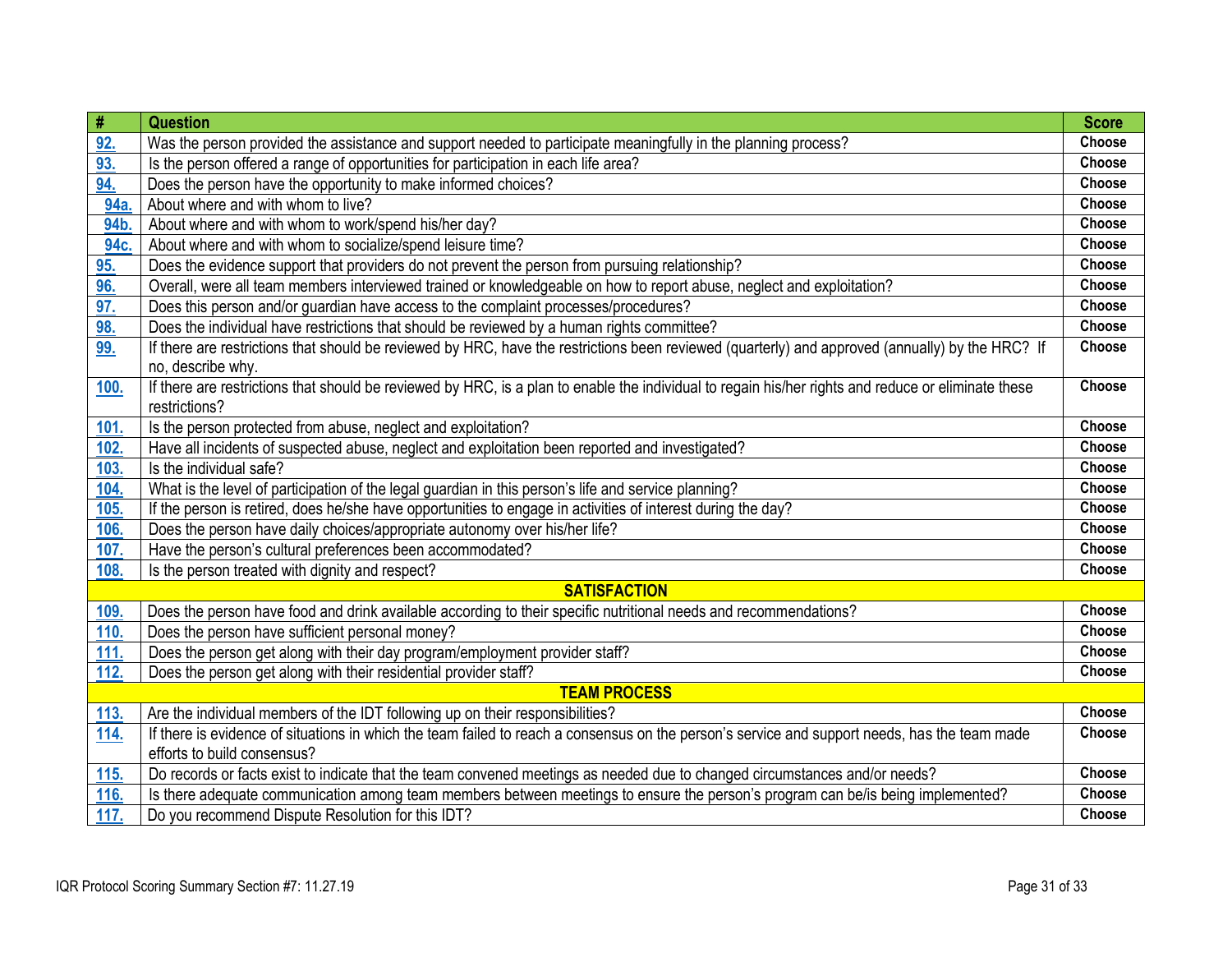| $\#$ | <b>Question</b>                                                                                                                                     | <b>Score</b> |
|------|-----------------------------------------------------------------------------------------------------------------------------------------------------|--------------|
| 118. | Is there evidence or documentation of physical regression in the last year?                                                                         | Choose       |
| 119. | Is there evidence or documentation of behavioral or functional regression in the last year?                                                         | Choose       |
| 120. | If #118 OR #119 is scored "Yes", is the IDT adequately addressing the regression?                                                                   | Choose       |
| 121. | Has the person changed residential/day services in the last year?                                                                                   | Choose       |
| 122. | If #121 is Yes, was the change Planned by the IDT?                                                                                                  | Choose       |
| 123. | If #121 is Yes, did the change meet the person's needs and/or preferences?                                                                          | Choose       |
| 124. | Overall, has the IDT process been adequate for assessing, planning, implementing and monitoring of services for this person?                        | Choose       |
|      | <b>SUPPORTED EMPLOYMENT</b>                                                                                                                         |              |
| 125. | Does (Name) have a current Person Centered Assessment?                                                                                              | Choose       |
| 126. | Did this assessment address vocational interests, abilities and needs?                                                                              | Choose       |
| 127. | Did the individual participate personally in the Person Centered Assessment?                                                                        | Choose       |
| 128. | Did the Guardian participate in the Person Centered Assessment?                                                                                     | Choose       |
| 129. | Is the individual engaged in the Informed Choice Project?                                                                                           | Choose       |
| 130. | Has the individual been offered the opportunity to participate in work or job exploration including volunteer work and/or trial work opportunities? | Choose       |
| 131. | If #130 is Yes, are these new experiences clearly documented in the ISP Work, Education and/or Volunteer History section?                           | Choose       |
| 132. | If #130 is No, is the individual trying new discovery experiences in the community to determine interests, abilities, skills and needs?             | Choose       |
| 133. | Has the Guardian had the opportunity to gain information on how the individual responded during job exploration activities such as volunteering     | Choose       |
|      | and/or trial work experiences?                                                                                                                      |              |
| 134. | Has the individual received information regarding the range of employment options available to him/her?                                             | Choose       |
| 135. | Has the Guardian received information regarding the range of employment options available for the individual?                                       | Choose       |
| 136. | If there are barriers to employment, has the Team, including the individual, addressed how to overcome those barriers to employment and             | Choose       |
|      | integrating clinical information, assistive technology and therapy supports as necessary for the person to be successful in employment?             |              |
| 137. | If there are barriers to employment, has the Team addressed with the Guardian how to overcome those barriers to employment and integrating          | Choose       |
|      | clinical information, assistive technology and therapy supports as necessary for the person to be successful in employment?                         |              |
| 138. | Has the individual participated in work or volunteer activities during the past year?                                                               | Choose       |
| 139. | Has the individual identified what type of work or volunteer activities he/she would like to do?                                                    | Choose       |
| 140. | Does the Guardian support him/her working?                                                                                                          | Choose       |
|      | <b>QUESTION DELETED</b>                                                                                                                             |              |
| 142. | Is the individual engaged in Supported Employment?                                                                                                  | Choose       |
|      | <b>QUESTION DELETED</b>                                                                                                                             |              |
| 144. | Does the person have a Career Development Plan?                                                                                                     | Choose       |
|      | <b>BEHAVIOR</b>                                                                                                                                     |              |
| 145. | Is the person considered by the IDT to need behavior services now?                                                                                  | Choose       |
| 146. | Does the person need behavior services now?                                                                                                         | Choose       |